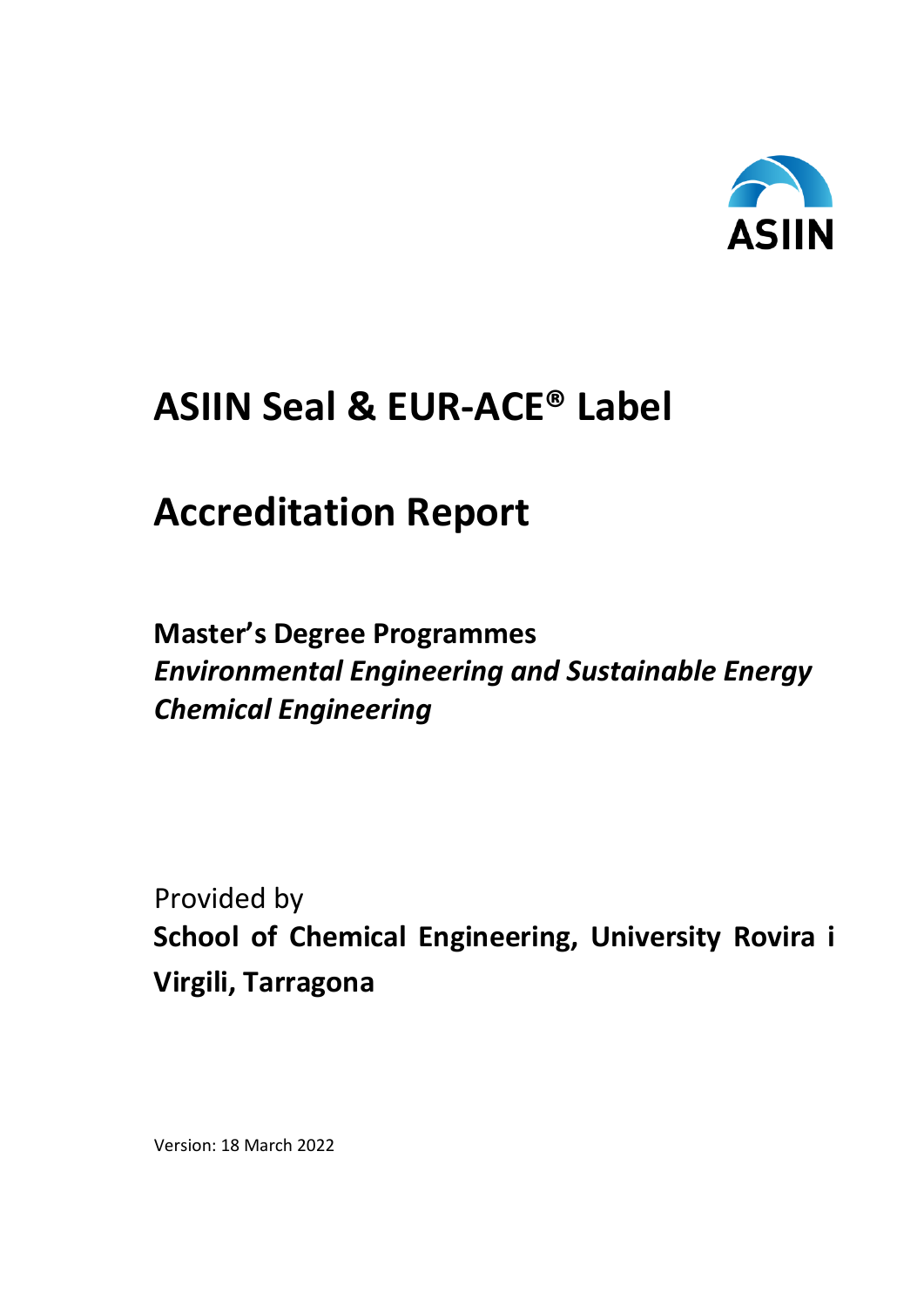# **Table of Content**

|   | 2. The degree programme: structures, methods and implementation 17                         |  |
|---|--------------------------------------------------------------------------------------------|--|
|   |                                                                                            |  |
|   |                                                                                            |  |
|   |                                                                                            |  |
|   | 6. Quality management: quality assessment and development  31                              |  |
|   |                                                                                            |  |
|   | E Comment of the Higher Education Institution (29.01.2021) 37                              |  |
|   | F Summary: Peer recommendations (15.02.2021) 50                                            |  |
|   | G Comment of the Technical Committees (10.03.2021)51                                       |  |
|   | Technical Committee 01 - Mechanical Engineering/Process Engineering (03.03.2021)51         |  |
|   | Technical Committee 05 - Physical Technologies, Materials and Processes (02.03.2021)<br>51 |  |
|   |                                                                                            |  |
|   | H Decision of the Accreditation Commission (16.03.2021) 53                                 |  |
| L |                                                                                            |  |
|   | Analysis of the peers and the Technical Committees (09.03.2022)  54                        |  |
|   |                                                                                            |  |
|   | Appendix: Programme Learning Outcomes and Curricula 55                                     |  |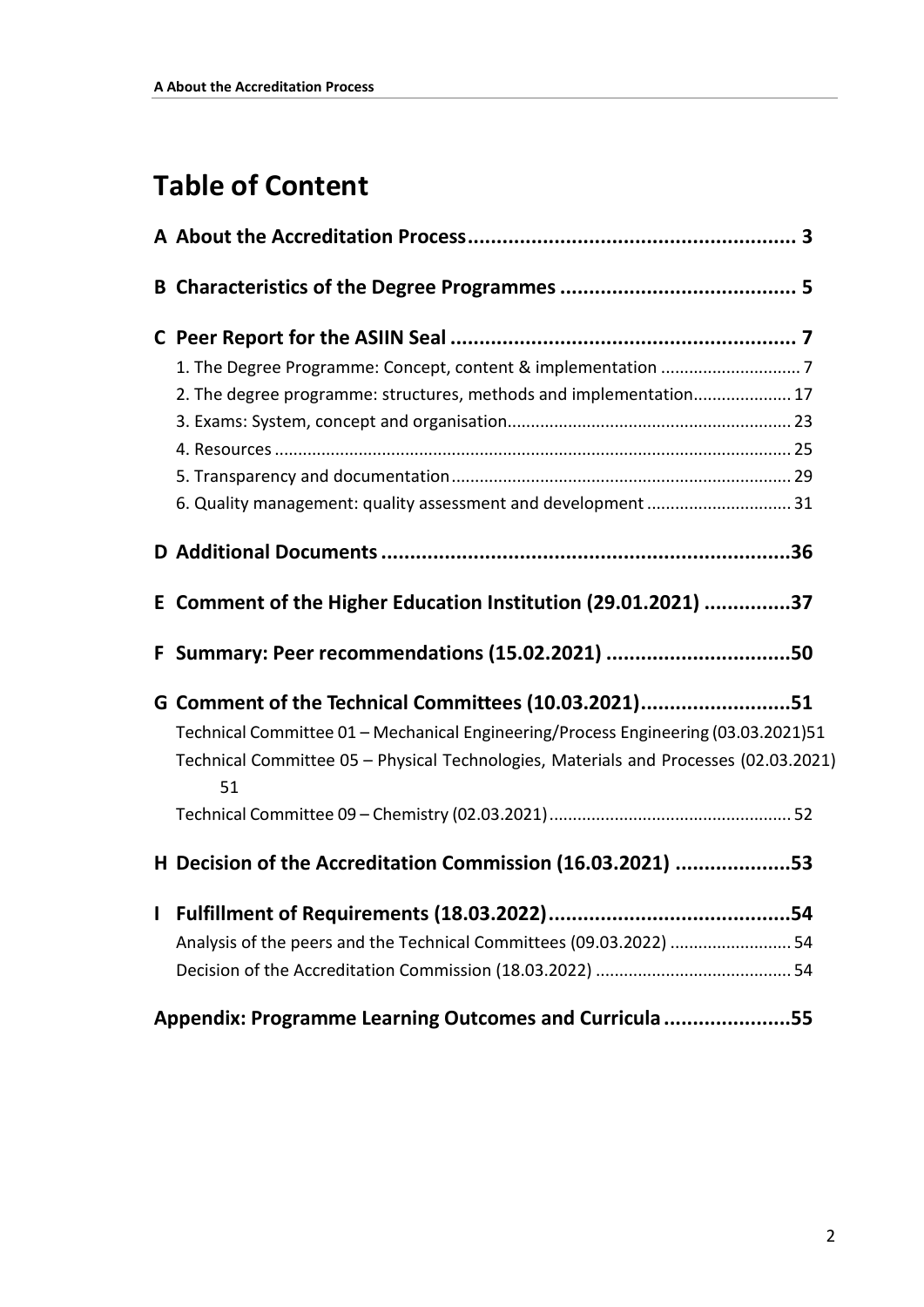## <span id="page-2-0"></span>**A About the Accreditation Process**

| Name of the degree                                                            | (Official) English translation                                                         | Labels ap-                     | <b>Previous ac-</b>     | Involved          |  |  |  |  |
|-------------------------------------------------------------------------------|----------------------------------------------------------------------------------------|--------------------------------|-------------------------|-------------------|--|--|--|--|
| programme (in original                                                        | of the name                                                                            | plied for 1                    | creditation             | <b>Technical</b>  |  |  |  |  |
| language)                                                                     |                                                                                        |                                | (issuing                | <b>Committees</b> |  |  |  |  |
|                                                                               |                                                                                        |                                | agency, va-             | $(TC)^2$          |  |  |  |  |
|                                                                               |                                                                                        |                                | lidity)                 |                   |  |  |  |  |
| Màster Universitari en<br>Enginyeria Ambiental i<br>Sostenibilitat Energètica | University Master's Degree<br>in Environmental Engineer-<br>ing and Sustainable Energy | ASIIN,<br>EUR-ACE <sup>®</sup> |                         | 01,05             |  |  |  |  |
| Màster Universitari en<br>Enginyeria Química                                  | <b>University Master's Degree</b><br>in Chemical Engineering                           | ASIIN,<br>EUR-ACE <sup>®</sup> | AQU-until<br>04/10/2020 | 01,09             |  |  |  |  |
|                                                                               |                                                                                        |                                |                         |                   |  |  |  |  |
| Date of the contract: 04.03.2020                                              |                                                                                        |                                |                         |                   |  |  |  |  |
|                                                                               | Submission of the final version of the self-assessment report: 26.08.2020              |                                |                         |                   |  |  |  |  |
| Date of the audit: 25.10. - 26.10.2020                                        |                                                                                        |                                |                         |                   |  |  |  |  |
| <b>Online Audit</b>                                                           |                                                                                        |                                |                         |                   |  |  |  |  |
| Peer panel:                                                                   |                                                                                        |                                |                         |                   |  |  |  |  |
|                                                                               | Prof. Dr. Juergen Grotemeyer, Christian-Albrechts-University Kiel                      |                                |                         |                   |  |  |  |  |
|                                                                               | Prof. Dr.-Ing. Kathrin Lehmann, Brandenburg University of Technology                   |                                |                         |                   |  |  |  |  |
|                                                                               | Prof. Dr. Antonio López Cabanes, University of Murcia                                  |                                |                         |                   |  |  |  |  |
| Prof. Dr. Francisco Javier Pérez Trujillo, Complutense University of Madrid   |                                                                                        |                                |                         |                   |  |  |  |  |
| Prof. Dr. Petra Amparo López Jiménez, Technical University of Valencia        |                                                                                        |                                |                         |                   |  |  |  |  |
| Marta Ferreres, Student, University of Barcelona                              |                                                                                        |                                |                         |                   |  |  |  |  |
| Josep Maria Sole Fauste, Agrolimen SA i Borges SA                             |                                                                                        |                                |                         |                   |  |  |  |  |

<span id="page-2-1"></span><sup>&</sup>lt;sup>1</sup> ASIIN Seal for degree programmes;

 $\overline{a}$ 

<span id="page-2-2"></span><sup>&</sup>lt;sup>2</sup> TC: Technical Committee for the following subject areas: TC 01 – Mechanical Engineering/Process Engineering, TC 05 – Physical Technologies, Materials and Processes, TC 09 – Chemistry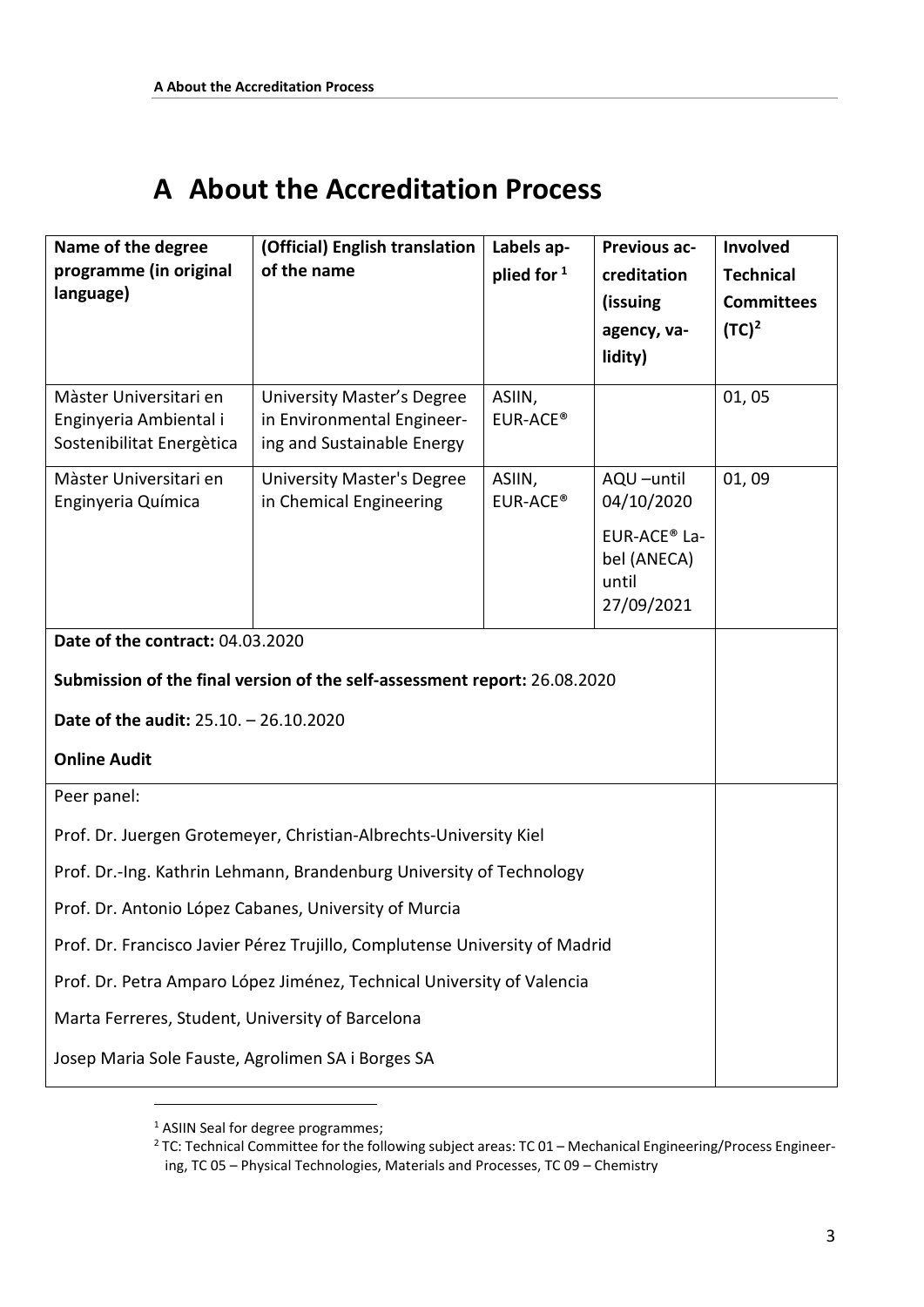| <b>Representative of the ASIIN headquarter:</b>                                      |  |
|--------------------------------------------------------------------------------------|--|
| Rainer Arnold                                                                        |  |
| <b>Responsible decision-making committee:</b>                                        |  |
| <b>Accreditation Commission for Degree Programmes</b>                                |  |
| Criteria used:                                                                       |  |
| European Standards and Guidelines as of 15.05.2015                                   |  |
| ASIIN General Criteria as of 28.03.2014                                              |  |
| Subject-Specific Criteria of Technical Committee 01 - Mechanical Engineering/Process |  |
| Engineering as of 09.12.2011                                                         |  |
|                                                                                      |  |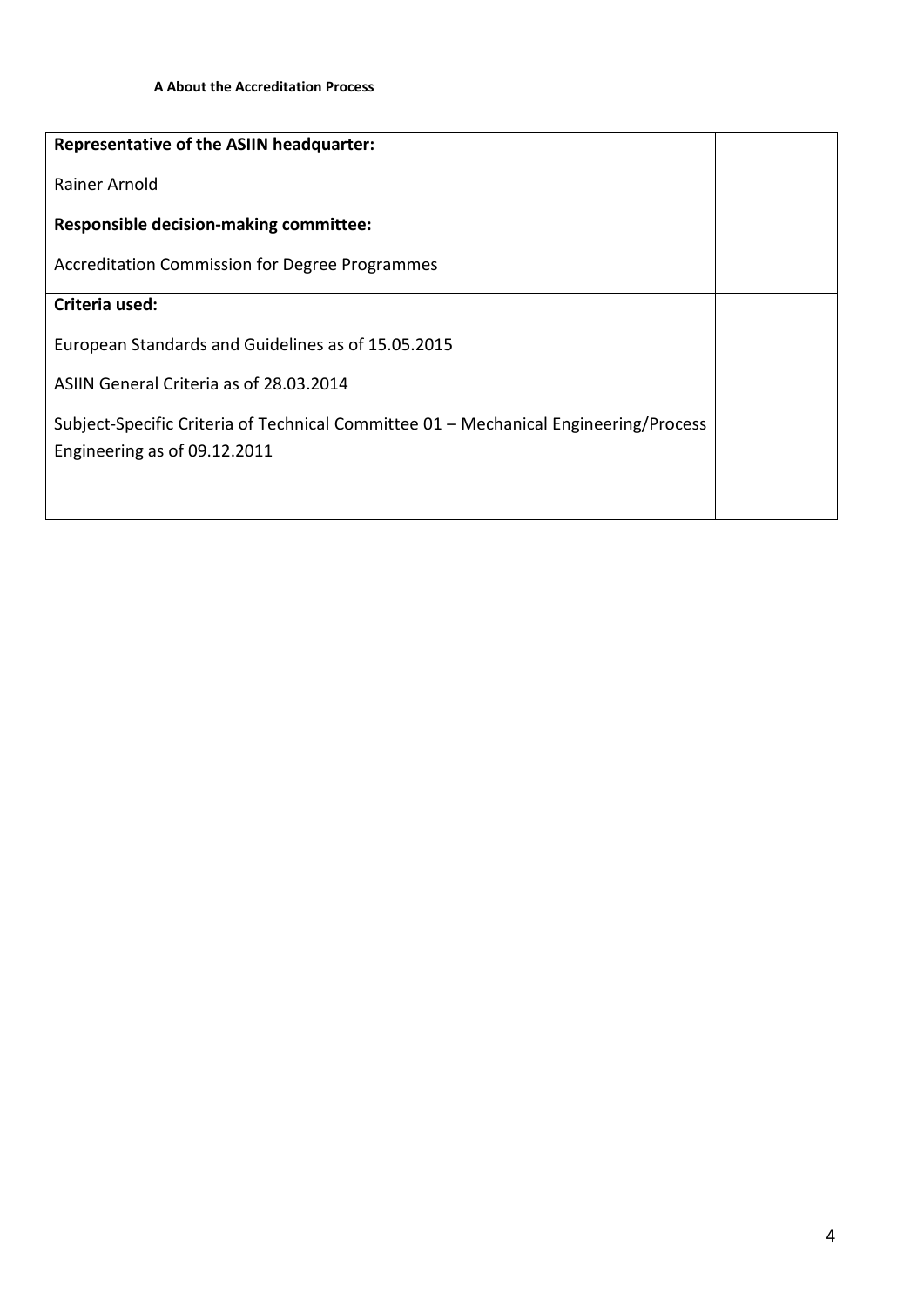### <span id="page-4-1"></span>**B Characteristics of the Degree Programmes**

| a) Name                                                                                   | Final degree (origi-<br>nal/English trans-<br>lation) | b) Areas of<br>Specialization | c) Corre-<br>sponding<br>level of the<br>EQF <sup>3</sup> | d) Mode of<br>Study        | e) Dou-<br>ble/Joint<br><b>Degree</b> | f) Duration | g) Credit<br>points/unit | h) Intake rhythm &<br>First time of offer |
|-------------------------------------------------------------------------------------------|-------------------------------------------------------|-------------------------------|-----------------------------------------------------------|----------------------------|---------------------------------------|-------------|--------------------------|-------------------------------------------|
| Màster Universi-<br>tari en Enginyeria<br>Ambiental i Sos-<br>tenibilitat Ener-<br>gètica | Master of Engi-<br>neering M.Eng.                     |                               |                                                           | full time,<br>part time    | no                                    | 3 Semester  | 90 ECTS                  | September,<br>2016/17                     |
| Màster Universi-<br>tari en Enginyeria<br>Química                                         | Master of Engi-<br>neering M.Eng.                     |                               |                                                           | full<br>time,<br>part time | . I no                                | 3 Semester  | 90 ECTS                  | September,<br>2013/14                     |

<span id="page-4-0"></span>-

 $3$  EQF = The European Qualifications Framework for lifelong learning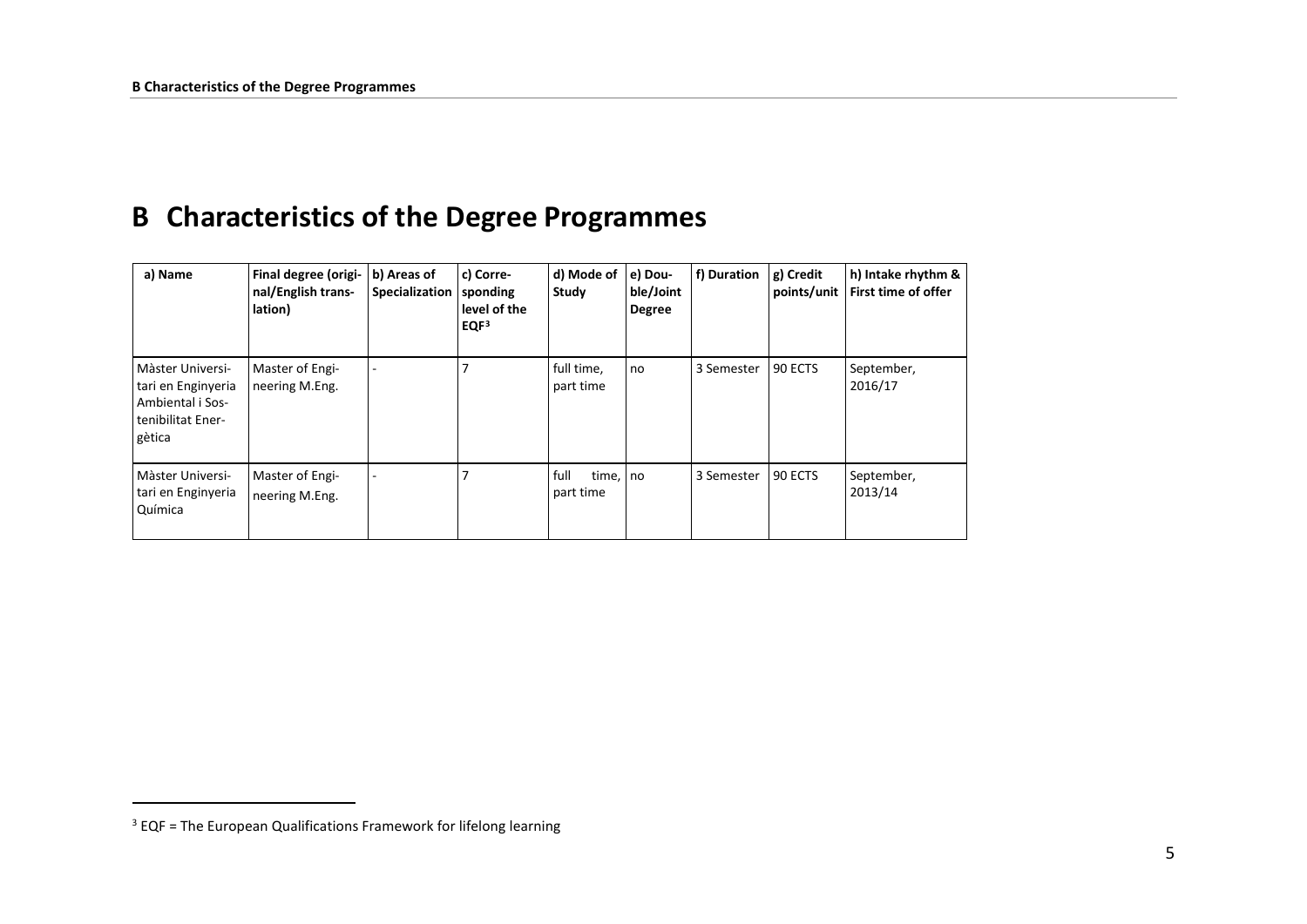For the Master's degree programme Environmental Engineering and Sustainable Energy (MEAiSE), University Rovira i Virgili (URV) has presented the following profile in the Self-Assessment Report:

"The aim of the master's degree is to prepare professionals in the field of energy, environment and sustainable production with rigorous scientific and technical background, capable of providing a flexible and multidisciplinary response to the challenges of building a sustainable society through the conception, design, evaluation, implementation and management of environmentally friendly processes, consumption of natural resources and health."

For the Master's degree programme Chemical Engineering (MEQ), University Rovira i Virgili (URV) has presented the following profile on its webpage:

"This master's degree aims to take graduates beyond their bachelor's degree and acquire a higher level of expertise in chemical engineering. Graduates will be highly trained in designing products and processes related to chemical engineering. They will also have a strong professional grounding because their work placement and master's theses will be conducted primarily in the chemical industry (i.e. in companies and organisations outside the university)."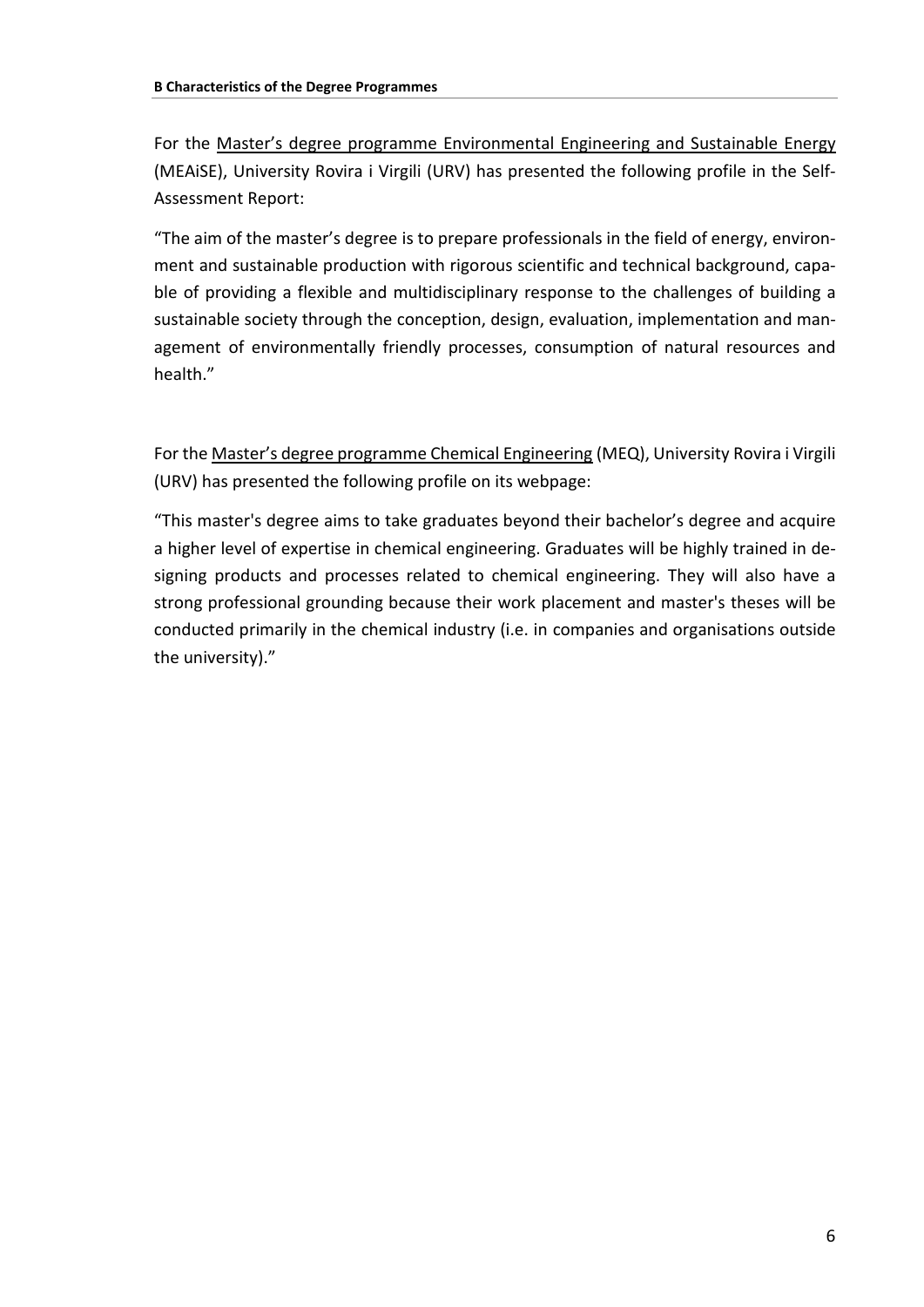### <span id="page-6-0"></span>**C Peer Report for the ASIIN Seal**

### <span id="page-6-1"></span>**1. The Degree Programme: Concept, content & implementation**

**Criterion 1.1 Objectives and learning outcomes of a degree programme (intended qualifications profile)**

#### **Evidence:**

- Objectives-Module-Matrix
- Self-Assessment Report
- Study plans
- Module descriptions
- Webpage University Rovira i Virgili: https://www.urv.cat/en/
- Webpage School of Chemical Engineering: https://etseq2.urv.cat/etseq/en/15-ensenyaments.html
- Webpage Ma Chemical Engineering: https://www.urv.cat/en/studies/master/courses/chemical-engineering/
- Webpage Ma Environmental Engineering and Sustainable Energy: https://www.urv.cat/en/studies/master/courses/environmental-engineering/Webpage Ma Analytical Chemistry https://www.iqs.edu/en/masters/masteranalytical-chemistry

#### **Preliminary assessment and analysis of the peers:**

The peers refer to the Subject-Specific Criteria (SSC) of the Technical Committee Mechanical Engineering/Process Engineering as a basis for judging whether the intended learning outcomes of the Master's degree programmes Environmental Engineering and Sustainable Energy and Chemical Engineering as defined by URV correspond with the competences as outlined by the SSC. They come to the following conclusions:

For the award of the ASIIN subject-specific label and the EUR-ACE® label, distinctive learning outcomes have to be achieved by second cycle programmes. The intended learning outcomes describe the knowledge, understanding, skills, and abilities, which a graduate should acquire during the degree programme. As defined in the SSC of TC 01, they refer to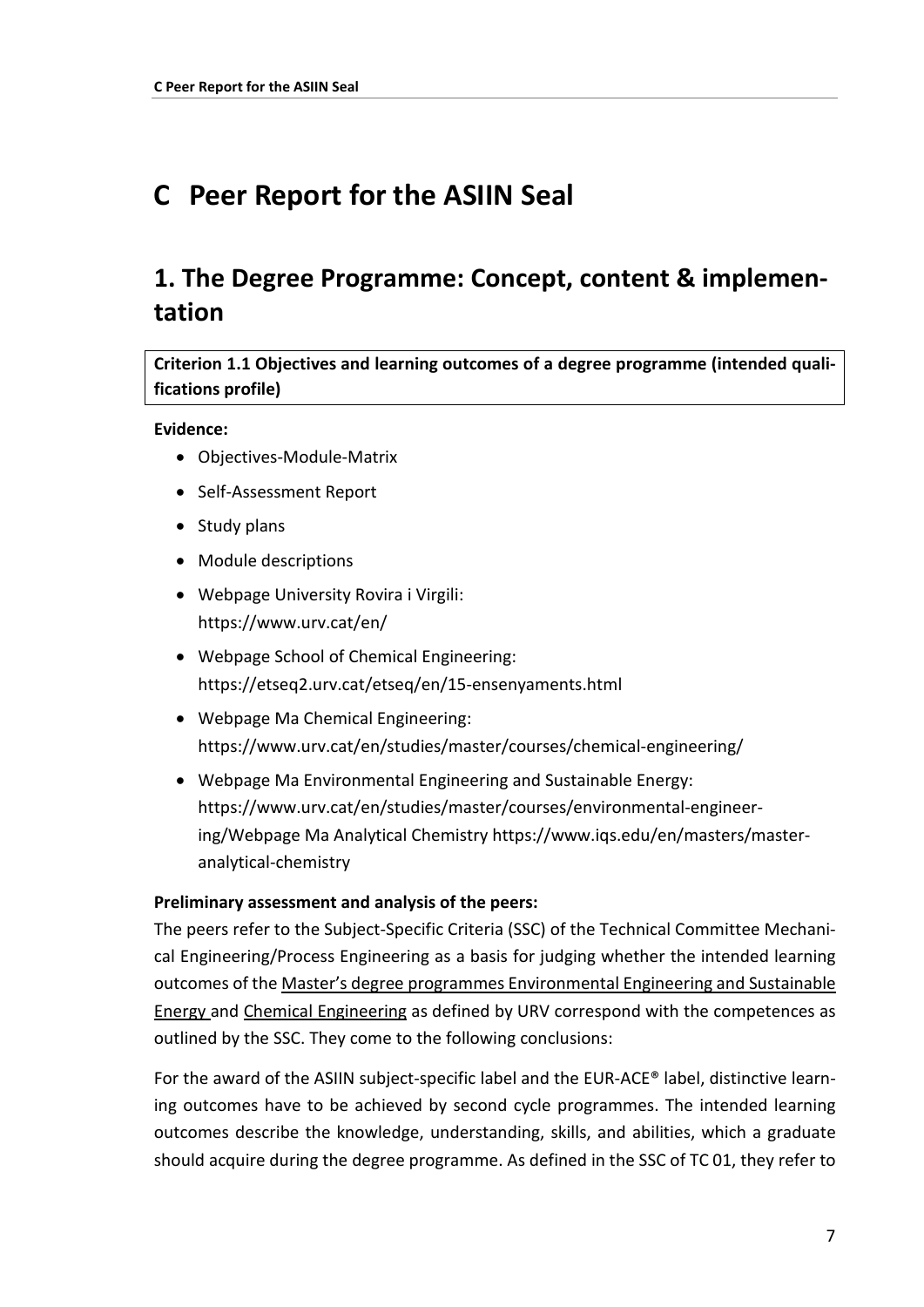the following areas: Knowledge and Understanding, Engineering Analysis, Engineering Design, Investigations and Assessment, Engineering Practice, and Transferable Skills. The SSC are the result of an assessment, regularly performed by ASIIN Technical Committees, which summarise what is considered as good practice by a professional community formed equally by academics and professional practitioners in higher education and is required as future-oriented quality of training in the labour market. Since both Master's degree programmes under review have a focus on the different areas of engineering they are overseen by the Technical Committee 01 – Mechanical Engineering/Process Engineering.

With respect to MEQ, the peers confirm that the programme's objectives related to Knowledge and Understanding are covered by courses such as "Materials and Nanostructures", "Advanced Transport Phenomena", "Advanced Thermodynamics and Molecular Simulation", "Advanced Separation Processes" and "Reactor Engineering"

The areas Design and Analysis in Engineering are covered by the courses "Product and Process Design I", "Product and Process Design II", "Industrial Leadership" and Managing Change." The learning outcomes of these courses have an important R&D component.

Regarding the learning outcomes related to Engineering Practise, the second year courses "Work Placement" and "Master's thesis" play a key role as they mainly contribute to this competence area. However, certain first year courses include practical problems and "hands on" activities.

The competences related to "Investigations and Assessment" are imparted in courses such as "Product and Process Design I", "Product and Process Design II", "Management and Administration of Companies", "Auditing and Industrial Certification" and "Master's thesis". Here, students need to demonstrate their ability to identify, locate and obtain data, e.g. by conducting literature searches, and consulting databases. This should enable students to pursue detailed investigations and research complex technical issues.

As for the learning outcomes related to Transferrable Skills, they are developing progressively throughout the Master's programme. However, the two classes "Industrial Leadership" and "Managing Change" have a large share in covering the relevant competences.

As the peers observe, in MEAiSE the intended learning outcomes linked with "Knowledge and Understanding" are mainly covered by the courses "Advanced Water Treatment", "Atmosphere and Air Pollution", "Environmental and Energy Economics" and "Environmental and Energy Legislation".

The areas Engineering Design and Engineering Analysis in Engineering are mainly treated in the courses "Eco-efficient Process Design", "Energy Efficiency in Industry and Transport",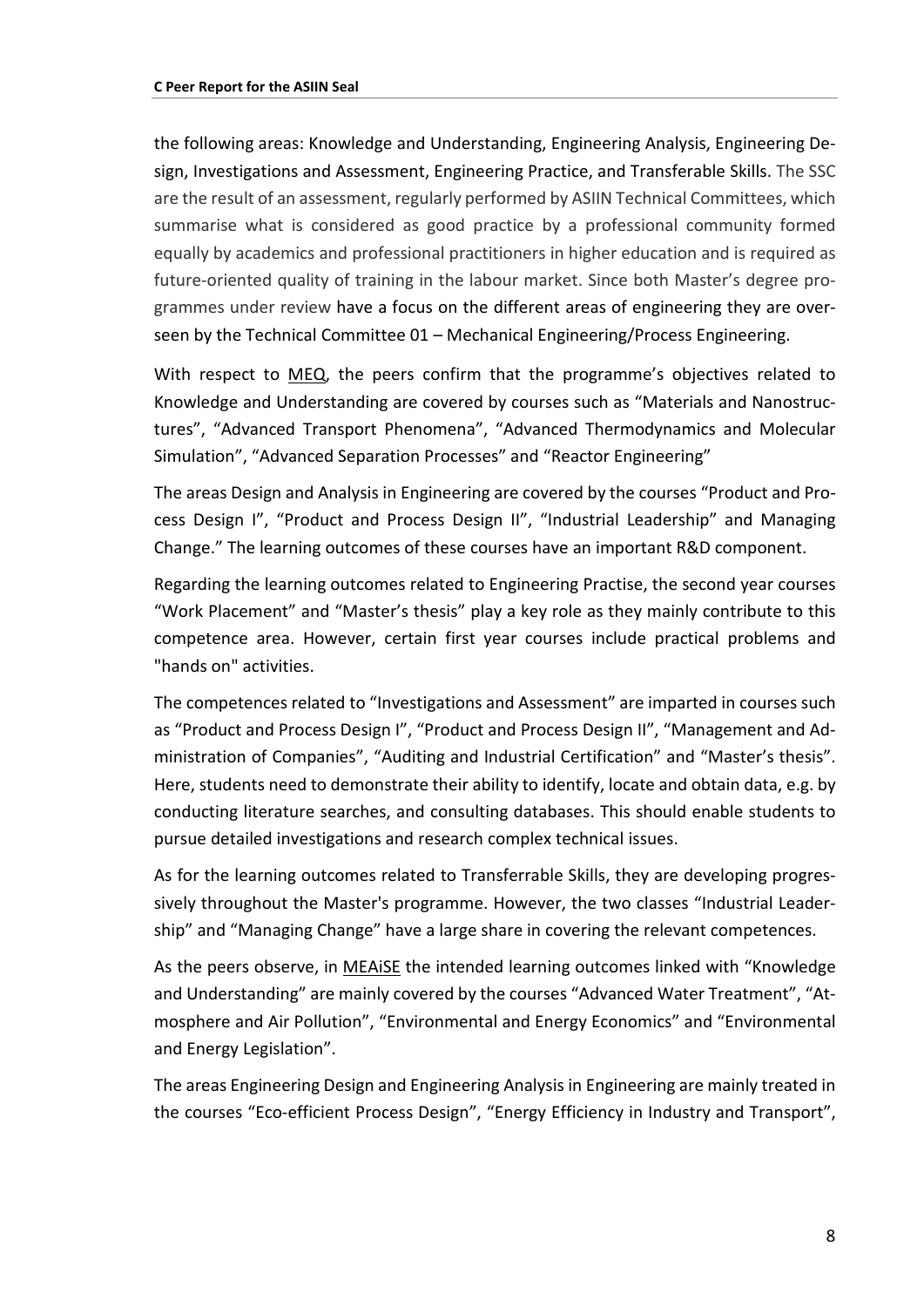"Energy Efficiency in Buildings", "Management and Valorisation of Wastes" and "Renewable Energy Technologies."

Learning outcomes linked with Investigations and Assessment are distributed among different courses such as "Environmental and Energy Economics", "Environmental and Energy Management", "Sustainability Tools", and Eco-efficient Process Design.

"Master's thesis" and "Work Placement" are focusing on Engineering Practise, but also most of the courses of the first year include tasks involving practical problems and handson activities.

Finally, Transferable Skills are mainly conveyed by the integrated project "Eco-efficient Process Design". In this project, students should acquire skills related to team work, leadership, work in multidisciplinary and international teams and conflict resolution.

In summary, the peers see that students of both Master's degree programmes integrate all the knowledge and abilities acquired during the first year and need to demonstrate the command of the necessary competencies in the second year, by conducting an internship (Work Placement) and the Master's project.

Based on the Self-Assessment Report and the discussions during the online audit, the peers see that graduates of both Master's degree programmes acquire the necessary subjectrelated competences. They have advanced their knowledge in the core engineering subjects, and are qualified to carry out independent scientific and practical work in the field of engineering. Furthermore, graduates are able to solve subject-relevant problems and to present the results, have trained their analytical and logical abilities, and have an awareness of possible social, ethical and environmental effects of their actions. During the course of their studies, students have also acquired the necessary social competences, such as the ability to work in a team, to present and discuss results, and to communicate with other experts. Therefore, graduates are also prepared to take on leadership responsibilities.

In summary, the auditors are convinced that the intended qualification profiles of both Master's degree programmes under review allow graduates to take up an occupation, which corresponds to their qualification. The degree programmes are designed in such a way that they meet the objectives set for them. The peers judge the objectives and learning outcomes of the Master's degree programmes suitable to reflect the intended level of academic qualification (EQF 7) and to correspond with the ASIIN Subject-Specific-Criteria (SSC) of the Technical Committee 01 – Mechanical Engineering/Process Engineering. URV has provided Objectives-Module Matrices for both programmes that make transparent how the SSC are reflected in the respective curriculum. Analyse of the matrices confirms that the degree programmes are in line with the SSC and all subject-specific criteria are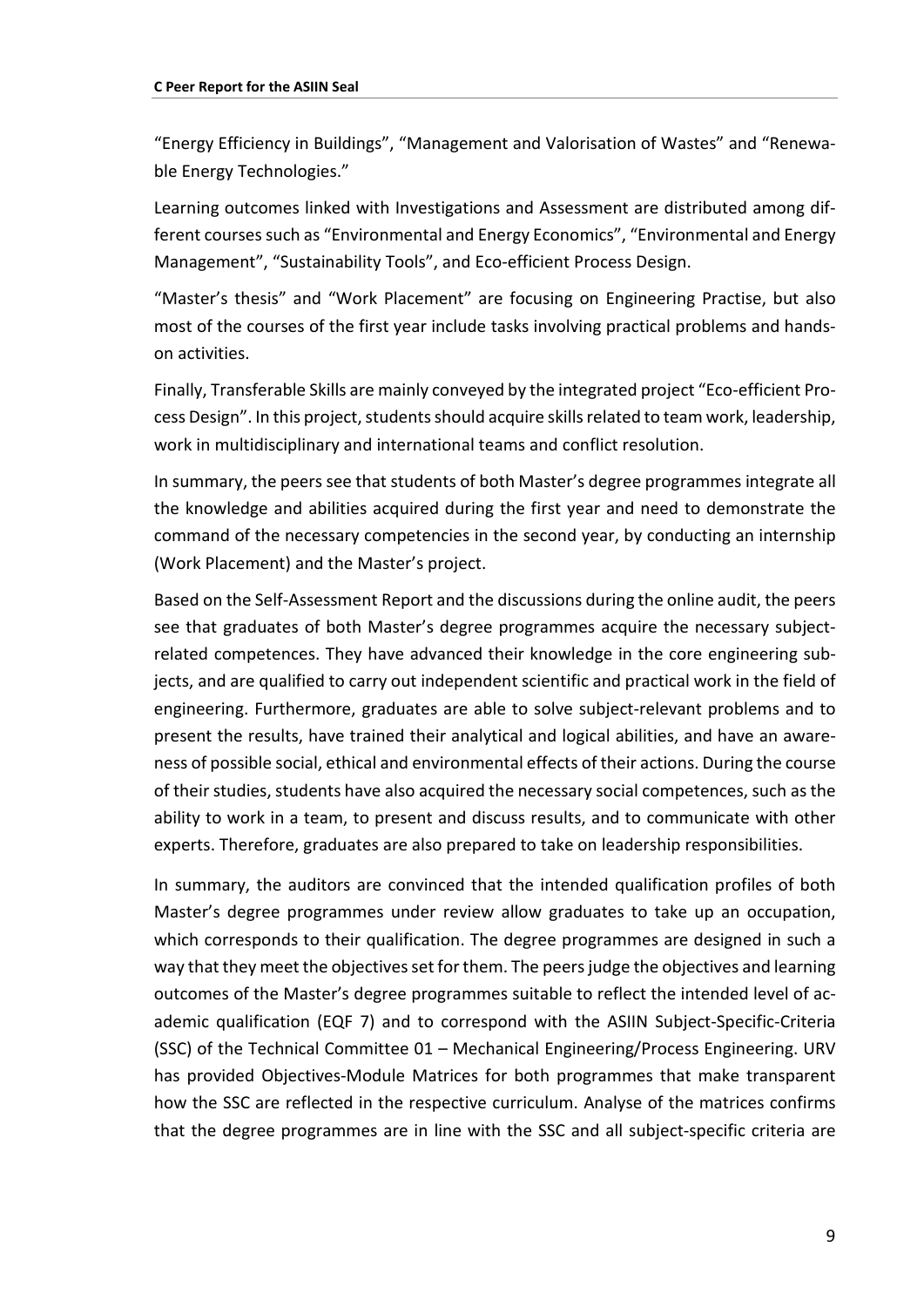adequately represented. The peers appreciate that URV aims for high standards as to provide their graduates with promising prospects in the national and international job market as well as a good starting point for continuing their academic education in the course of a PhD-programme. As confirmation of the previous impressions, the employers indicate that they are satisfied with the qualification profile of the graduates of both Master's degree programmes and their professional performance on the job.

The auditors judge the prerequisites for awarding the EUR-ACE® label, which has also been applied for, to be fulfilled by both Master's degree programmes under review.

#### **Criterion 1.2 Name of the degree programme**

#### **Evidence:**

• Self-Assessment Report

#### **Preliminary assessment and analysis of the peers:**

The auditors hold the opinion that the English translation and the original Spanish names of the Master's degree programmes correspond with the intended aims and learning outcomes as well as the main course language (English).

#### **Criterion 1.3 Curriculum**

#### **Evidence:**

- Objectives-Module-Matrix
- Self-Assessment Report
- Study plans
- Module descriptions
- Webpage University Rovira i Virgili: https://www.urv.cat/en/
- Webpage School of Chemical Engineering: https://etseq2.urv.cat/etseq/en/15-ensenyaments.html
- Webpage Ma Chemical Engineering: https://www.urv.cat/en/studies/master/courses/chemical-engineering/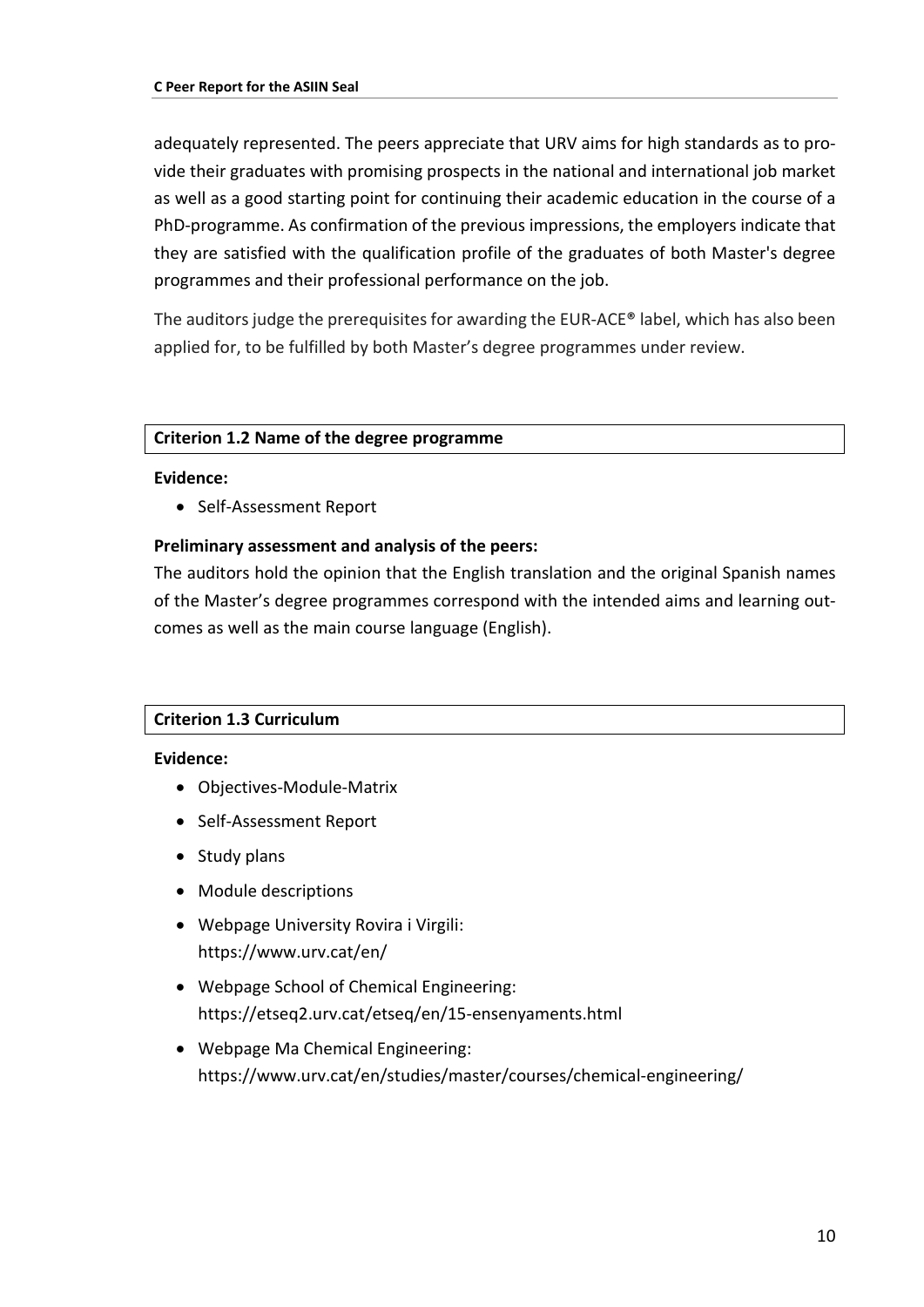• Webpage Ma Environmental Engineering and Sustainable Energy: https://www.urv.cat/en/studies/master/courses/environmental-engineering/Webpage Ma Analytical Chemistry https://www.iqs.edu/en/masters/masteranalytical-chemistry

#### **Preliminary assessment and analysis of the peers:**

The Master's degree programmes Environmental Engineering and Sustainable Energy and Chemical Engineering are both offered by the School of Chemical Engineering (ETSEQ).

Both Master's degree programmes are taught in English.

The curriculum of the Master's degree programme Chemical Engineering consists of 90 ECTS credits, with 51 ECTS credits for compulsory courses, 9 ECTS credits for electives, 15 ECTS credits for the Work Placement and 15 ECTS credits for the Master's thesis (Trabajo de final de Master, TFM). The courses are grouped in three module blocks:

Module Block I: Process and Product Engineering, 45 ECTS;

Module Block II: Management and Optimization of Production and Sustainability, 15 ECTS;

Module Block III: Master's thesis and Work Placement, 30 ECTS.

Core subjects in chemical engineering and more specific aspects of the degree are distributed evenly between the first two semesters. To this end, two fundamental core subjects ("Advanced Transport Phenomena" and "Advanced Thermodynamics and Molecular Simulation") are scheduled in the first semester, while the two process orientated core subjects ("Advanced Separation Processes" and "Reactor Engineering") have been included in the second semester. The courses "Process Design and Products I" and "Process Design and Products II" as well as the courses "Industrial Leadership" and "Change Management" require a coordination between the first and second semester because they built on each other. The second year is entirely dedicated to projects and the practical application of engineering sciences (Master's thesis and Work Placement).

The peers notice that there are only 3 electives offered in MEQ. This means that students have no real choice because they need to attend all three elective in order to cover a total of 9 ECTS. Consequently, there are no electives but only compulsory courses. The programme coordinator verifies this observation and explains that they are planning to offer additional electives to cover other areas of interest such as energy. For this reason, they consider to offer some courses from MEAiSE as additional electives in MEQ. The auditors support this plan, however, they stress that it is necessary to offer additional electives because students need to be able to define an individual focus and course of study.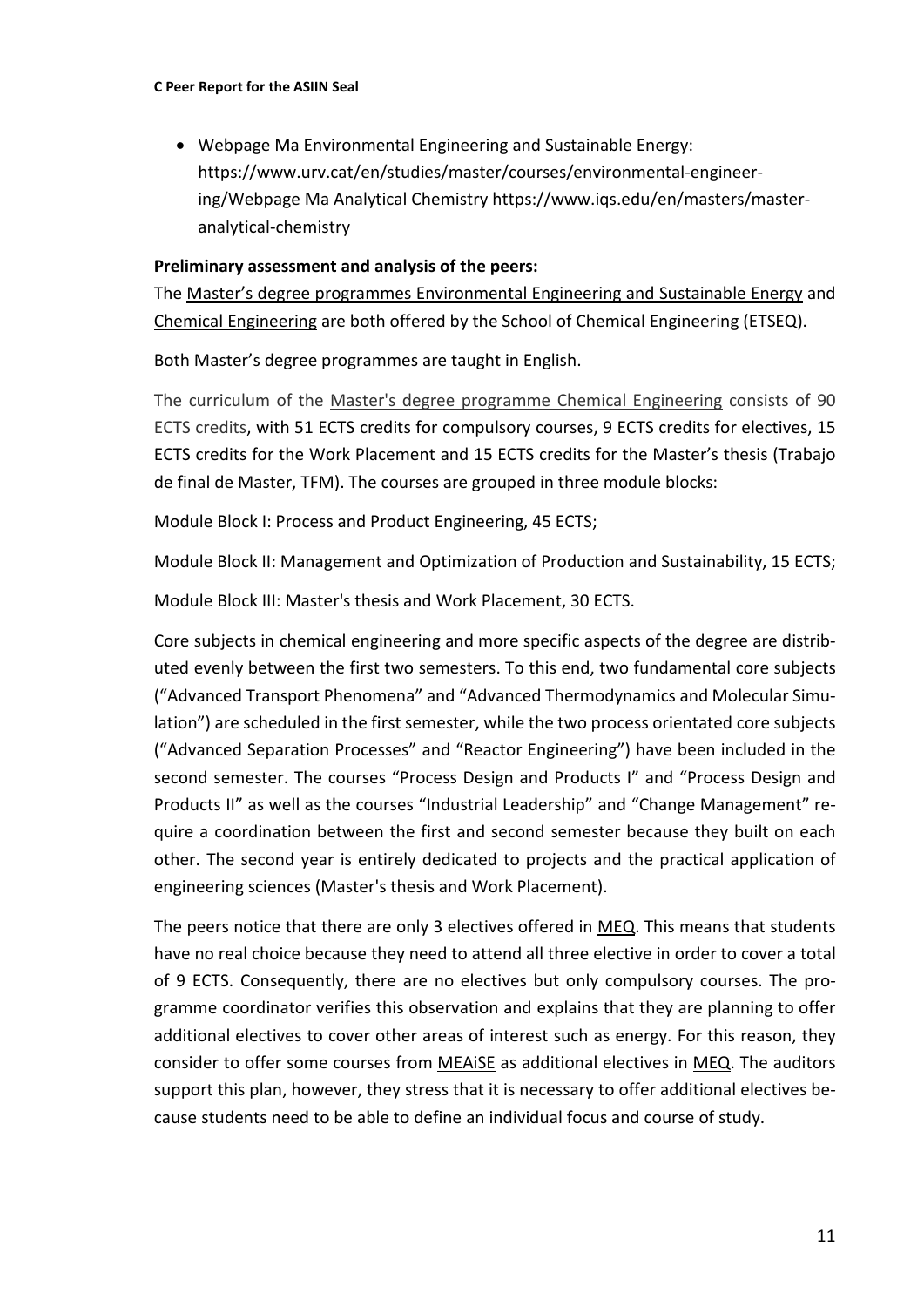The MEAiSE curriculum consists of 90 ECTS credits, with 51 ECTS credits for compulsory courses, 9 ECTS credits for electives, 12 ECTS credits for the Work Placement and 18 ECTS credits for the Master's thesis. The curriculum contains the following module blocks: Fundamentals of Environmental and Energy Management (9 ECTS), Energy Engineering (13.5 ECTS) Environmental Engineering (13.5 ECTS), Sustainability in Process Design (15 ECTS), Electives (9 ECTS), Industrial Internship (Work Placement, 12 ECTS) and Master's thesis (18 ECTS).

The peers observe that there is one elective in MEAiSE with 4.5 ECTS (Management and Administration of Companies). All other electives have 3 ECTS, therefore, students that choose this elective will achieve 10.5 ECTS as electives and not only 9 ECTS as necessary. The programme coordinator confirms that there is only one elective with 4.5 ECTS. This course is shared with the MEQ, where it is offered as a compulsory subject. The peers see that it is more efficient to offer one course for both Master's degree programmes, but the solution to have just one elective with 4.5 ECTS is not ideal. If students choose this elective, they will have 1.5 ECTS too much. For this reason, the auditors suggest to reduce the scope of the course for MEAiSE students, e.g. by cancelling some assignments, so that the workload is equivalent to 3 ECTS.

In the final semester of both Master's degree programmes an internship (Work Placement) and the Master's thesis (TFM) are conducted. Both are usually carried out as a single, longterm project (about five months) in the industry. This way, students get some valuable work experience that improves their job perspectives. In some cases, the company offers the student a contract at the end of the TFM.

Part time studies are possible in both Master's degree programmes. Some students (around 7 %) take this opportunity because they have to work besides studying in order to finance their studies and living expenses. Part time students have a reduced workload and usually need four semesters before starting with the Work Placement and the Master's thesis.

The information about the curricula of both Master's degree programmes, as well as the bridging courses (for students that need to take additional courses, because their Bachelor's degree does not cover all necessary areas), are available on the programmes' webpages.

The external work experience programme (internship) is compulsory. The aim is for students to apply and supplement the competences they have accumulated during the first year of the degree programme so that they can acquire the practical abilities that will prepare them for a professional career, improve their employment prospects, and stimulate their entrepreneurial skills.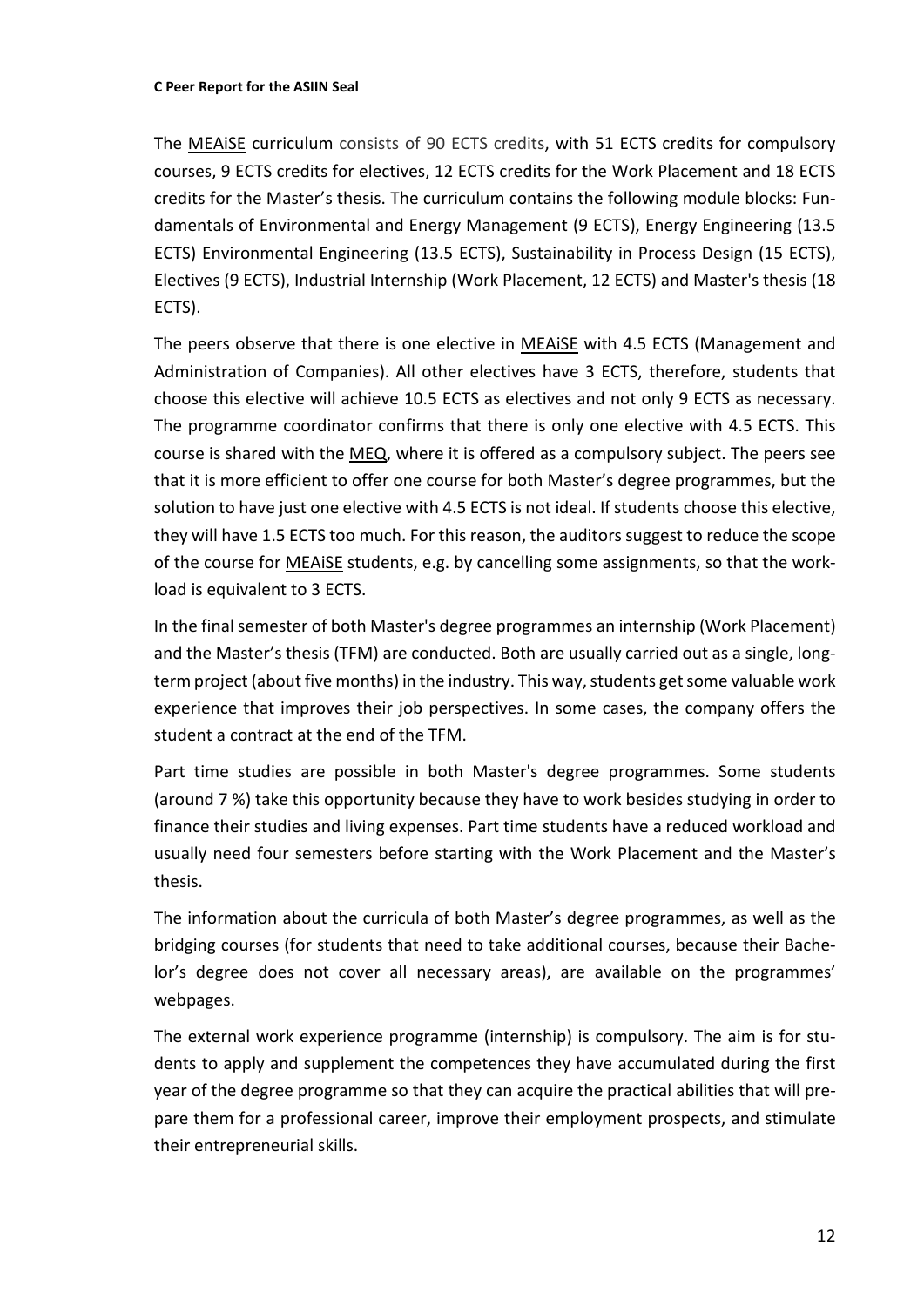The work experience programme usually takes 4 - 6 months (from July or September to January) and students work in companies such as Repsol, Technip, SCA, Clariant, DOW, in research centres like IREC or IMDEA, or the university. Students do their Master's thesis at the same time, with a joint workload of 600 hours.

The peers gain the impression that the graduates of both Master's degree programmes under review are well prepared for entering the labour market and can find adequate jobs in several different areas such as: food industry, pharmaceutical and chemical companies, research institutes, and federal or state ministries. During the discussion with the peers, URV's partners from the industry confirm that the graduates have a broad technical education, are very adaptable, and have manifold competences which allows them to find suitable jobs.

In summary, the auditors are convinced that the intended qualifications profiles of the Master's degree programmes under review allow the students to take up an occupation that corresponds to their qualification.

#### **Criterion 1.4 Admission requirements**

#### **Evidence:**

- Self-Assessment Report
- Webpage University Rovira i Virgili: https://www.urv.cat/en/
- Webpage School of Engineering: https://etseq2.urv.cat/etseq/en/15-ensenyaments.html
- Webpage Ma Chemical Engineering: https://www.urv.cat/en/studies/master/courses/chemical-engineering/
- Webpage Ma Environmental Engineering and Sustainable Energy: https://www.urv.cat/en/studies/master/courses/environmental-engineering/Webpage Ma Analytical Chemistry https://www.iqs.edu/en/masters/masteranalytical-chemistry
- URV Study Regulations (NORMATIVA ACADÈMICA DE GRAU I MÀSTER)
- URV Enrolment Regulation (NORMATIVA DE MATRÍCULA DE GRAU I MÀSTER)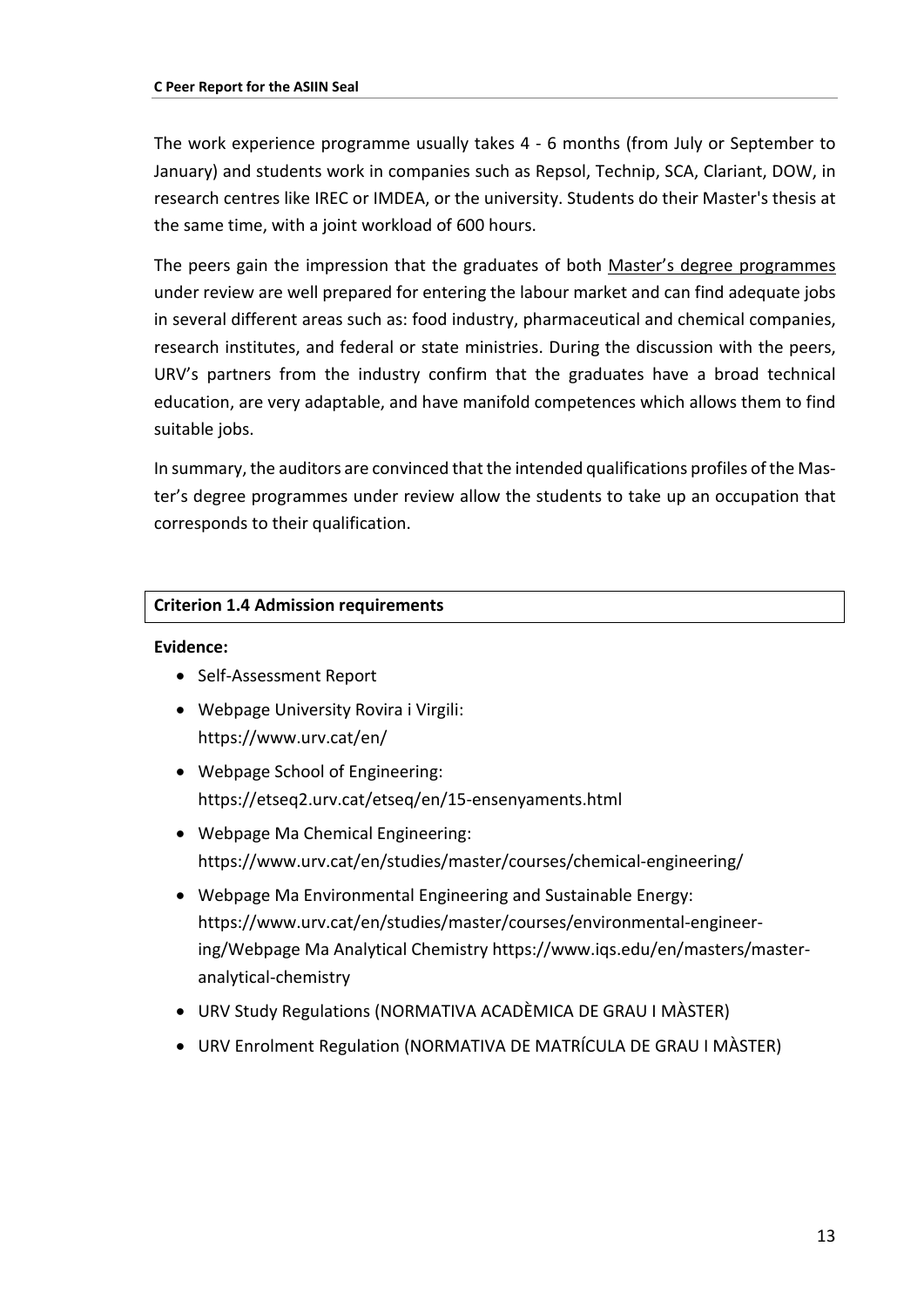#### **Preliminary assessment and analysis of the peers:**

According to the Self-Assessment Report, the admission procedures and policies for new and returning students are defined in the study regulations which are published in Spanish on URV's webpage and thus accessible for all stakeholders.

As well as the compulsory general documentation (Identification, CV, Diploma/Bachelor's certificate) required for enrolment at URV, students must submit a letter of motivation and a proof of English proficiency (level B2). Optionally, a proof of training or professional experience relevant to the content of the Master's degree programme, and recommendations or letters of reference.

MEAiSE is aimed at students with a background in the field of engineering and architecture or in the field of science. In detail, the following students can be admitted to the Master's degree programme: Graduates (Diplomas or Bachelor's) in the fields of chemistry, mechanics, industrial engineering, agriculture, physics, mining, automation and industrial electronics, electrical engineering, architecture, biology, biochemistry, biotechnology, and related areas. The Admission Committee evaluates the curriculum of the candidates, and according to their background, they may be requested to enrol in subjects from the "Homogenization Block" and in bridging courses. This is necessary because the range of subjects in MEAiSE is very broad - chemical/mechanical basics, ICT tools, renewable energies, energy efficiency, chemical industrial processes, and management of companies. Additional courses are designed to ensure that the access profile and academic merits of new students are aligned with the needs of MEAiSE. Bridging courses (up to a maximum of 15 ECTS, of which 9 ECTS can be recognised as electives) must be completed before the start of the second semester of the Master's programme. All applications are analysed by the Admission Committee, which will assess the student's academic record and qualification, previous training in relevant disciplines of the Master's programmes, the knowledge of English, and specific training courses. If the number of applicants exceeds the available places, the committee will decide about the admission based on the weighting of the above mentioned criteria: academic qualification (a degree in the field of engineering: up to 30 points, a degree in the field of sciences and architecture: up to 20 points), academic record (up to 60 points), previous training (up to 5 points), and recommendations/references (up to 5 points).

In 2018/19, 63 students pre-registered for MEAiSE, 41 were admitted and 28 registered. As in previous years, the number of enrolled students covered almost all offered places (30). MEAiSE is popular with international students who apply at several universities and sometimes have problems with their visa or face financial problems. Consequently, more students are accepted because several will not start with the programme. Considering the total number of students enrolled (first and second year), 46 % are international students.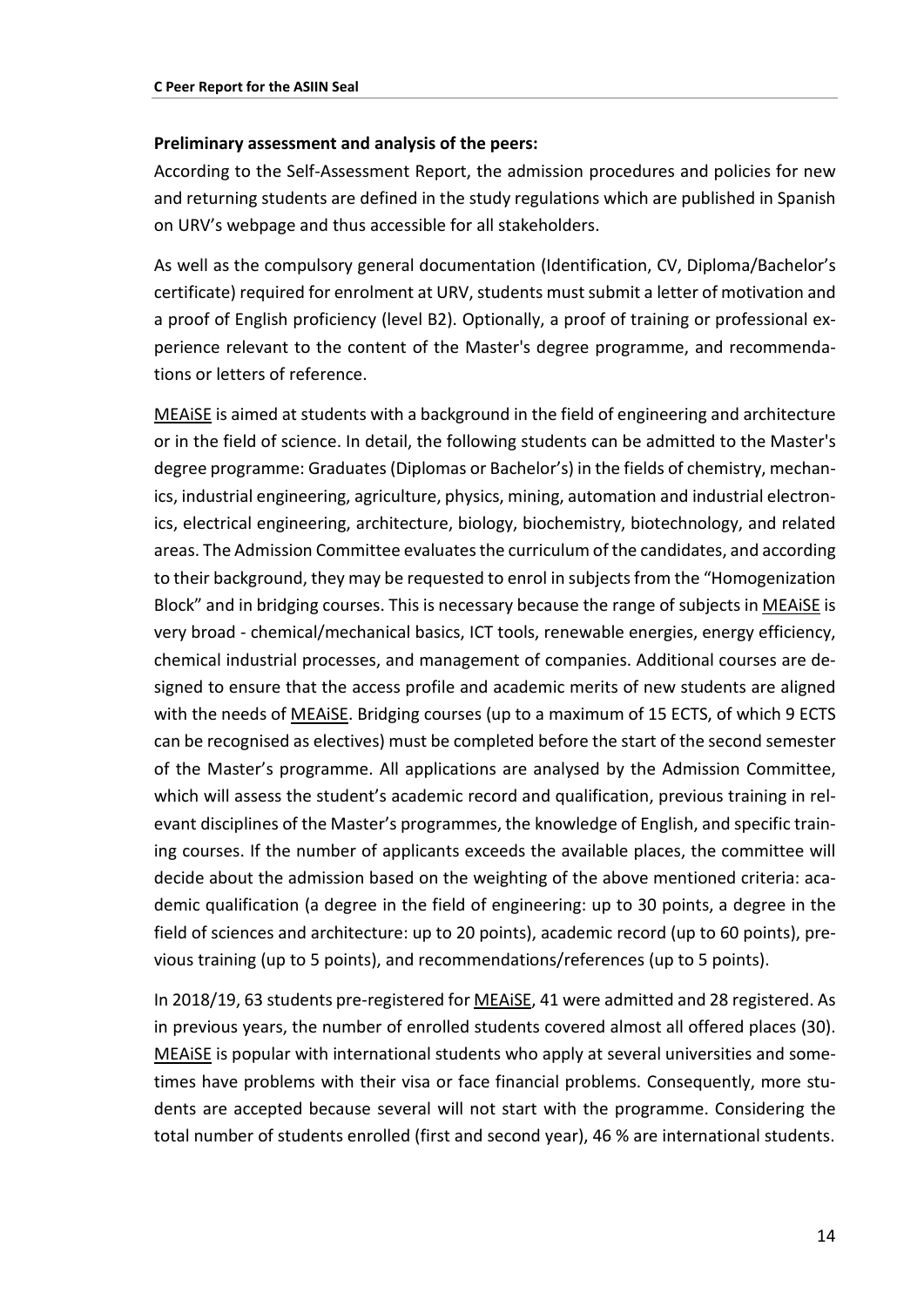As described in the Admission Regulation, MEQ is designed for "graduates in chemical engineering or in a similar field, or with a university degree that qualifies graduates to practice as professional technical industrial engineers specialized in industrial chemistry or a similar field".

In practice, these admission criteria imply that students with a Bachelor's degree, whose engineering specialty is not chemical engineering, need to take at least 30 ECTS of bridging courses in chemical engineering. However, the number of credits may be higher depending on the student's academic record. For example, for students with a Bachelor's degree in chemistry, the maximum number of bridging courses is 60 ECTS. The assignment of the additional courses is determined for each particular student. Since 2015/16, all new students entered MEQ with the preferred Bachelor's degree in chemical engineering and without the need for attending any additional bridging courses.

The selection criteria and processes are similar for both Master degree programmes. However, the weighting of the different selection criteria is slightly different in MEQ. Applicants receive up to a maximum of 30 points for Bachelor's degree in engineering and up to 25 points for a Bachelor's degree in science or architecture. The evaluation of the transcript of the official university degree that gives access to the Master's programme (academic record) contributes up to 40 points. English proficiency higher than level B2 contributes up to 10 points, training related with the content of MEQ or professional experience up to 10 points, and other activities, such as foreign stays, motivation, recommendation letters, and personal interview up to 10 points.

The number of applications in MEQ (between 50 and 64 since 2015/16) is significantly higher than the number of available places (30). Therefore, the Admission Committee, as a selection body, has established an interview procedure to appropriately guide the admission process and thus minimize the risk of exceeding capacity or leaving vacancies. As a result, an average of 25 new students were enrolled over the last four years.

The attractiveness of both Master's degree programmes is due to the strong cooperation of the two programmes with the chemical industry and the concept on an integrated Work Placement and Master's thesis, conducted externally in a company. This provides graduates with excellent contacts in the industry and thus very good career prospects.

Since URV is a public university, the study fees of the Master's degree programmes are set every year by the Catalan government. The price per ECTS credit set by the Catalan government is currently € 46. However, some Master's degree programmes have special prices. The auditors notice that the tuition fees for both Master's programmes are different. As mentioned on the webpage of the School of Chemical Engineering, currently, the fee for MEQ is € 2.885 and for MEAISE € 4.442. The programme coordinators explain that in Spain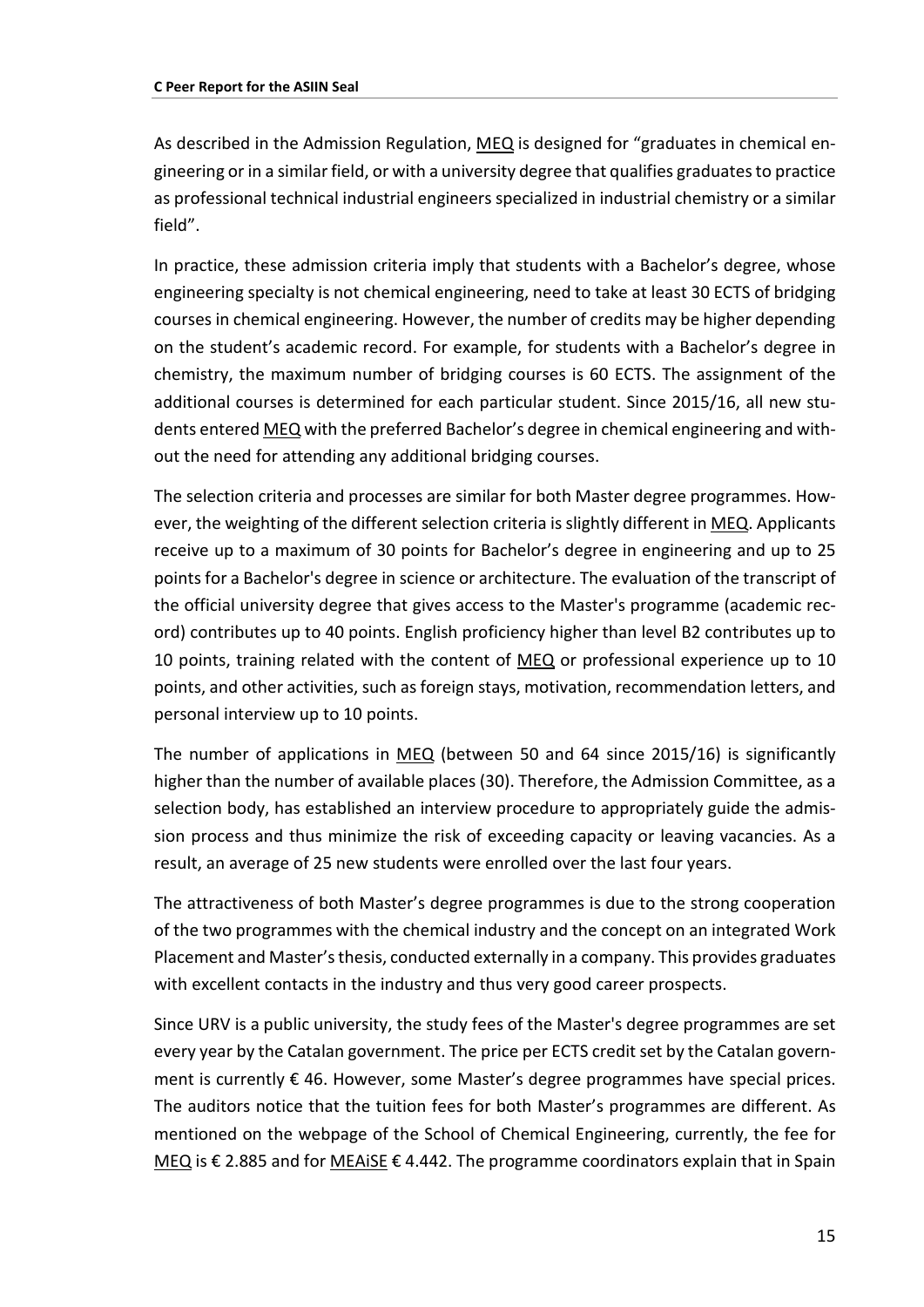for some degree programmes (mostly for programmes that qualify for regulated professions such as architects and engineers) the tuition fees are lower than for other degree programmes. This is the case for MEQ but not for MEAiSE. Consequently, MEQ has lower tuition fees than MEAiSE. The decision regarding for which degree programmes the fees are lowered, lies with the Spanish government and it is politically motivated. Further details about the tuition fees are published on URV's webpage.

In MEQ, there is the initiative *ETSEQ Work Experience*. Each of the collaborating companies signs an agreement with ETSEQ by which the company gives a student of MEQ a scholarship. Every year, this programme awards nine prizes for the best chemical engineering undergraduate students which covers the tuition fees for the first year of the Master's degree. In the second year, the winners are offered a remunerated project that integrates the Work Placement with the Master's thesis that they carry out within the company. This often leads to employment opportunities.

At present, the programme *ETSEQ Work Experience* provides a total of nine prizes sponsored by companies: Dow, BASF, BSP, Clariant, Covestro, Essity, Messer and Technip.

During the audit, the peers learn that as of this year (2020), the work experience programme is also offered to MEAiSE students. This information is also published on the School's webpage. The auditors welcome this further development which will promote the degree programme and facilitate the students' financing of their studies.

In summary, the auditors find the terms of admission to be binding and transparent. They confirm that the admission requirements support the students in achieving the intended learning outcomes.

#### **Final assessment of the peers after the comment of the Higher Education Institution regarding criterion 1:**

The peers support the plans to include additional elective in MEQ for example out of the area of hydrogen technology. They expect URV to document that electives with more than 9 ECTS point are offered so that students have a real choice.

The peers appreciate that URV has adapted the content of the course "Management and Administration of Companies" so that MEAISE students who take this course will have a reduced work-load of 3 ECTS point, without significantly affecting the achievement of the intended learning outcomes.

The peers consider criterion 1 to be mostly fulfilled.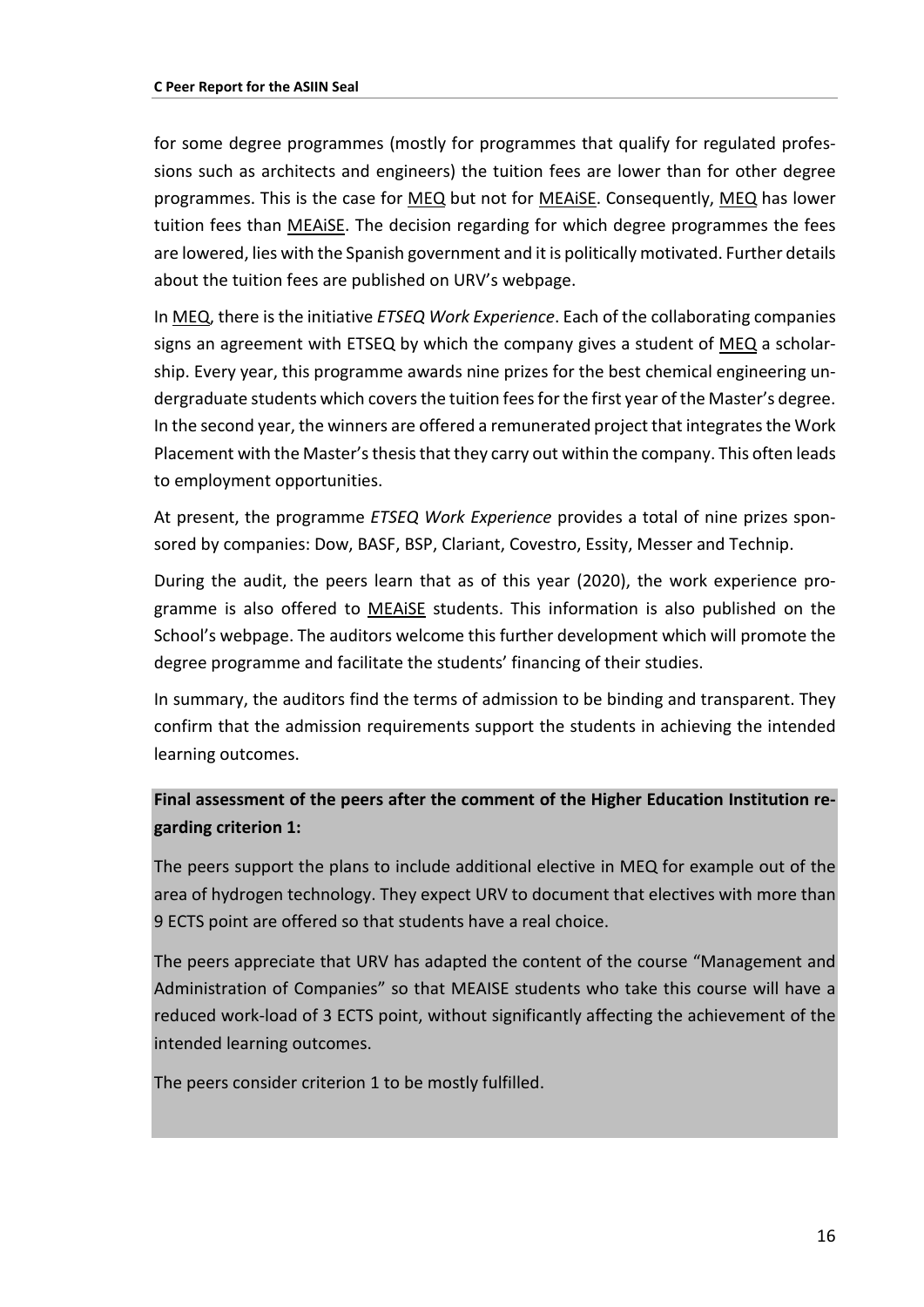### <span id="page-16-0"></span>**2. The degree programme: structures, methods and implementation**

#### **Criterion 2.1 Structure and modules**

#### **Evidence:**

- Self-Assessment Report
- Study plans
- Module descriptions
- URV Mobility Regulation
- Educational guides (MEMORIA PARA LA SOLICITUD DE VERIFICATION DE TITULUS OFI-CIALES DE MASTER)

#### **Preliminary assessment and analysis of the peers:**

After analysing the module descriptions and the study plans, the peers see that in both Master's degree programmes the individual courses correspond with the definition of "module" in the sense that each course is a sum of coherent learning and teaching units.

The arrangement of the courses is presented in the educational guide and the intended learning outcomes of each course are specified in the respective module description. The educational guide defines in which course the necessary competencies are acquired and how the related learning outcomes are evaluated. In addition, the module descriptions, which are accessible via Moodle, describe in detail the content, training activities, projects, works, seminars as well as the educational and assessment methods of each course.

During the second year, students usually carry out the Master's thesis and Work Placement together in a long-term integrated project (about 4-6 months) of a professional nature in the industry or research centre, which helps to achieve the planned learning outcomes in addition to facilitating the subsequent employment of the student. Students are monitored by a thesis supervisor from URV and by an external supervisor from the company. Companies that host students for both PE and TFM offer the required educational and technical environment for achieving the intended learning outcomes. The tasks of the URV supervisor are to help the student in finding and defining a suitable final project, to supervise the development of the project, and to evaluate the execution and the results. The assessment of the TFM includes the presentation of a written report and an oral presentation to a three-member jury.

*International Mobility*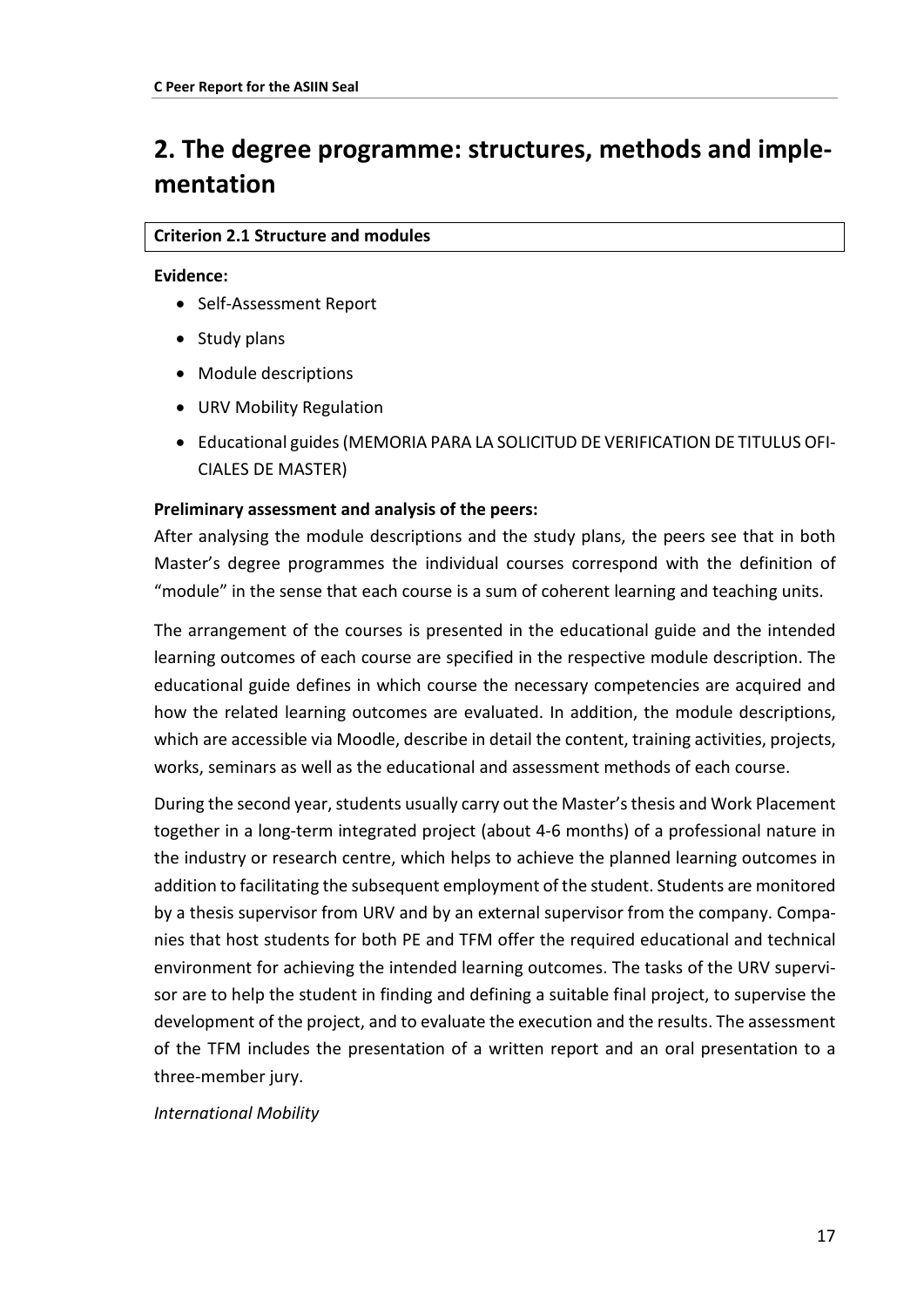URV's *International Centre* manages the international mobility of students, administrative staff and teachers with the aim of increasing URV's international visibility of URV, promoting internationalisation of the university and attracting qualified international students and staff members. The *International Centre* is as a centralised unit that manages the documentation and information of all the processes involved in the internationalisation of URV. It offers support to all students, teachers, and administrative staff who want to spend some time abroad, and is the first port of call for all visiting international students and staff members. In addition, there is a mobility coordinator in every faculty and school.

ETSEQ takes an active part in various programmes in order to promote student exchanges with other universities in Spain (e.g. Sicue-Seneca programme), and in the European Union, as part of the Erasmus programme. URV is also constantly and actively seeking exchange agreements with universities from outside Europe, such as the United States and Latin America. The list of agreements is changing constantly, the updated information is published on URV's webpage.

Students who wish to visit another university or foreign institution need to get in touch with their mobility coordinator or Master's degree coordinator. Usually, a learning agreement between the student and the programme coordinator is signed in order to define what courses will be attended during the stay abroad, and to make sure that all credits acquired at the international university are recognised. Further details are described in URV's mobility regulation.

Students can go abroad during the second year, within the framework of the Work Placement and the Master's thesis. Students are informed during the tutoring meetings about the different possibilities for scholarships that they can apply for and the related procedures. As a result, every year several students (between 10 and 15 %) follow this option and go to international companies such as P&G, DOW, or BASF.

As described in the Self-Assessment Report, ETSEQ has a long tradition of mobility agreements for both incoming and outgoing students. For example, there are MoU with universities in Japan, Indonesia and USA. Erasmus co-operations exist with universities in Belgium, France, Germany, Italy, Netherlands, Poland, Slovenia, and UK.

The procedure for recognising academic competences acquired at other (also foreign) institutions of higher education is described in the Mobility Regulation. Students have to submit proper documentation of the competences obtained elsewhere; an academic board analyses the documents and decides if the competences can be recognised as equivalent to certain courses. The peers judge the process to be in line with the Lisbon convention on the recognition of qualifications.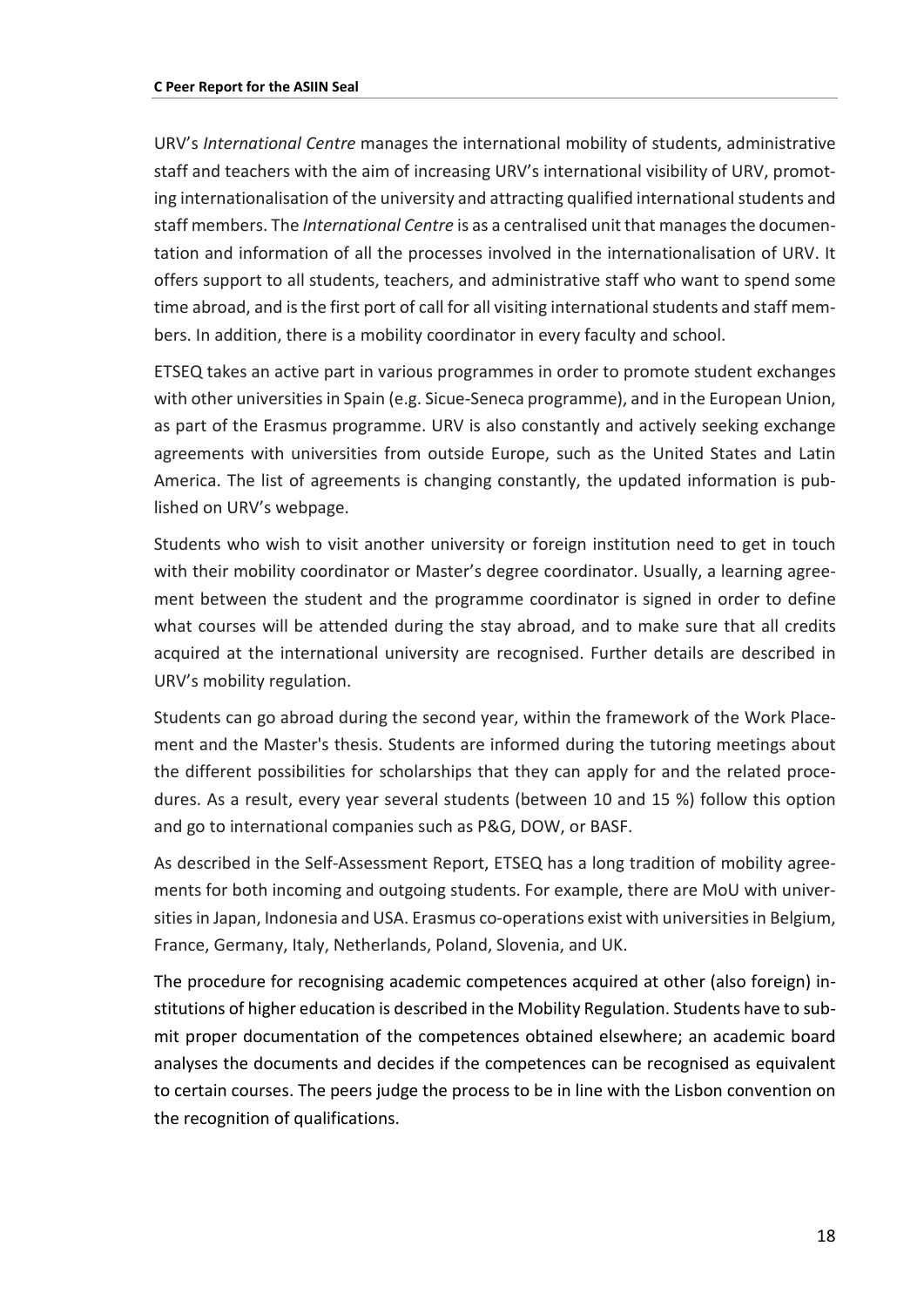#### **Criterion 2.2 Work load and credits**

#### **Evidence:**

- Self-Assessment Report
- Study plans
- Module descriptions
- Statistical data

#### **Preliminary assessment and analysis of the peers:**

The auditors see that URV applies the European Credit Transfer and Accumulation System (ECTS). According to URV's regulations, 25 hours of student workload (including lecture hours and self-study hours) are equivalent to one ECTS credit. The auditors confirm that the information about the workload in hours (including the distinction between classroom work and self-studies) is available to the students. However, the peers point out that this information should also be included in the module descriptions.

In addition, the auditors observe that in some courses (MEQ) the conversion in ECTS is not done correctly. For example, in "Management and Administration of Companies" 4.5 ECTS are awarded for 112 hours of students' total workload, in "Auditing and Industrial Certification" 4.5 ECTS for 113 hours, in "Product and Process Design II" 4.5 ECTS for 113 hours, and in "Polymers" 3 ECTS for 76.6 hours. The auditors expect that the ECTS workload conversion is done correctly for all courses so that it is exactly 1 ECTS per 25 hours of students' total workload.

The dropout rates in both Master's degree programmes are rather low since almost all students stay in the programmes and only very few students decide to leave ETSEQ. The estimated and actual values of the graduation and dropout rates are described in the Self-Assessment Report for the four academic years from 2015/16 to 2018/19. For MEQ, the data shows that the dropout is rather low, with an average of 6.5 % in the last three years and an average length of studies of 2.0 years. The numbers are similar for MEAiSE; here the average length of studies is 2.07 years.

The peers notice that the Self-Assessment Report does not include any drop-out rates for MEAiSE. The programme coordinators explains that MEAiSE was implemented in 2016; the first academic year for which this indicator can be provided is the academic year 2019/20. However, due to the COVID restrictions, the academic year 2019/20 will end in November 2020. To help students to finish their final project the semester was prolonged. For example, two MEAiSE students will defend their Master's thesis in November, and the corresponding marks will be available on 30th of November. Consequently, the drop-out for the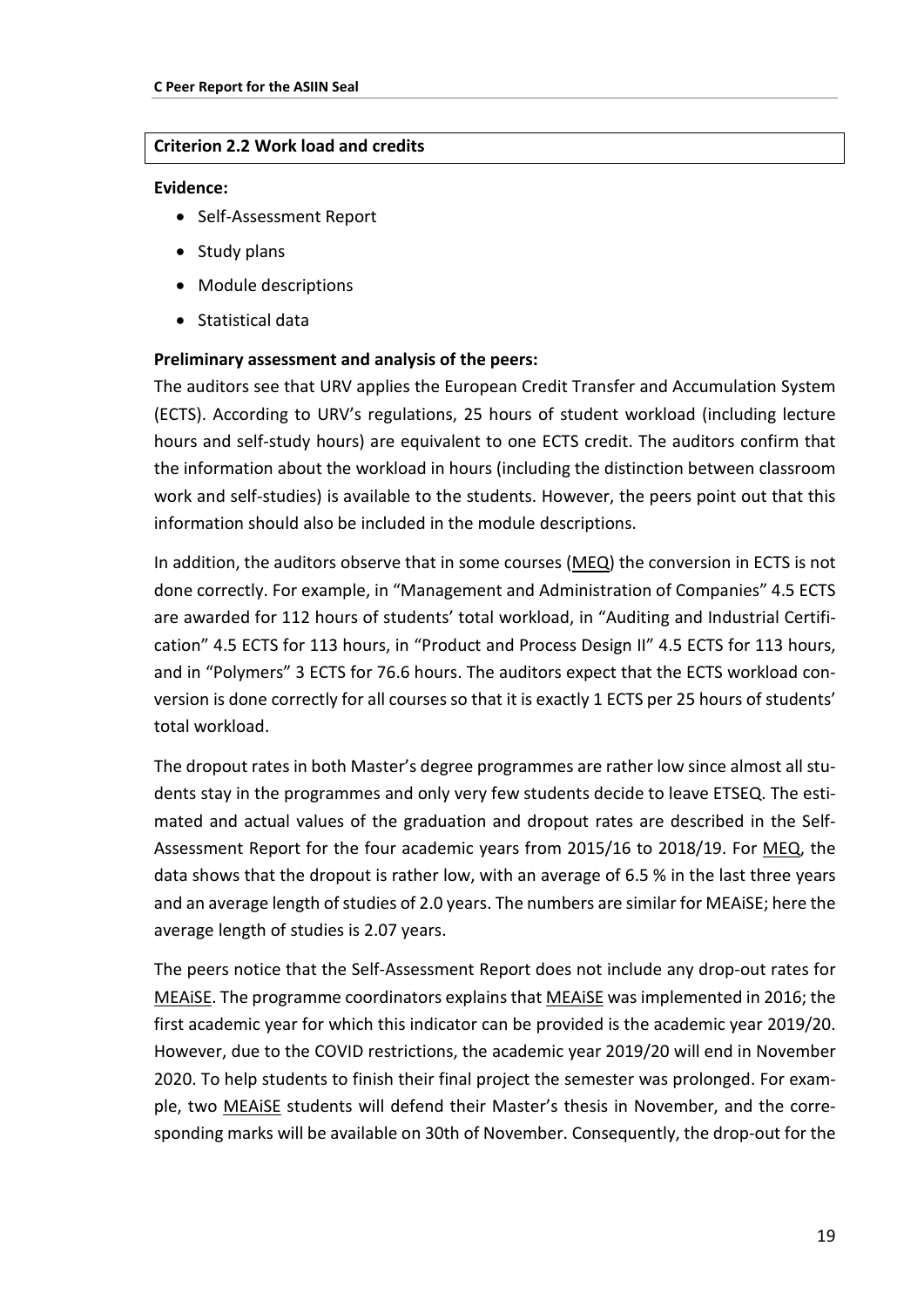academic year 2019/20 is only provisional. However, from the provisional data, the peers see that the drop-out rate is low (only around 6 %).

In general, students confirm that the workload in MEQ and MEAiSE is high but still adequate for a Master's programme. The only critical aspect they point out is that students in MEAiSE would like to have a say when groups are assigned and that teachers are more open if a group does not function well. In addition, the workload should be better coordinated between the different classes that there are not several assignments due at the same time. The peers support this point of view and suggest that the teachers should coordinate the group assignments better in order to avoid peaks in the workload.

Based on the study plans, the statistical data, and the comments of the students, the auditors conclude that there are no obstacles to the quality of teaching and the level of education due to the workload.

#### **Criterion 2.3 Teaching methodology**

#### **Evidence:**

- Self-Assessment Report
- Study plans
- Module descriptions

#### **Preliminary assessment and analysis of the peers:**

Both Master's degree programmes under review are face-to-face degrees with a duration of 1.5 years, which make use of several different educational methods for each course such as: practical work with presentations, group work, lectures, seminars, internship, and final project.

ETSEQ's educational model is intended to actively involving students in the learning processes, and focuses on continuous assessment. Training activities and assessment forms applied in the courses have a high practical component, which should facilitates the acquisition achievement of the intended learning outcomes.

In MEAiSE, students are involved in project realisation, problem solving, and case studies. Students learn to work with process simulators such as Aspen or Hysys, software for life cycle analysis such as GaBI or DesignBuilder. For the design of energy efficient buildings or water treatment process simulators such as DESASS are used.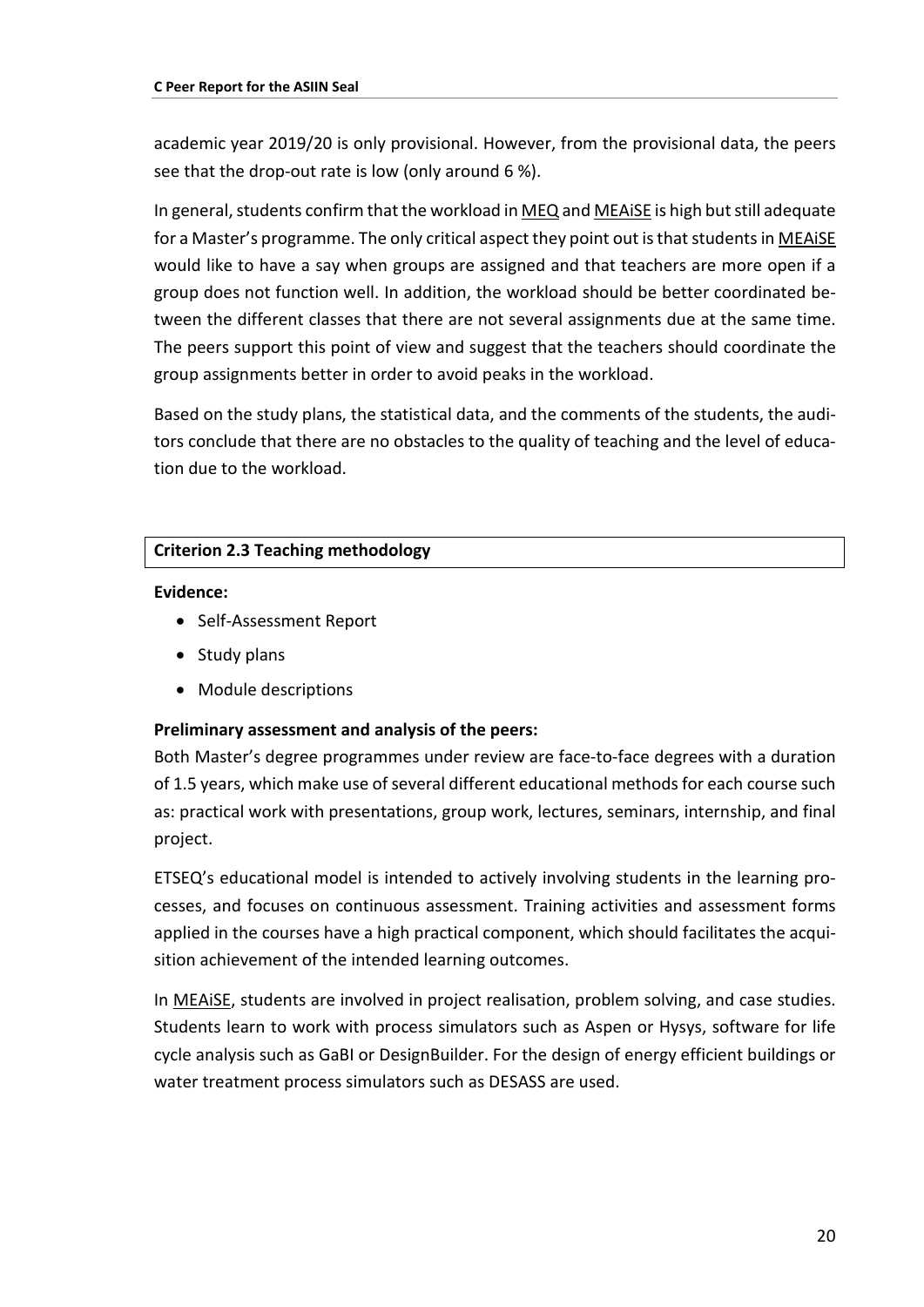MEQ students are also involved in practical activities that should help them to assimilate the theoretical concepts by applying them to solve problems in the field of chemical engineering. In problem solving activities and case studies, students learn to work with process simulators or computer programs such as Aspen, Hysys, Gamps, COMSOL, Monte Carlo, Matlab, etc., which are essential work tools for modern chemical engineers.

In particular, both Master's degree programmes have a distinct practical and professional profile which is not only implemented by training activities of the first year courses but especially by the integrated Work Placement and Master's thesis in the second year.

There is a digital learning platform (Moodle) that is used by teachers and students for presenting documents and interacting with each other. Group projects with oral presentations are conducted in several courses and the Master's thesis is supposed to familiarise students with independent academic research activities. Generally, students are satisfied with the existing teaching methods.

In summary, the auditors consider the applied teaching methods and the underlying didactic concept as appropriate and useful for supporting the students in achieving the intended learning outcomes.

#### **Criterion 2.4 Support and assistance**

#### **Evidence:**

• Self-Assessment Report

#### **Preliminary assessment and analysis of the peers:**

The School of Chemical Engineering uses the *Tutorial Action Plan* (PAT) to monitor and guide students. In Master's degree programmes, PAT is centred on the programme coordinator who acts as academic advisor. The role of the advisor is to help students with the process of orientation during the first semester, to offer academic advice, make suggestions regarding relevant careers and the choice of the Master's thesis. Students confirm during the discussion with the peers that they meet regularly with their advisor and that they can always contact them and ask for advice.

To welcome new students, ETSEQ organises a *Welcome Event* at the beginning of the academic year. The event consists of an open meeting between students and lecturers of the Master's degree programmes in an informal environment that encourages communication between students and teaching staff, and contact between students of different degrees.

URV provides a *Psychological Guidance Service* for all of its students. The *Unit of Psychological Consultancy and Support to Students* (UASPE) is a free service that gives confidential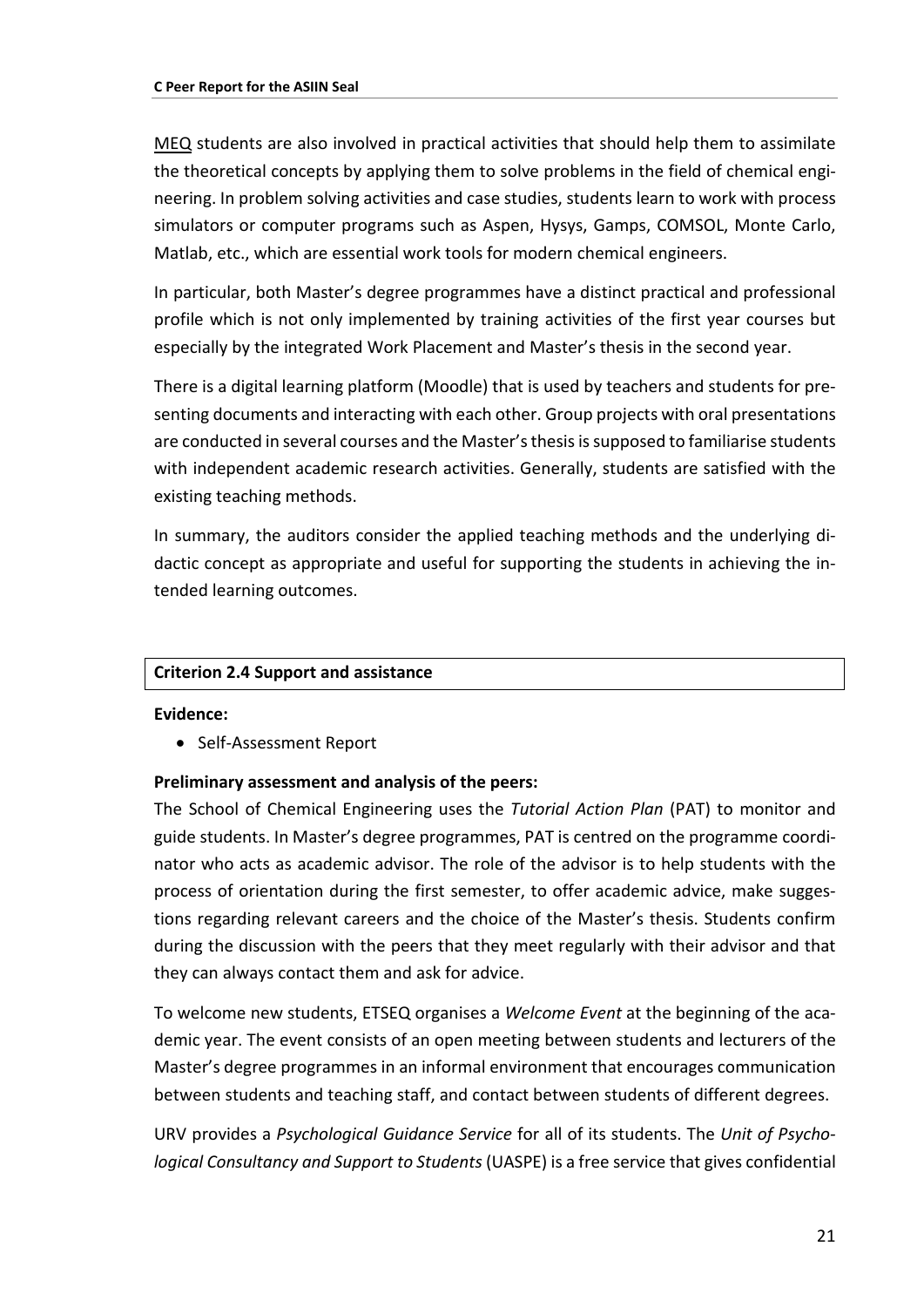advice to students so that they can better adapt to university life, become emotionally stable, improve their academic performance or discuss the possibilities of initiating a psychological treatment. When advisors detect that students may need this service, they recommend to contact UASPE. In addition, anybody who wishes to use the service can request an appointment.

For careers guidance, URV has established the *Career Guidance Service*, which aims to provide students and alumni with a career development programme. Through training programmes, workshops, and individual sessions, students are supported in acquiring and using appropriate strategies to plan and pursue their professional and personal development. *Career Guidance Service* includes a service form alumni with the aim of keeping in touch with former students and following and supporting their professional career. The *University Job Fair* is organised on an annual basis. It serves as a meeting point between students and alumni on the one hand and possible employers on the other hand. URV provides a *Job Bank*, which is a platform for students and alumni to manage their CVs and for employers to announce job opportunities.

It is also worth noting the seminars given at the School of Chemical Engineering, both for their number and for the topics covered and the participating speakers who undoubtedly contribute to the complete training of students.

The peers learn that the members of the teaching staff and especially the programme coordinators are available for any issues regarding the degree programmes and offer academic advice. They appreciate this "open door policy" and also notice the good and openminded relationship between students and teaching staff. There are enough resources available to provide individual assistance, advice and support for all students. The support system helps students to achieve the intended learning outcomes and to complete their studies successfully and without delay. The students are well informed about the services available to them.

The auditors especially appreciate the dedication and motivation of the programme coordinators and their commitment to the students. They are always accessible for the students and open to suggestions. The auditors are impressed by the atmosphere of understanding and support at the School of Chemical Engineering. The small classes and the good and trustful relation between students and the programme coordinators is one of the strong points of the degree programmes.

**Final assessment of the peers after the comment of the Higher Education Institution regarding criterion 2:**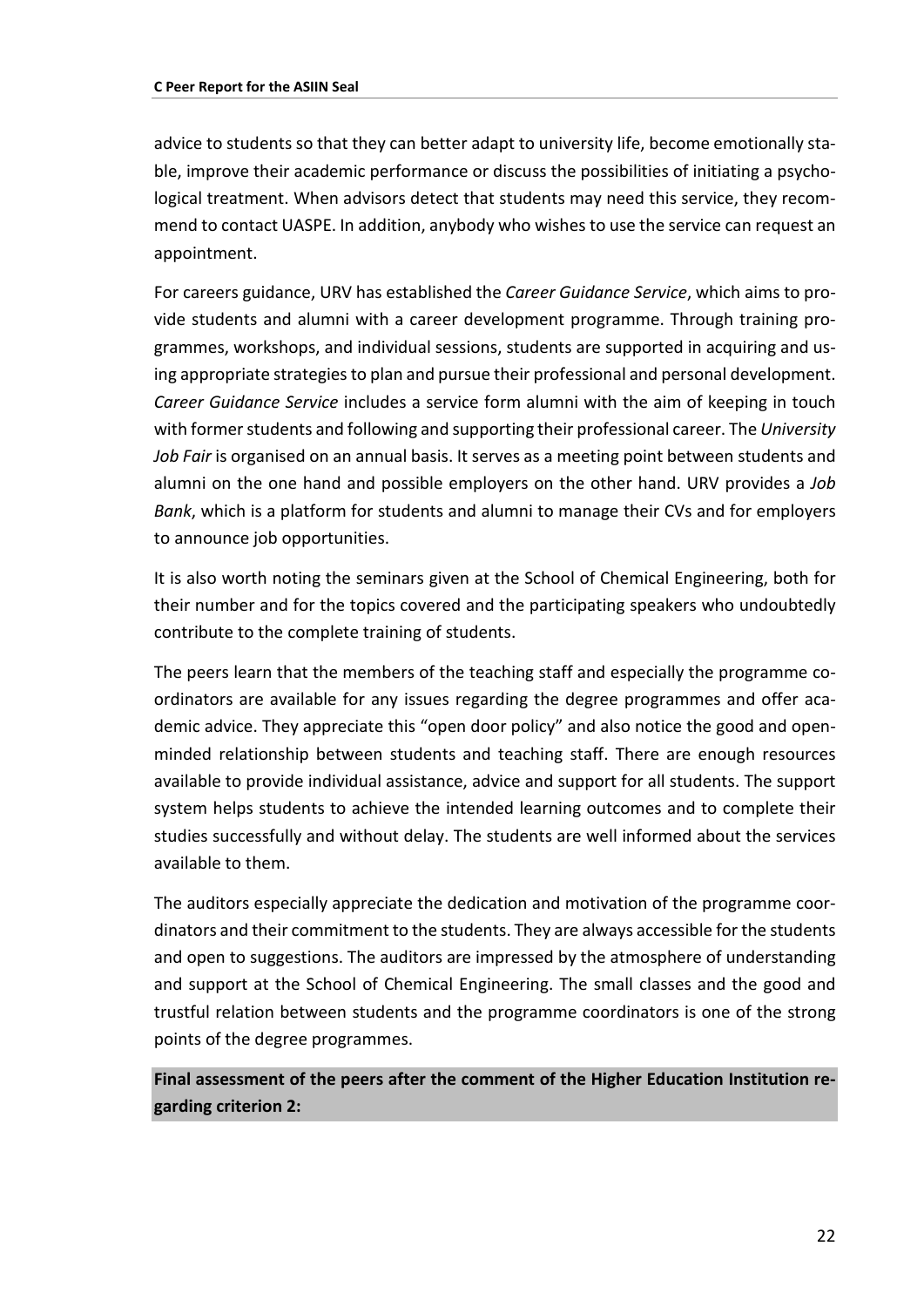The peers appreciate that the MEAiSE programme coordinator has developed an excel file to be completed by all professors of the Master's programme with information about all the assignments. The programme coordinator will analyse this information in order to identify possible peaks in the workload and, if needed, ask professors for rearranging the scheduling of the tasks.

The peers confirm that the discrepancies between the students' workload and the awarded ECTS points have been corrected in the Teaching Guide for the 2020-21 academic year. For this reason, they see no reason for issuing a requirement to this respect.

The peers thank URV for pointing out that the opening hours of the library were only reduced due to the COVID pandemic. The previous opening hours are sufficient.

The peers consider criterion 2 to be fulfilled.

### <span id="page-22-0"></span>**3. Exams: System, concept and organisation**

**Criterion 3 Exams: System, concept and organisation**

#### **Evidence:**

- Self-Assessment Report
- Module descriptions
- Study plans
- Exam schedules
- Regulation of Exams

#### **Preliminary assessment and analysis of the peers:**

According to the Self-Assessment Report, the students' academic performance is evaluated on the basis of their laboratory works, reports, presentations, homework exercises, and written exams. The contribution of each form of assessment to the final grade is mentioned in the detailed module descriptions that are available to the students.

All courses, except for the Work Placement, have two examination attempts: the first attempt is based on the continuous assessment, and usually includes one or more exams (accounting for up to 50 % of the total mark in most of the subjects) and different tasks (hand-out activities, reports, and oral presentations). The second attempt is a re-sit of those activities (either exams or tasks) that have not been passed in the first call. If a stu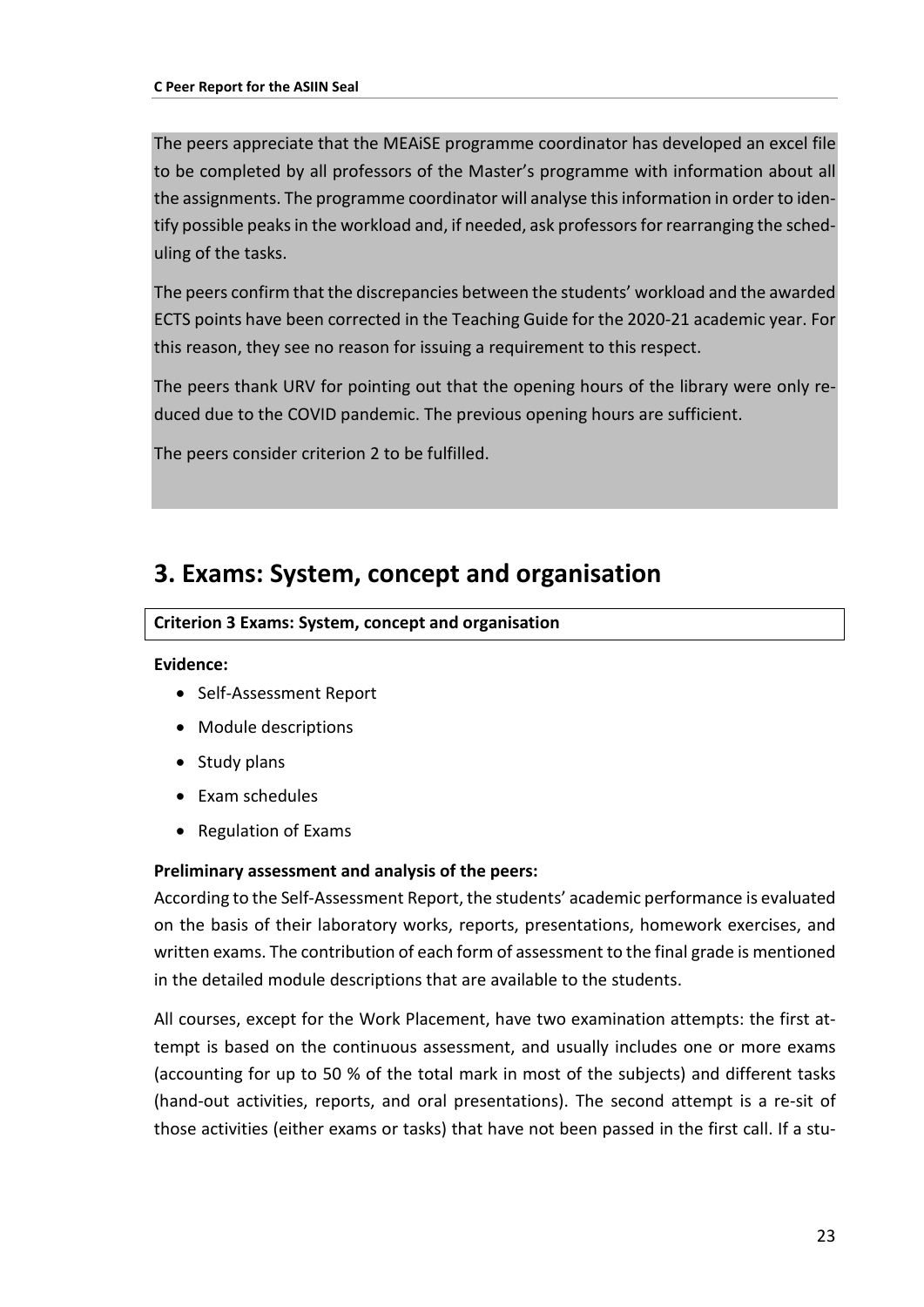dent fails in the second call, she/he will have to re-enrol in the course in the following academic year. Since the academic year 2019-2020, the Master's thesis also allows for two attempts.

Although there are a lot of different assessments, the students judge the amount of exams to be acceptable and the examination load to be adequate. The students confirm that they are well informed about the examination schedule, the examination form and the rules for grading.

Work Placement (internship) should allow students to apply and complement the competencies acquired in their academic training. It should better prepare them for professional practice and facilitate their employability. During the internship, students have two supervisors: one in the company or research centre where they are doing their internship, and an academic tutor from URV, who will ensure the academic quality of the internship.

Assessment of the Work Placement includes an internship report (60 % of the final grade) and external supervisor report (productivity, initiative, creativity, responsibility, cooperation, communication, quality of work, and knowledge of languages, 40 % of the final grade).

Every year, ETSEQ needs between 20-25 projects for the Master's thesis in each programme. Companies that participate in the Work Experience programme offer directly projects to the students. For the rest, the programme coordinator contacts different companies or research institutes mainly in the area of Tarragona but also in Barcelona or Castellon, asking for project proposals to host one student to do the internship and Master's thesis with them. The contacted companies mainly belong to the chemical industry sector, energy, environmental consulting, engineering, water treatment and supply, or research centres on related topics, offering development and innovation projects in the industry.

All the project proposals that are gathered by the programme coordinator are presented to the students in Moodle. Students are requested to fill in a "Project Selection Application" form, to express their preferences. After processing this information, the programme coordinator contacts the companies and sends them the CVs of the interested students that fulfil their requirements. Afterwards, the selection process by the companies starts with personal interviews. Once the companies complete the selection process, they inform the coordinator about the result. If they finally reach an agreement with the student, an internship agreement document is signed by the ETSEQ, the company, and the student.

In addition to this procedure, students can also contact companies and research institutes by themselves and propose a project. In the case, they are requested to provide information about the objectives of the project. If the programme coordinator validates the proposal, an agreement is signed and the project can be started.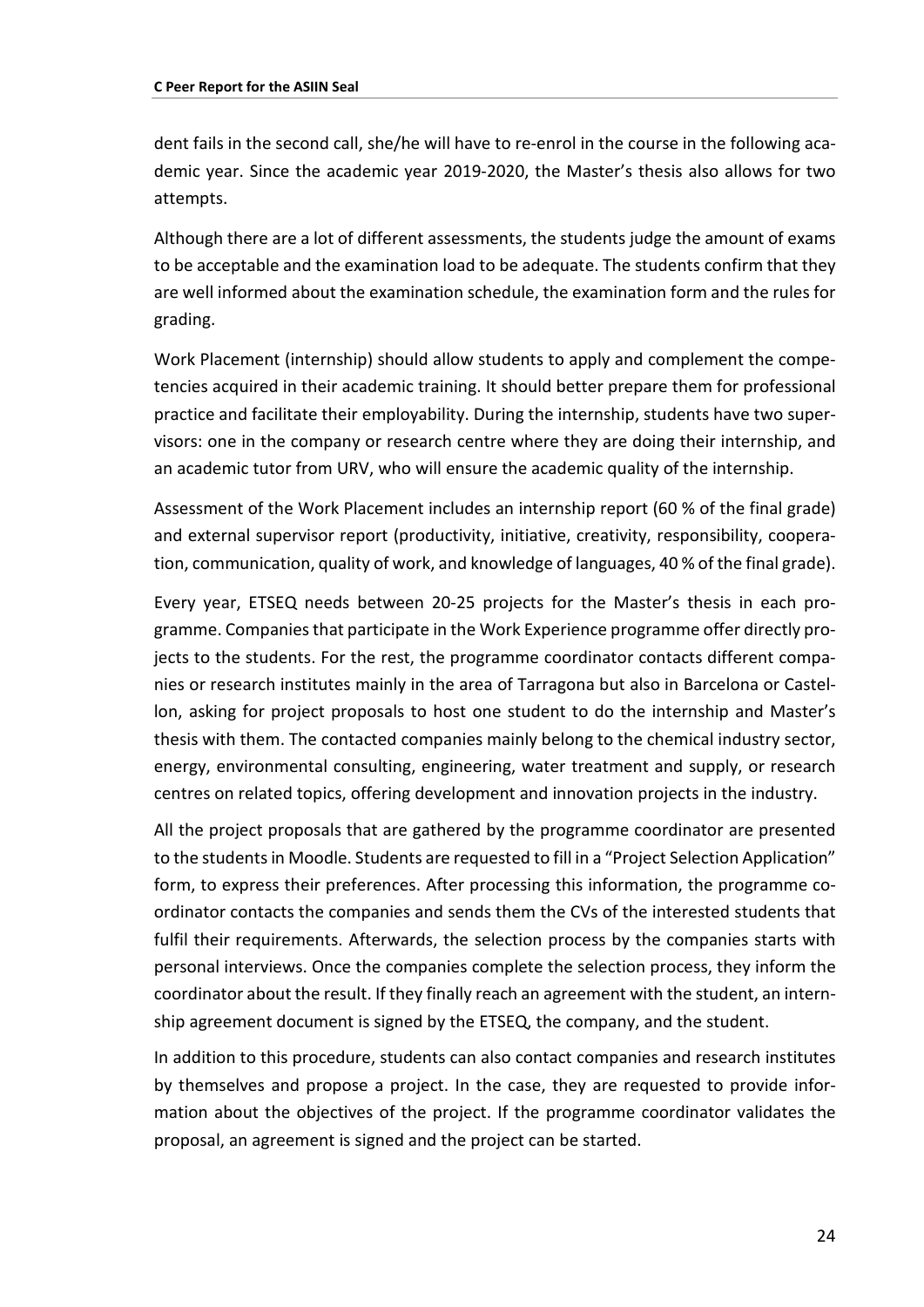In the unusual event that it is not possible to find a suitable final project for a student, ETSEQ's research groups are asked to propose a project.

Presentation and defence of the Master's thesis will be evaluated by a jury usually made up of three people: the academic tutor, the industry tutor and another professor from URV (or another person from the company where the student has performed the internship). Assessment of the Master's thesis includes the project report (60 % of the final grade), oral project presentation (presentation of findings and conclusions, 20-25 min, 20 % of the final grade), and project defence (debate with the jury for a maximum of 60 min, 20 % of the final grade).

The peers also inspect a sample of Master'stheses and are overall satisfied with the general quality of the samples.

The peers come to the conclusion that the criteria regarding the examinations system, concept, and organization of exams are fulfilled and that the examinations are suitable to verify whether the intended learning outcomes are achieved or not.

**Final assessment of the peers after the comment of the Higher Education Institution regarding criterion 3:**

The peers consider criterion 3 to be fulfilled.

### <span id="page-24-0"></span>**4. Resources**

#### **Criterion 4.1 Staff**

#### **Evidence:**

- Self-Assessment Report
- Staff handbook

#### **Preliminary assessment and analysis of the peers:**

URV provides information about the members of the teaching staff in Moodle. Here, information on the academic profile and qualifications of the teaching staff and their CVs can be accessed. For each lecturer, students can see a general profile of every teacher with the most important professional data, the courses they have taught over the previous five years, and their research activities. In addition, information on teaching and research staff is made public on the programme's website during the period of pre-enrolment.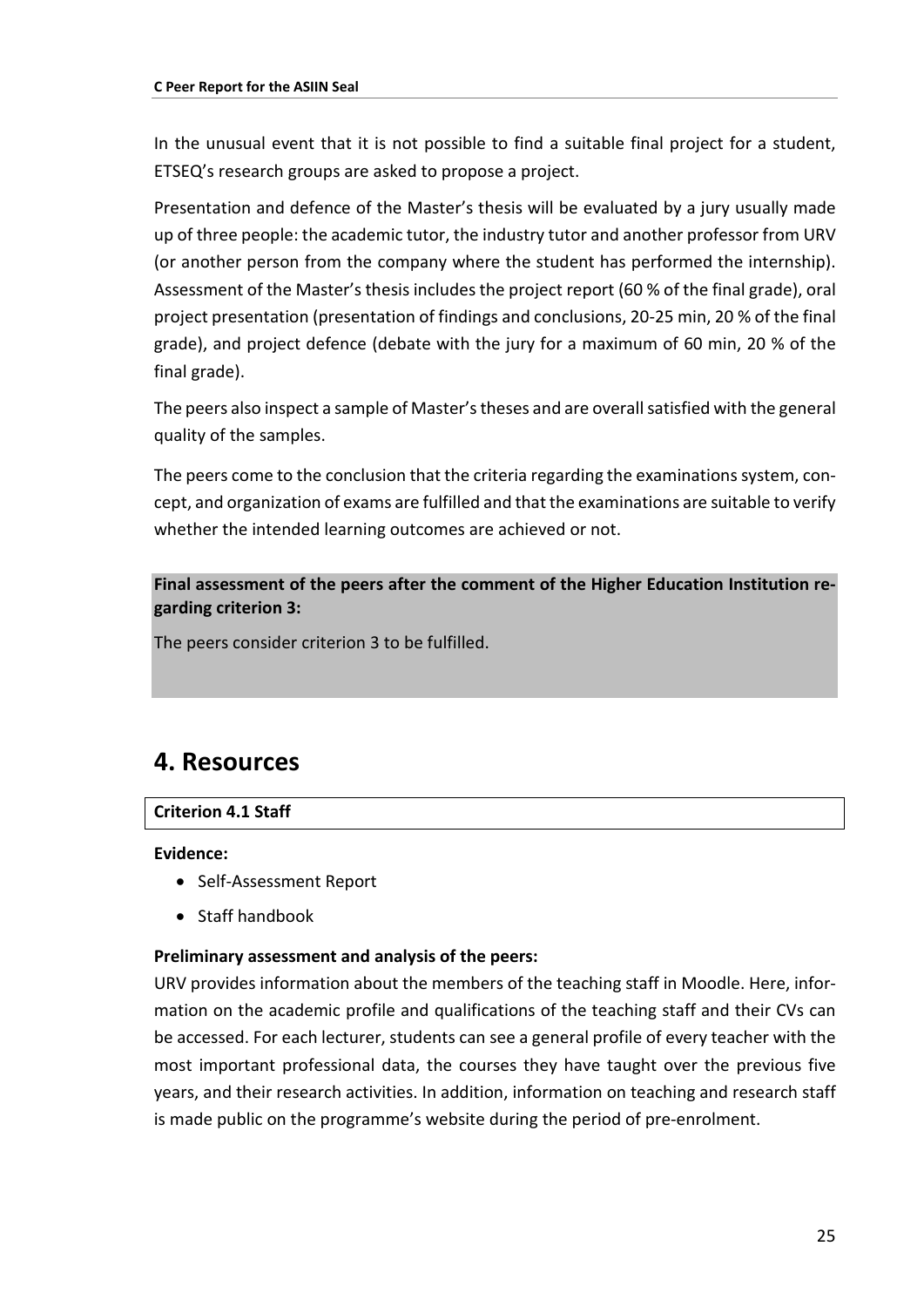The teaching staff of MEAiSE consists of 25 professors (6 full professors, 10 associate professors, and 9 senior lecturer). In addition, there are 18 non-permanent staff members (9 adjunct professors, 4 visiting professors, 3 postdoctoral researchers and 2 pre-doctoral trainee researchers. 81.4 % of the teaching staff have a PhD. Teachers without a PhD are associate professors or visiting professors from companies, who are experts in certain areas of the Master's degree programme. The teaching staff without a PhD teaches 14 % of the teaching hours, while 86 % of the teaching hours are taught by teaching staff with a PhD. The number of lecturers has remained practically constant within the last few years. In terms of gender, 26 % are women and 74 % men.

The teaching staff of MEQ consists of 17 professors (4 full professors, 7 associate professors, and 6 senior lecturer). In addition, there are 23 non-permanent staff members (14 adjunct professors, 2 visiting professors, and 7 pre-doctoral trainee researchers). From 2016/17 to 2018/19, a total of 22 to 25 teachers have taught the 14 first year courses of MEQ. More than 60 % of them hold a PhD doctors and they cover 80 % of the teaching load in the first two semesters. The rest of the teaching, usually at problem solving and laboratory level, falls to researchers in training. During the second academic year, PE and TFM are conducted usually in co-operation with a company. This requires an external supervisor of the company and an internal URV advisor. To this end, a total of 19 professors are involved in supervising PE and TFM as URV advisors. Of them, 9 hold a PhD. The remaining 10 teaching staff members are professionals with extensive industrial experience. They are contracted as associate professors and almost exclusively monitor projects both at undergraduate and master level. The number of academic staff members has stayed constant within the last few years and no major changes are expected in the future. In terms of gender, 15 % of the teachers in MEQ are women and 85 % are men.

The auditors discuss with URV's management how new staff members are hired. As a public university, hiring of new staff members is regulated by governmental rules. Accordingly, vacancies are publicly (international calls) announced and the departments are responsible for hiring new teaching staff in compliance with their budget. New academic staff members first receive a tenure track position for 4 to 5 years. After successfully completing the tenure track, teachers become permanent staff members as associate professors. Previous professional experience in the industry or a private company is not mandatory.

The peers see that the number of faculty members is appropriate and leads, also due to the small amount of students, to a comparatively good ratio between students and teachers. The teachers at the School of Chemical Engineering are professionally qualified and their qualification profiles fit well with the scientific focus of the degree programmes. The research and development activities correspond with the goals of the degree programmes and are well integrated into the curricula. From the auditors' point of view, there are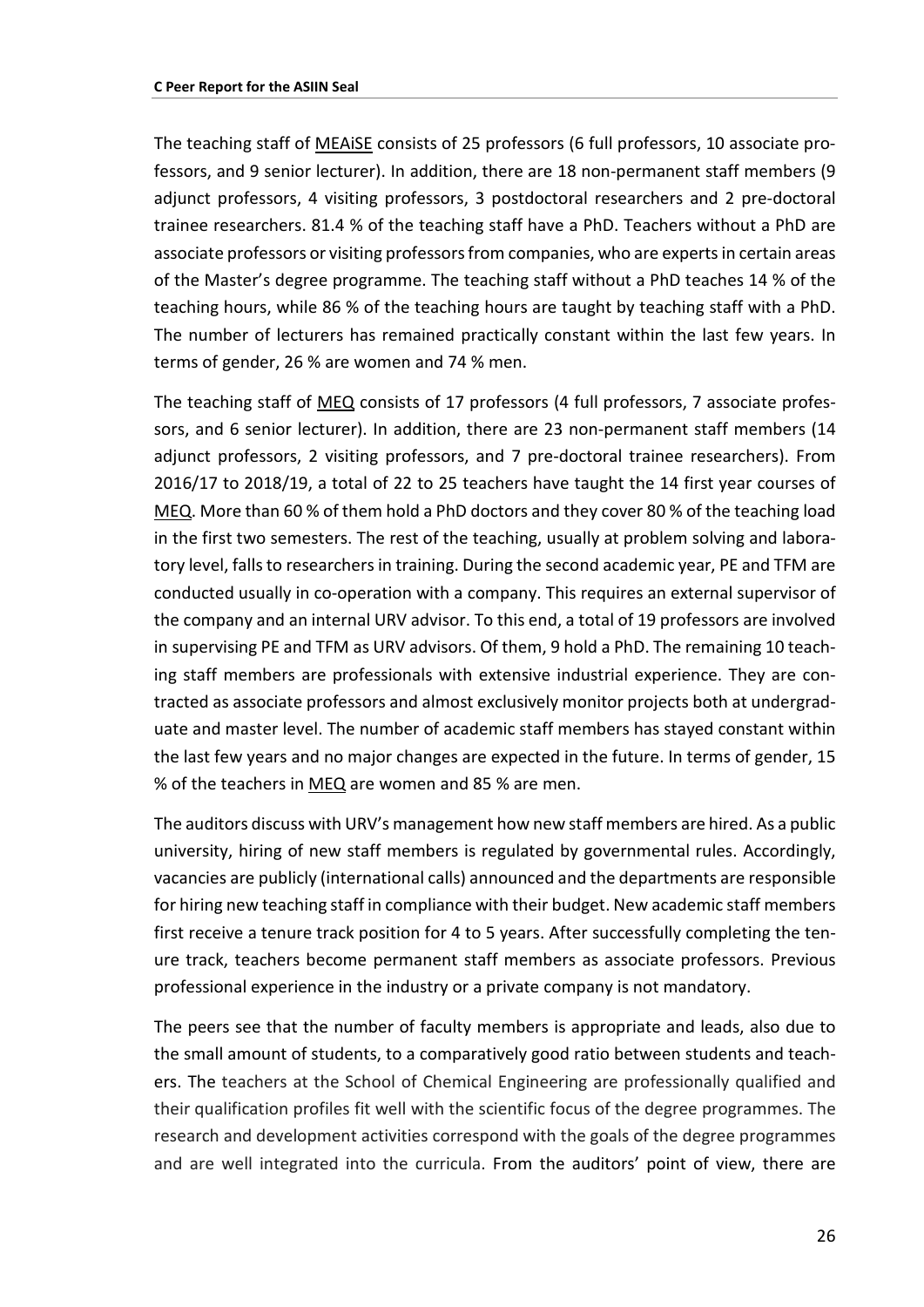enough qualified academic staff members to ensure the adequate implementation of both Master's degree programmes.

During the discussion with the auditors the teachers confirm that time available for conducting research is balanced with time spend on lectures, tutoring students, and administrative tasks. Academic staff members consider their teaching load as adequate and there is enough time for conducting research activities.

In summary, the peers confirm that the composition, scientific orientation and academic qualification of the teaching staff are suitable for successfully implementing and sustaining both Master's degree programmes.

#### **Criterion 4.2 Staff development**

#### **Evidence:**

- Self-Assessment Report
- Staff handbook

#### **Preliminary assessment and analysis of the peers:**

During the audit, URV's management points out that the improvement of teaching quality is one of the URV's priority objectives. To this end, URV has established the *Educational Resources Service* (SREd), which provides technical and methodological support for faculty members in order to give opportunities for further education and training in terms of personnel development and qualification of the teaching staff. Its mission is to encourage the introduction and application of modern learning and teaching methods in order to improve the teaching and learning processes and make them more efficient and effective. For example, SREd offers support for implementing e-learning, blended and online courses, and online teaching. In addition, SREd helps with creating digital and audio-visual resources and contents, communication tools and videoconferences for distance-teaching and the use of the Moodle virtual campus.

For bringing together all the university services that provide IT and learning and knowledge technologies in support of learning, teaching and research, URV has established the *Learning and Research Centre* (CRAI). It provides services for all members of the URV community (students, teaching and research staff, and administrative and service staff). Part of CRAI is the *Self-access Language Centre* (EAL), which offers the whole university community support in terms of language learning in the classroom or online.

At URV, there is also the *Institute of Education Sciences* (ICE), which provides activities for teacher training. In addition, ICE takes an active part in developing university policies on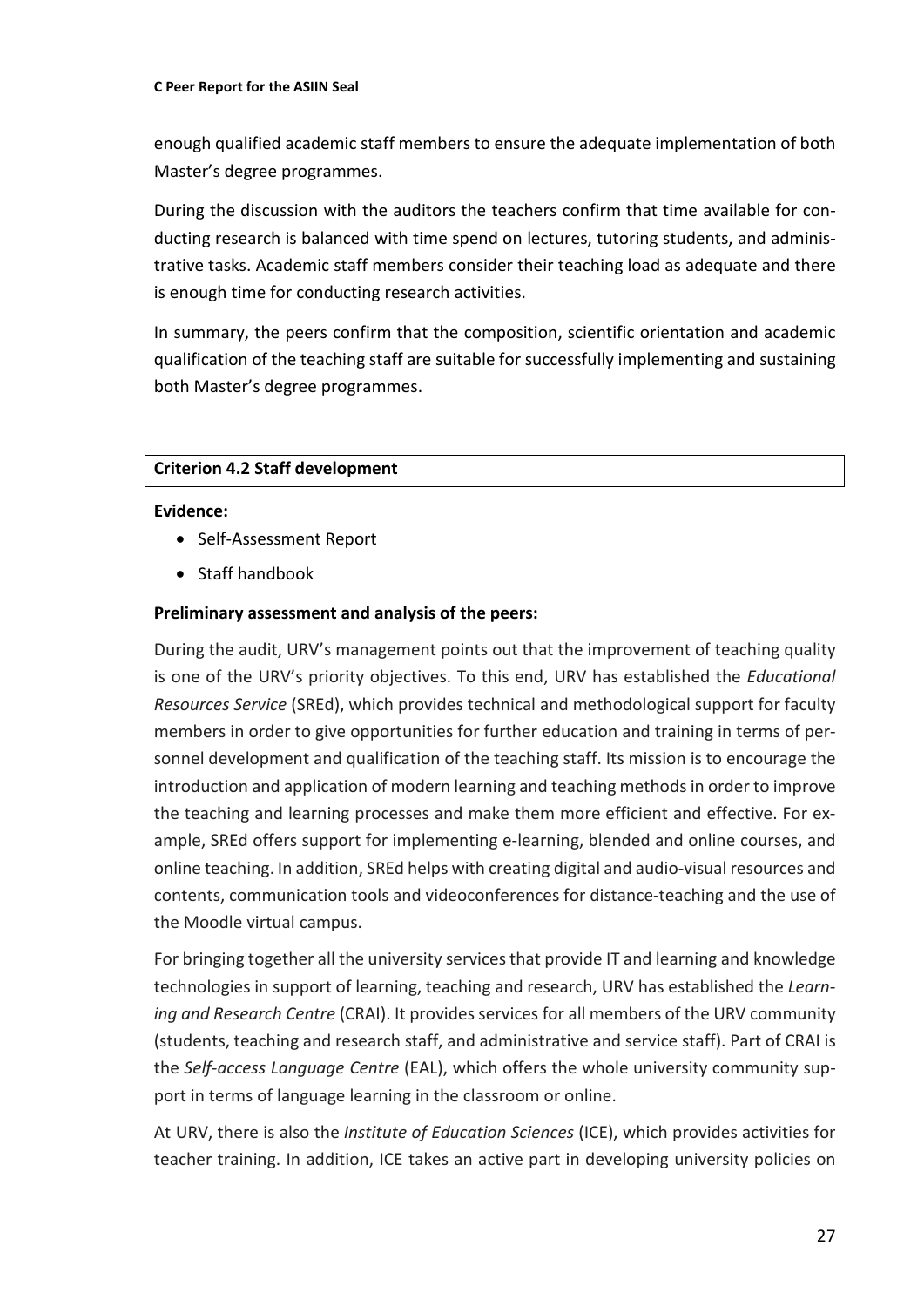innovation and improving the quality of teaching. To this end, ICE organises and gives support to funding calls for teaching innovation projects and helps disseminating good practices in this area. ICE also manages the URV's training plan for staff members. This training plan consists of three part: General Training Plan, Specific Training Plan and the DANG Plan (teaching in English). The General Training Plan provides annual, lifelong training activities for teaching staff, such as courses, workshops, and seminars. The Specific Training Plan takes specific demands of the departments and schools into account and analyses the specific requirements of every individual teacher. The DANG Plan for teaching in English gives support to those lecturers who teach their subjects in English or who wish to start teaching in English in the near future.

A tool for encouraging and recognising teaching quality are the *Prizes for Teaching Quality*, which are awarded by URV's *Board of Trustees*. The aim is to identify and recognise the effort made by URV's teaching staff to improve teaching quality by using innovative teaching methods.

The auditors discuss with the faculty members about the existing opportunities for spending time abroad and for participating in international projects and conferences. They learn that the teachers can go abroad for research collaborations or for attending workshops and that there are enough funds available for such activities. In addition, a sabbatical is possible every seven years. This is a national regulation, but the department has to agree because the teaching load needs to be covered by the other teachers, which is difficult to arrange.

In summary, the auditors confirm that URV offers sufficient and appropriate support mechanisms and opportunities for members of the teaching staff who wish to further develop their professional and teaching skills.

#### **Criterion 4.3 Funds and equipment**

#### **Evidence:**

- Self-Assessment Report
- Video of the School of Chemical Engineering

#### **Preliminary assessment and analysis of the peers:**

Before the audit, the peer group receives a short video showing the teaching and research laboratories in the School of Chemical Engineering. More important, during the audit, all stakeholders (students, programme coordinators, and teachers) confirm that there are no bottlenecks due to missing equipment or a lacking infrastructure. The technical equipment for teaching the students on a Master's level and for conducting research activities are available. In addition, the programme coordinators point out that there are enough funds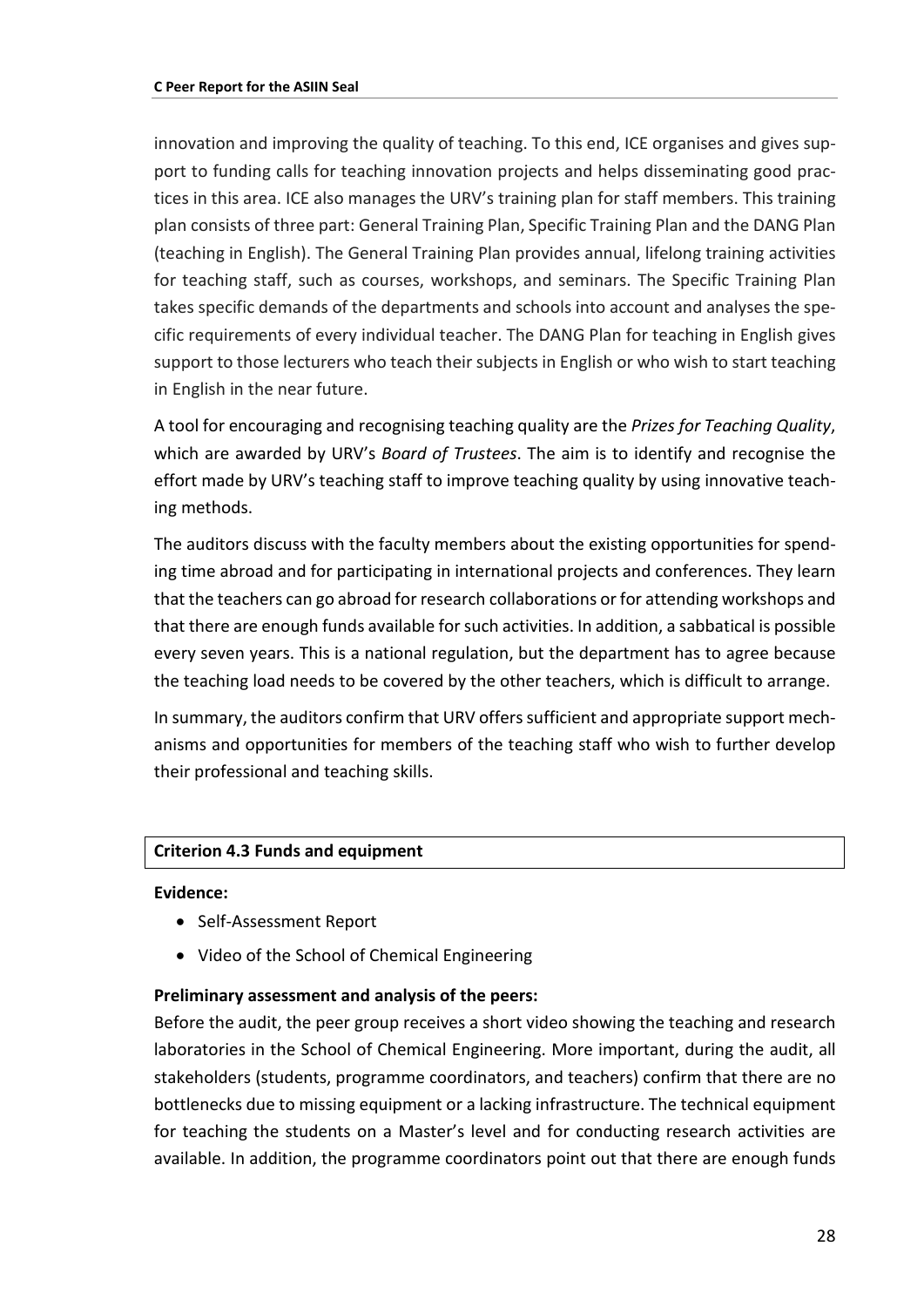for running the degree programmes adequately. They point out that in  $MEQ$  as well as in MEAiSE, most of the practical work is done in the computer labs. Here the equipment is fine and technical assistants are responsible for running the lab, maintaining the hardware, installing programmes, and updating the software.

The students also express their satisfaction with the library and the available literature there. However, they criticise that the opening hours, especially at the weekends and in the evenings, are limited. Therefore, the peers suggest that the opening hours could be prolonged during the examination periods so that students can better study and prepare for the exams.

In summary, the peer group judges the available funds, the technical equipment, and the infrastructure (labs, library, seminar rooms etc.) to comply with the requirements for adequately sustaining the degree programmes.

**Final assessment of the peers after the comment of the Higher Education Institution regarding criterion 4:**

URV does not comment on this criterion in its statement.

The peers consider criterion 4 to be fulfilled.

### <span id="page-28-0"></span>**5. Transparency and documentation**

#### **Criterion 5.1 Module descriptions**

#### **Evidence:**

- Self-Assessment Report
- Module descriptions

#### **Preliminary assessment and analysis of the peers:**

URV provides detailed and comprehensive module descriptions that include all necessary information about teaching methods, awarded credit points, intended learning outcomes, content, admission and examination requirements, forms of assessment, details explaining how the final mark is calculated, and biographical references. However, the peers point out that the module descriptions do not include detailed information about the students' workload. This should be made up for.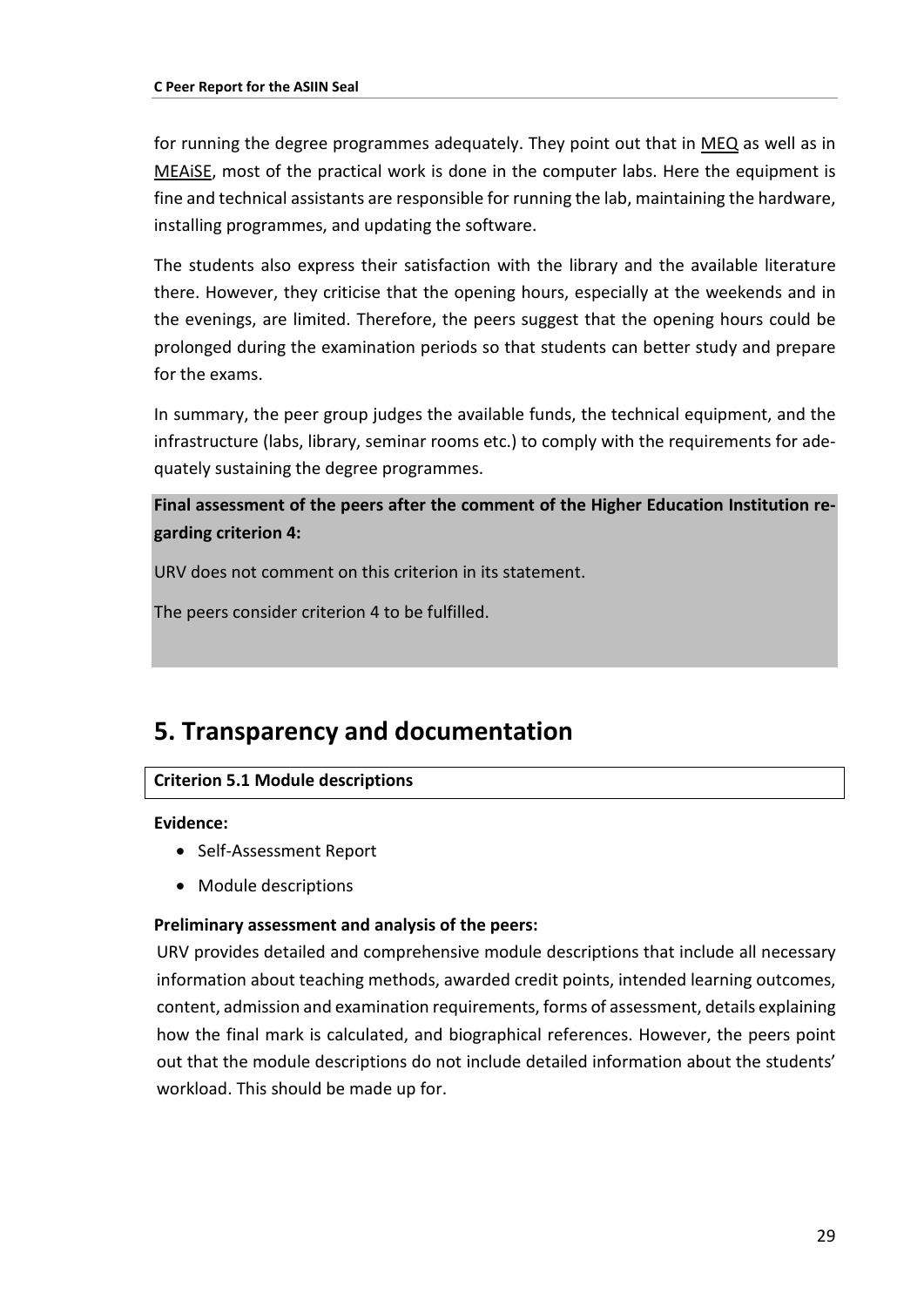Each course has its own teaching guide, which includes, among others, the content, teaching methodologies and the evaluation criteria linking the latter with the expected learning outcomes.

The module descriptions are accessible to all students and members of the teaching staff via Moodle and ETSEQ's webpage.

#### **Criterion 5.2 Diploma and Diploma Supplement**

#### **Evidence:**

- Self-Assessment Report
- Sample Transcript of Records for each degree programme
- Sample Diploma for each degree programme

#### **Preliminary assessment and analysis of the peers:**

The peer group confirms that a Diploma Supplement is issued after graduation. It includes all necessary information about the structure and content of the respective degree programme. It also informs about the qualification gained, including the achieved learning outcomes and the level and status of the studies that were pursued and successfully completed.

#### **Criterion 5.3 Relevant rules**

#### **Evidence:**

- Self-Assessment Report
- Webpage University Rovira i Virgili: https://www.urv.cat/en/
- Webpage School of Chemical Engineering: https://etseq2.urv.cat/etseq/en/15-ensenyaments.html
- Webpage Ma Chemical Engineering: https://www.urv.cat/en/studies/master/courses/chemical-engineering/
- Webpage Ma Environmental Engineering and Sustainable Energy: https://www.urv.cat/en/studies/master/courses/environmental-engineering/Webpage Ma Analytical Chemistry https://www.iqs.edu/en/masters/masteranalytical-chemistry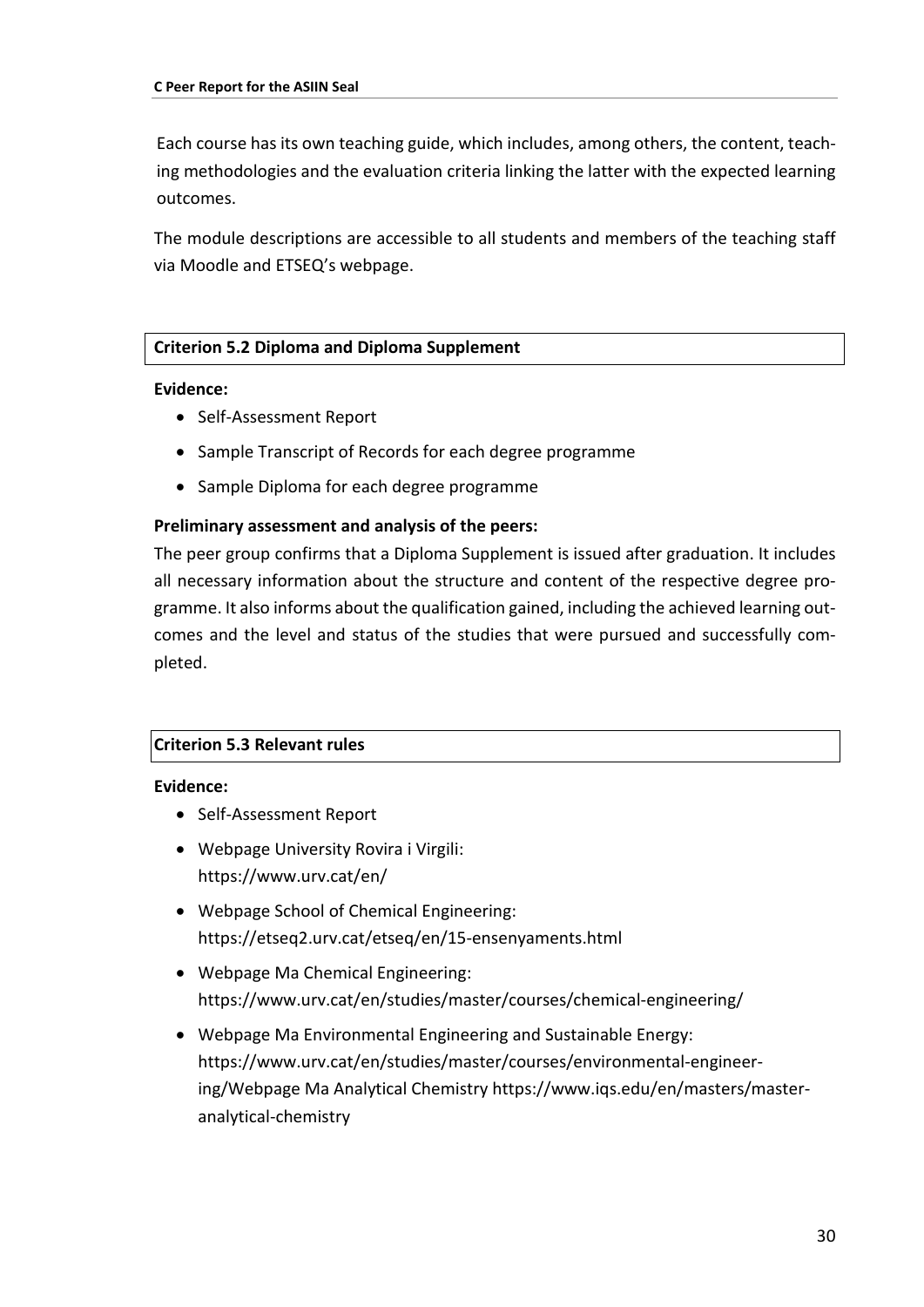#### **Preliminary assessment and analysis of the peers:**

The auditors confirm that the rights and duties of both URV and the students are clearly defined and binding. All rules and regulations are published in Spanish on the university's webpage.

The auditors point out that only some information about the degree programmes is available in English on URV's homepage. Since both MEQ and MEAISE are taught in English and have several international students, it is necessary to provide all relevant information about the degree programmes (e.g. study and exam regulations) in an English translation for all stakeholders (e.g. by publishing them on the webpage).

#### **Final assessment of the peers after the comment of the Higher Education Institution regarding criterion 5:**

The peers thank URV for pointing out that all relevant information (Academic regulations for Bachelor's and Master's Degree studies, Regulations for registration onto Bachelor's and Master's degree programmes, Regulations governing mobility, Regulations governing external internships) about the degree programmes are available on the programmes' webpages. For this reason they abstain from issuing a requirement to this respect.

The peers confirm that information about the students' workload is provided in the Educational Guide for each subject in the planning section.

The peers consider criterion 5 to be fulfilled.

### <span id="page-30-0"></span>**6. Quality management: quality assessment and development**

**Evidence:** 

• Self-Assessment Report

#### **Preliminary assessment and analysis of the peers:**

In both Master's degree programmes different groups are involved in organising and implementing the programmes. It is essential that these groups, which includes students, teachers, administrative staff, and the programme coordinator, regularly communicate with each other. Most used channels are personal meetings, information and follow-up sessions, e-mails, and especially the digital platform Moodle.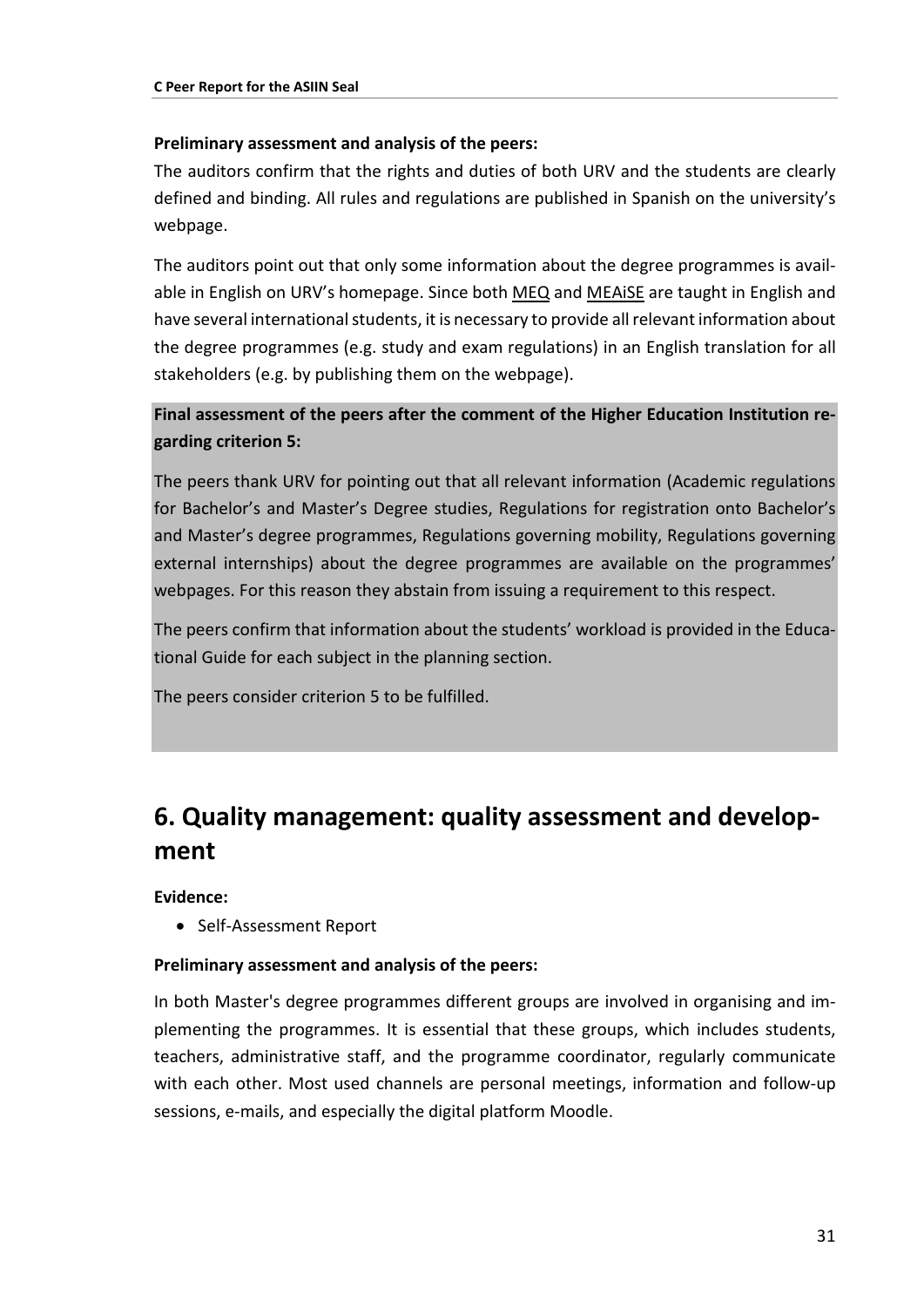Coordination meetings are held periodically between the teaching staff and the programme coordinator. In these meetings, proposals for improvement are discussed. In general, two coordination meetings are held at the beginning of each semester. A summary document of the main points discussed is posted in Moodle. In addition, individual meetings are held with module coordinators whenever necessary.

Regular meetings are also being held with students, mostly in the framework of individual tutoring meetings. Suggestions for improvement made by students in these meetings are transferred to the coordinators of module so that they can take them into consideration for improvement. These tutoring sessions usually take place at the end of each semester and are helpful for identifying weak points in teaching activities and organisation of the degree programme.

The peers confirm that URV's internal quality assurance system is a suitable tool for improving the quality of degree programmes. First key performance indicators are analysed for each course. Secondly, plans for improving the identified weak point are drafted and implemented.

The yearly monitoring report is based on these indicators and is the central feature in the overall analysis of the quality of the learning and teaching process of the programmes and the School of Chemical Engineering. The final result of the internal quality assurance is the school's improvement plan, which is designed to summarise the findings, proposes measures for improvement, define a timeline, and mentions responsibilities. The monitoring reports, which include the improvement plan, are available to all stakeholders on ET-SEQ's website.

A students' satisfaction survey and a teaching staff satisfaction survey are conducted every semester; a graduates' survey once a year. In addition, there is a satisfaction survey for employers and external supervisors of the Work Placement and the Master's thesis. However, participation in the various surveys is low and only in a few cases above 30%.

As soon as the surveys are available, students receive an email explaining how they can access them. They will be made available on the URV's virtual campus in a specific section for surveys. Subsequently, those students who have not answered a particular survey are sent a reminder when they access the virtual campus. ETSEQ tries to increase student participation in the satisfaction surveys and wants to introduce that students spend a few minutes during one of the last classes in the semester on filling out the survey on a mobile electronic device.

The auditors discuss with URV's management, the programme coordinators, students, and graduates, why the students' participation in the satisfaction surveys is rather low. They learn that URV is interested in a higher participation and the low return quotas are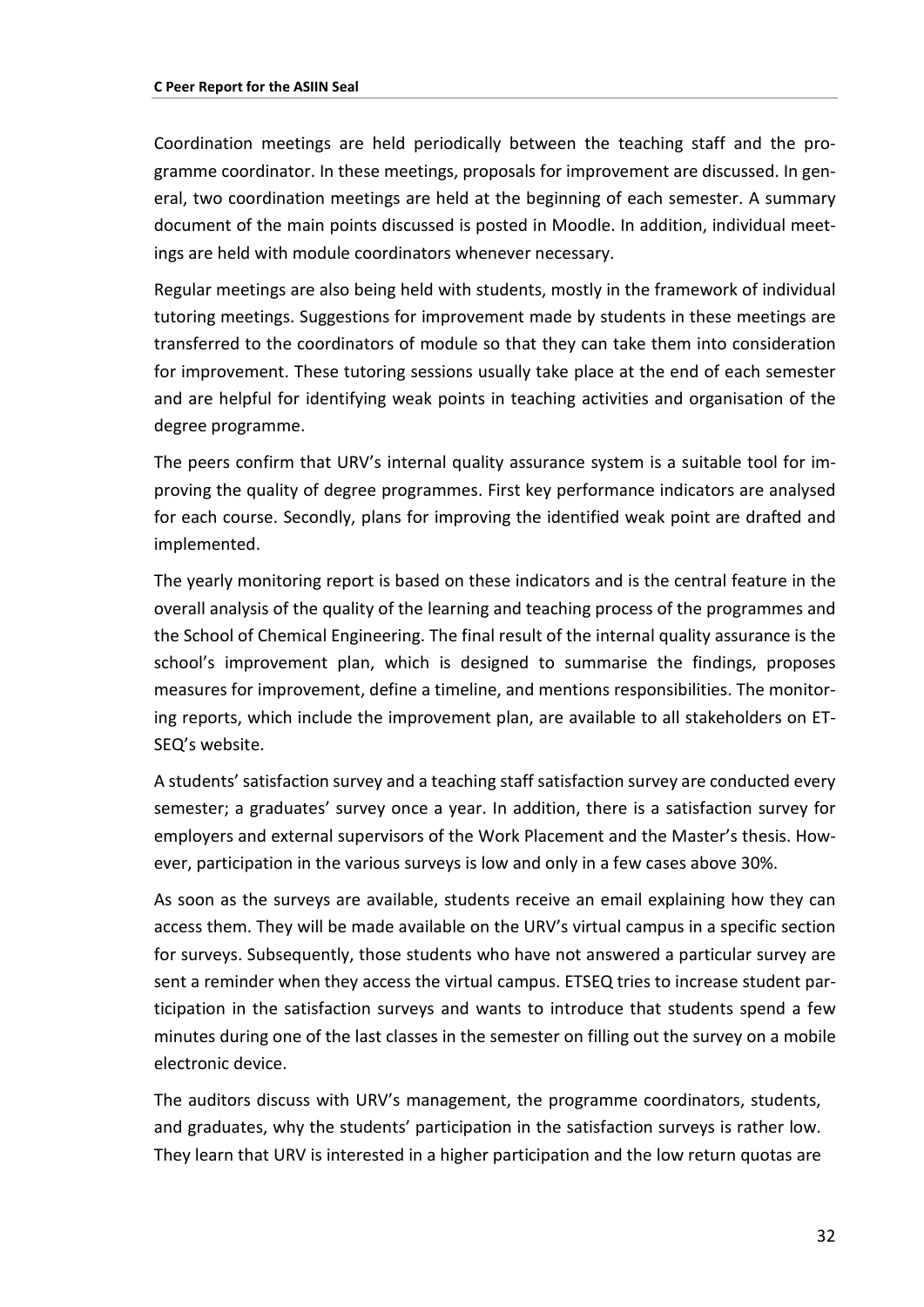a concern not only in the School of Chemical Engineering but in all faculties. The programme coordinators try to motivate students to participate and inform them on different channels (Moodle, webpage) about the surveys. They point out that the surveys' results are accessible via Moodle and are utilized for further developing and improving the degree programmes. In addition, students can give direct feedback to the teachers and programme coordinators e.g. during the personal tutoring meetings. Since students can give a direct feedback to the programme coordinators, more formal feedback instruments (such as surveys) are not very popular with the students. One consequence of the low return rates and the small courses is the fact that results of the satisfaction surveys are not very reliable.

Another issue is the difficulty of the School of Chemical Engineering in finding student representatives for the different panels. As the programme coordinators explain, there are student representatives in the University Senate, in the board of the School of Chemical Engineering and in the Programme Coordination Committee (one programme level). Unfortunately, the motivation of students to take up such an office is low, although they receive credits for participating in the university's panels. To solve this problem and to get students more involved, URV has just recently (one year ago) introduced the system of "delegates". Each year of students elects a delegate for the degree programme who should act as link between their fellow students and the programme coordinator. Since this system is rather new, no final assessment regarding the success can be made yet.

The peers acknowledge, that employers are involved in further developing the degree programmes and that is a main concern of URV and the School of Chemical Engineering to keep a close contact with employers. For example, representatives of professional associations and companies were involve in designing both Master's degree programmes and there is an *Advisory Council* at ETSEQ. It was established in 2015. Its members are representatives of the industry, private companies, or professional associations from areas related to the programmes offered at ETSEQ. The *Advisory Council* is involved in further developing the degree programmes with a focus on the skills graduates will need in their professional lives. The close contact with employers and companies and their strong co-operation with ETSEQ is one of the strong points of both Master's degree programmes.

Finally, for the academic year 2018-19, a survey was also given to the employers on their satisfaction with ETSEQ's Master's degree students. Of the 33 employers and/or tutors of the external work placement programme 52 % responded to the survey. The peers see that employers have a very positive impression of the students and graduates and their general level of competencies (personal, professional, communicative, leadership) both during the Master's degree project or once they are working as young professionals in the company.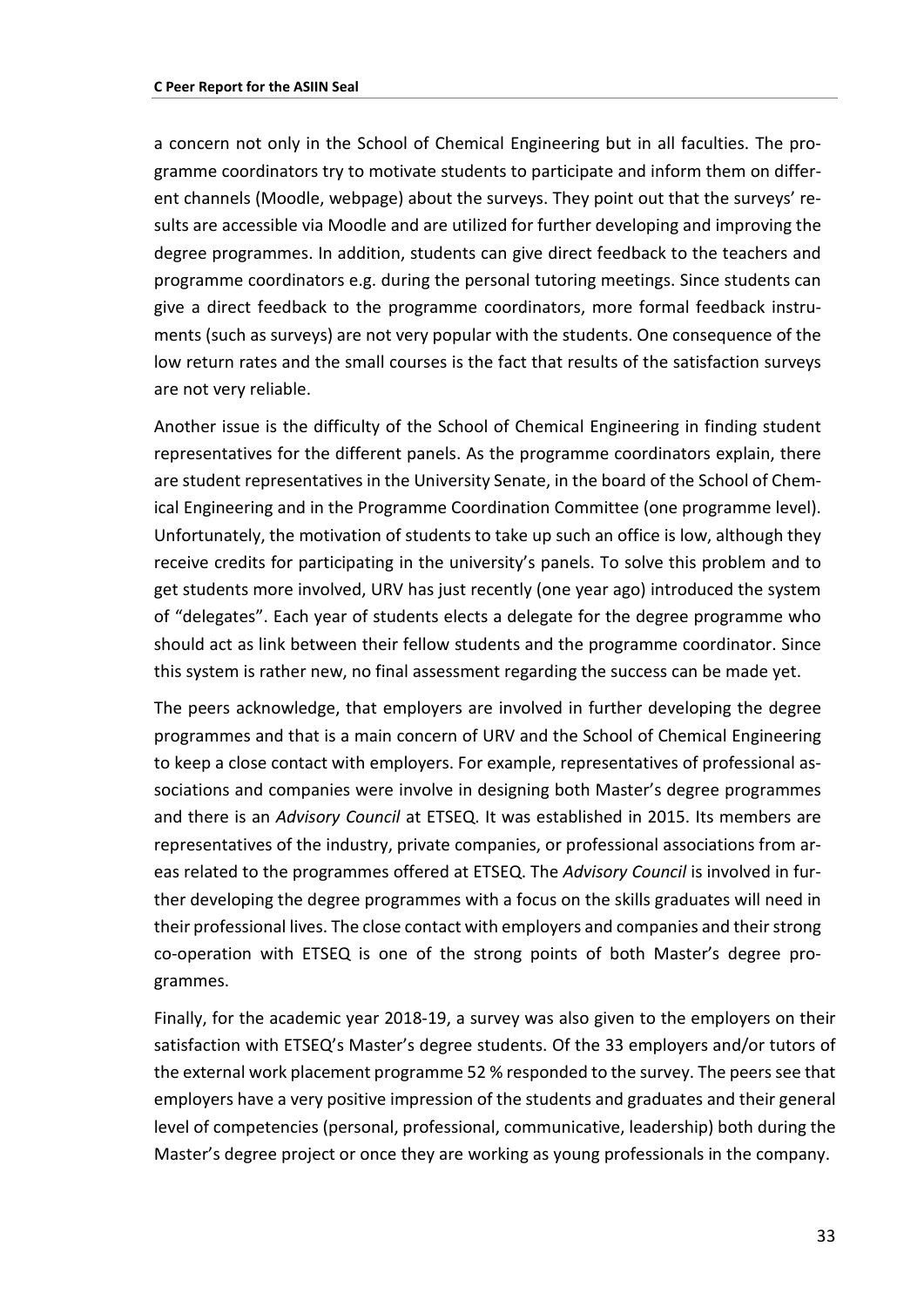With regard to the future employment of students, the University undertakes several actions aimed at assisting the student in this important process. Students are offered career guidance workshops related to curriculum vitae and professional interviews. Furthermore, every year a career fair is organised. This forum provides for direct contact between companies and students to get to know each other, allowing companies to attract young talents and students to find job opportunities or internships.

The auditors observe that the courses are rather small and, consequently, there is a direct contact between programme coordinators and students and the possibility to personally discuss about deficits in the course. The auditors gain the impression that the students' feedback is taken seriously by the teaching staff and the programme coordinators and changes are made if there is negative feedback. But they think, it would also be useful to inform the students directly about the results of the satisfaction surveys. This could, for example, be done by informing the students via email about the critique and the planned changes. During the audit, students and graduates confirmed that they would like to see the direct consequences of the surveys. It would motivate them to participate if changes and adjustments are directly visible to them and if it is explained to them what consequences the surveys have.

In summary, the peer group confirms that the quality management system is suitable to identify weaknesses and to improve the degree programmes. The students are involved in the process but their participation at the satisfaction surveys and their involvement in the panels could be increased.

#### **Final assessment of the peers after the comment of the Higher Education Institution regarding criterion 6:**

The peers appreciate that URV will make the English translation of the results of the surveys available to students in Moodle. This way, students will be able to see the feedback that has been converted into proposals for improvements and also the actions that have been designed in order to achieve them.

The peers thank URV for clarifying that only undergraduate students receive credits for their participation in the different governing bodies of the university. For Master's degree students, Spanish legislation does not provide for this type of credit recognition.

The peers consider criterion 6 to be fulfilled.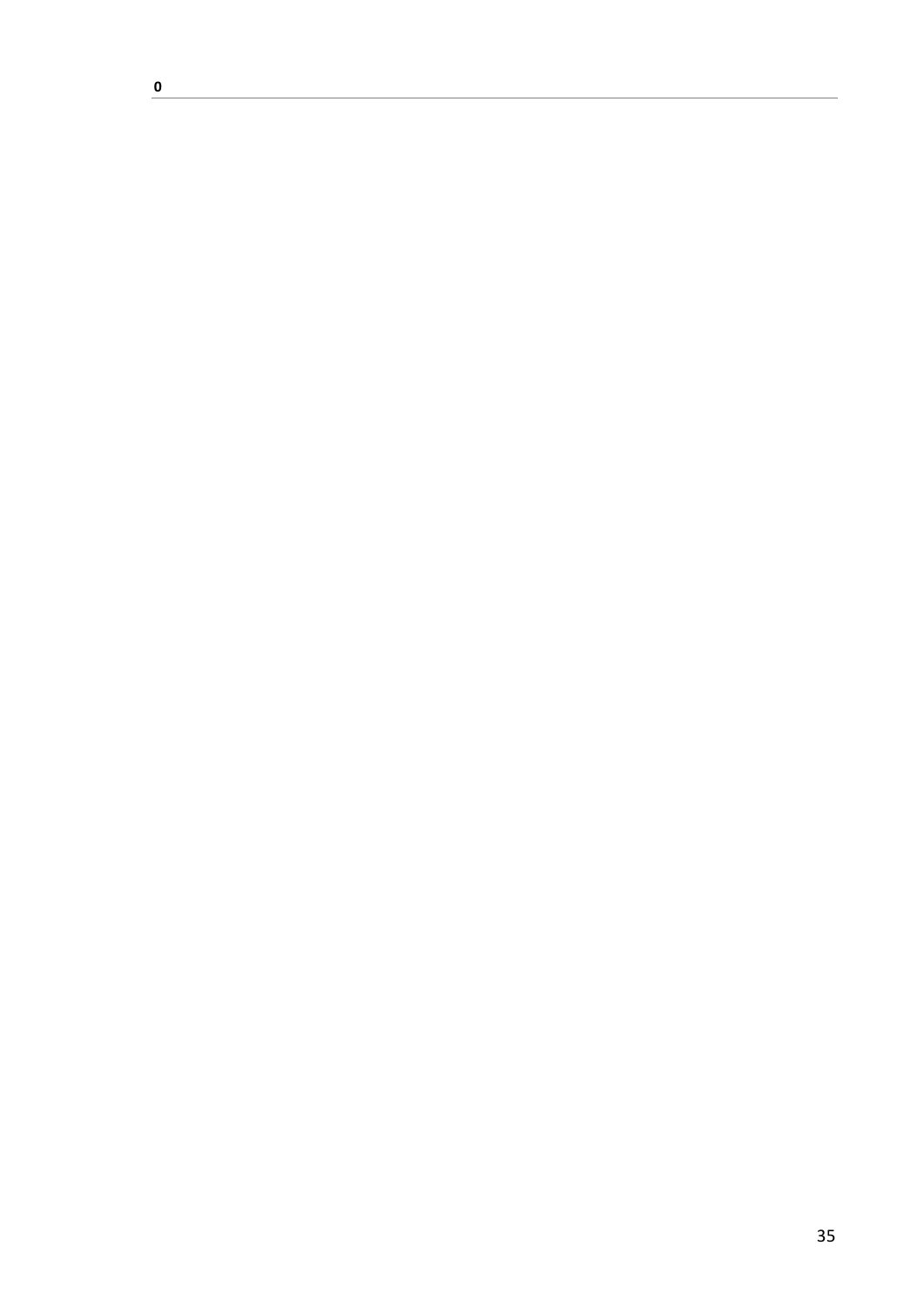# <span id="page-35-0"></span>**D Additional Documents**

Before preparing their final assessment, the panel asks that the following missing or unclear information should be provided together with the comment of the Higher Education Institution on the previous chapters of this report:

•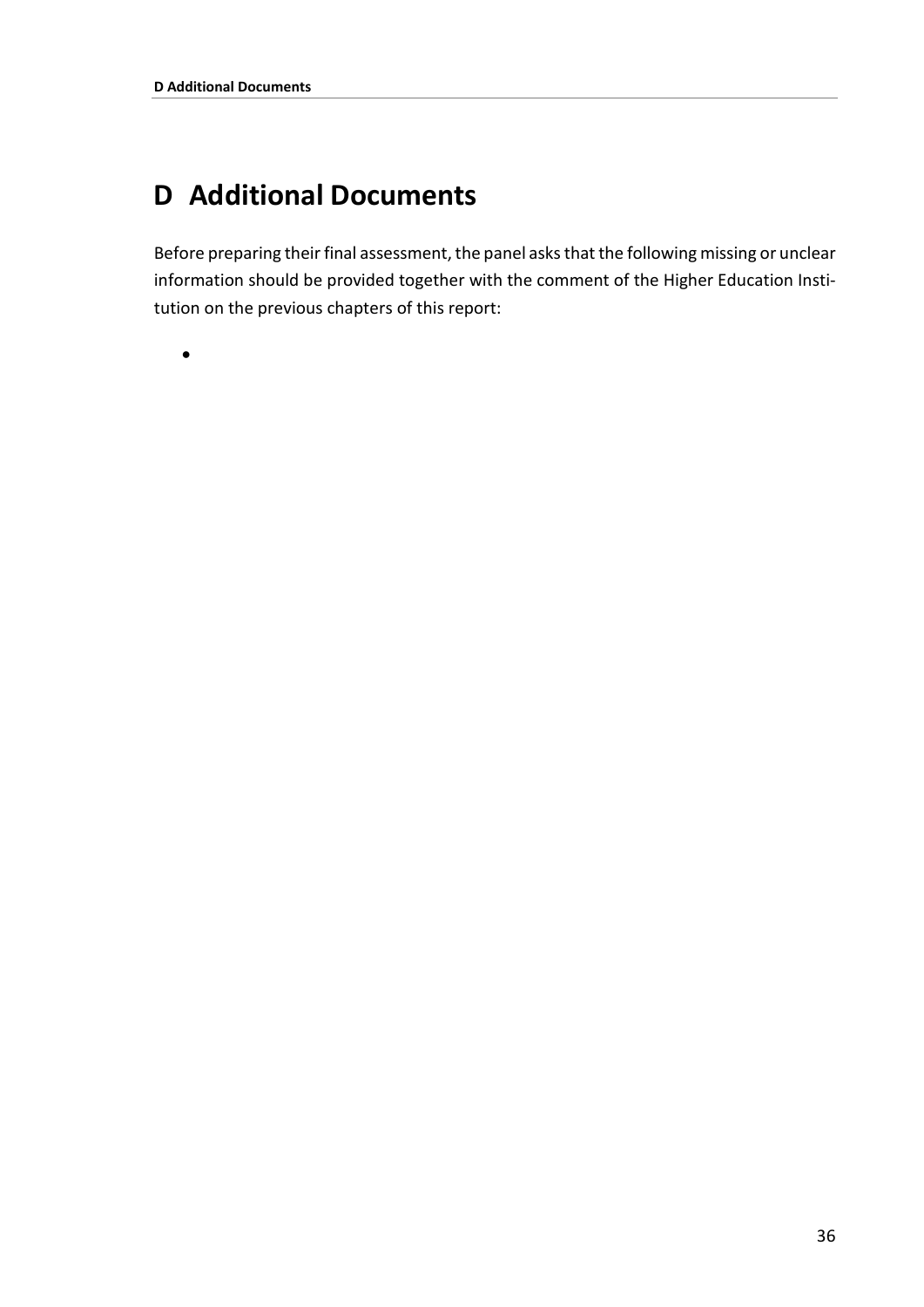# <span id="page-36-0"></span>**E Comment of the Higher Education Institution (29.01.2021)**

URV provides the following detailed statement:

#### **REPLY TO THE PEERS' IMPROVEMENT PROPOSAL**

Below can be found our comments on the proposal for improving the report, which we have considered relevant to add as "Improvement Plan ETSEQ, MEAiSE & MEQ 2020- 21" given at the end of the section.

Marked in grey is a literal copy of the text of the Draft Accreditation Report ASIIN Seal & EUR-ACE® Label.

#### **Criterion 1.3 Curriculum**

#### **MEQ**

*The peers notice that there are only 3 electives offered in MEQ. This means that students have no real choice because they need to attend all three elective in order to cover a total of 9 ECTS. Consequently, there are no electives but only compulsory courses. The programme coordinator verifies this observation and explains that they are planning to offer additional electives to cover other areas of interest such as energy. For this reason, they consider to offer some courses from MEAiSE as additional electives in MEQ. The auditors support this plan, however, they stress that it is necessary to offer additional electives because students need to be able to define an individual focus and course of study*.

With respect to the proposal/offer of additional electives in MEQ, we are currently reviewing the timetables and contents of both MEAiSE (energy area) and Technology and Engineering Management (MGET) (management area) subjects which could be of interest to MChemE students. Moreover, given the increasing importance of hydrogen technology for the energy sector, we are considering including some electives related to this emerging field *(2020.21-MEQ-1.2-M1)*.

#### **MEAiSE**

*The peers observe that there is one elective in MEAiSE with 4.5 ECTS (Management and Administration of Companies). All other electives have 3 ECTS, therefore, students that*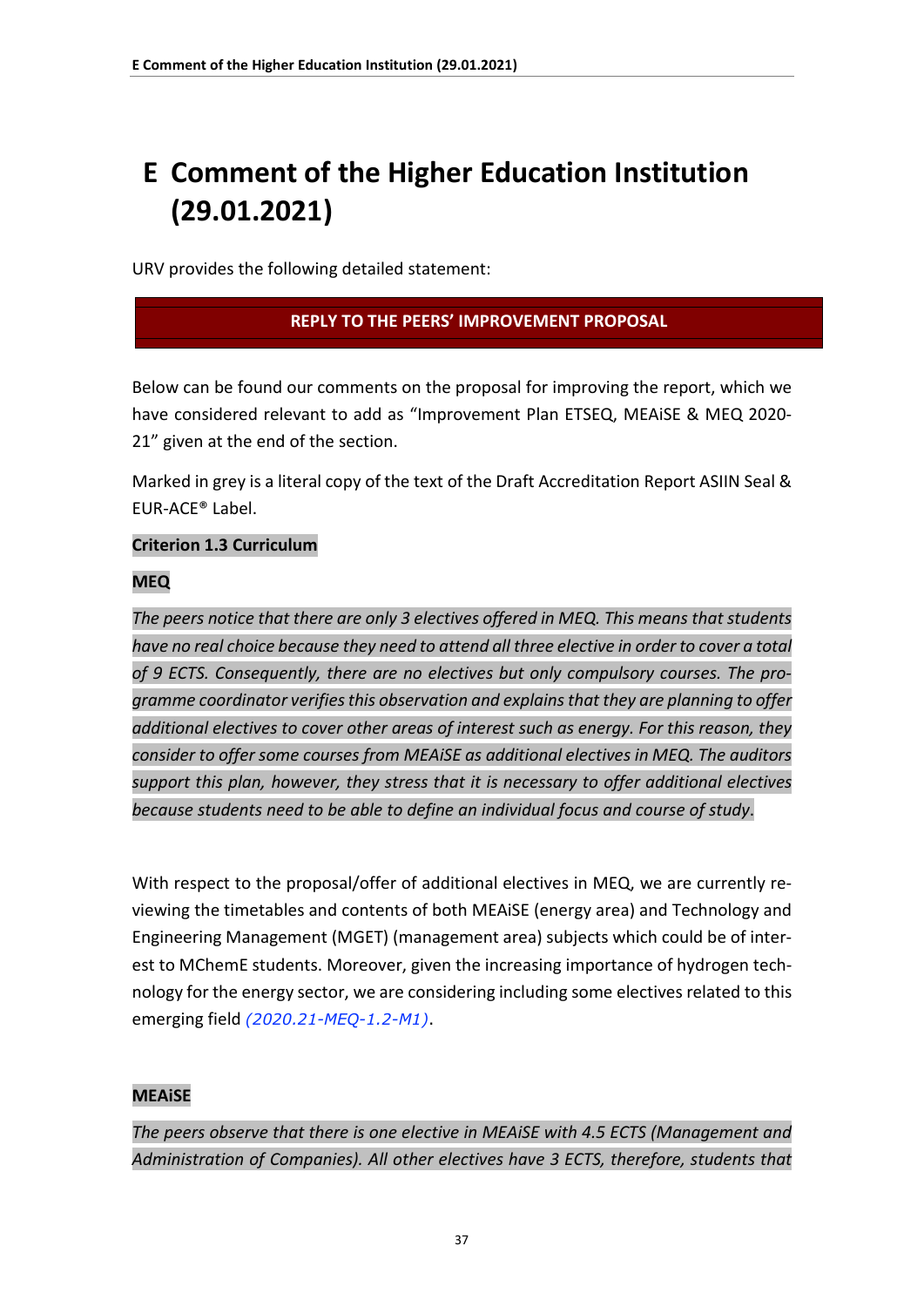*choose this elective will achieve 10.5 ECTS as electives and not only 9 ECTS as necessary. The programme coordinator confirms that there is only one elective with 4.5 ECTS. This course is shared with the MEQ, where it is offered as a compulsory subject. The peers see that it is more efficient to offer one course for both Master's degree programmes, but the solution to have just one elective with 4.5 ECTS is not ideal. If students choose this elective, they will have 1.5 ECTS too much. For this reason, the auditors suggest to reduce the scope of the course for MEAiSE students, e.g. by cancelling some assignments, so that the workload is equivalent to 3 ECTS*.

According to the suggestion of the evaluation panel, we have explored the possibility of adapting this subject to the students from the MEAISE master. As a result, from course 2021-22 on, the MEAISE students who register this subject will have a reduced workload equivalent to 3 ECTS, without affecting significantly the achievement of the defined learning outcomes. In the following table we present the distribution of tasks and workload for MEAISE and MEQ students *(2020.21-MEAiSE-1.2-M1)*.

|                                 | Performed           | #estimated hours<br>dedicated to | #estimated hours<br>dedicated to |                    |                    |
|---------------------------------|---------------------|----------------------------------|----------------------------------|--------------------|--------------------|
|                                 | individually (I)    | task/student                     | task/student                     | <b>Total hours</b> | <b>Total hours</b> |
| Task name                       | or in group $(G)$ ? | (presentials)                    | (autonomously)                   | (MEQ)              | (MEESE)            |
| Magistral class                 |                     | 30                               |                                  | 30                 | 30                 |
| Individual work                 |                     |                                  | 10                               | 10                 |                    |
| Solving problems and exercises. |                     |                                  |                                  |                    |                    |
| Project - business case         | G                   | 15                               | 13                               | 28                 | 26,5               |
| Solving problems and exercises. |                     |                                  |                                  |                    |                    |
| Project - business case         |                     |                                  |                                  |                    |                    |
| Partial review                  | G                   | 3                                | 1,5                              | 4,5                | 4,5                |
| Oral presentation               | G                   | 6                                | 10                               | 16                 |                    |
| Seminars                        | G                   | 5                                | 5                                | 10                 |                    |
| Personal attention and doubts   |                     | 1                                | 1                                | 2                  | 2                  |
| End-of-term exam                |                     | $\overline{2}$                   | 10                               | 12                 | 12                 |
| Total number of hours           |                     |                                  |                                  | 112,5              | 75                 |
| <b>ECTS</b> equivalent          |                     |                                  |                                  | 4,5                | 3                  |

#### **MEAiSE**

*(…) The only critical aspect they point out is that students in MEAiSE would like to have a say when groups are assigned and that teachers are more open if a group does not function well. In addition, the workload should be better coordinated between the different classes that there are not several assignments due at the same time. The peers support this point of view and suggest that the teachers should coordinate the group assignments better in order to avoid peaks in the workload.*

The coordinator has developed an excel file to be completed by all professors of the master's programme with information about all the assignments (type of task, individually or in group, number of hours per student estimated to be dedicated to the task,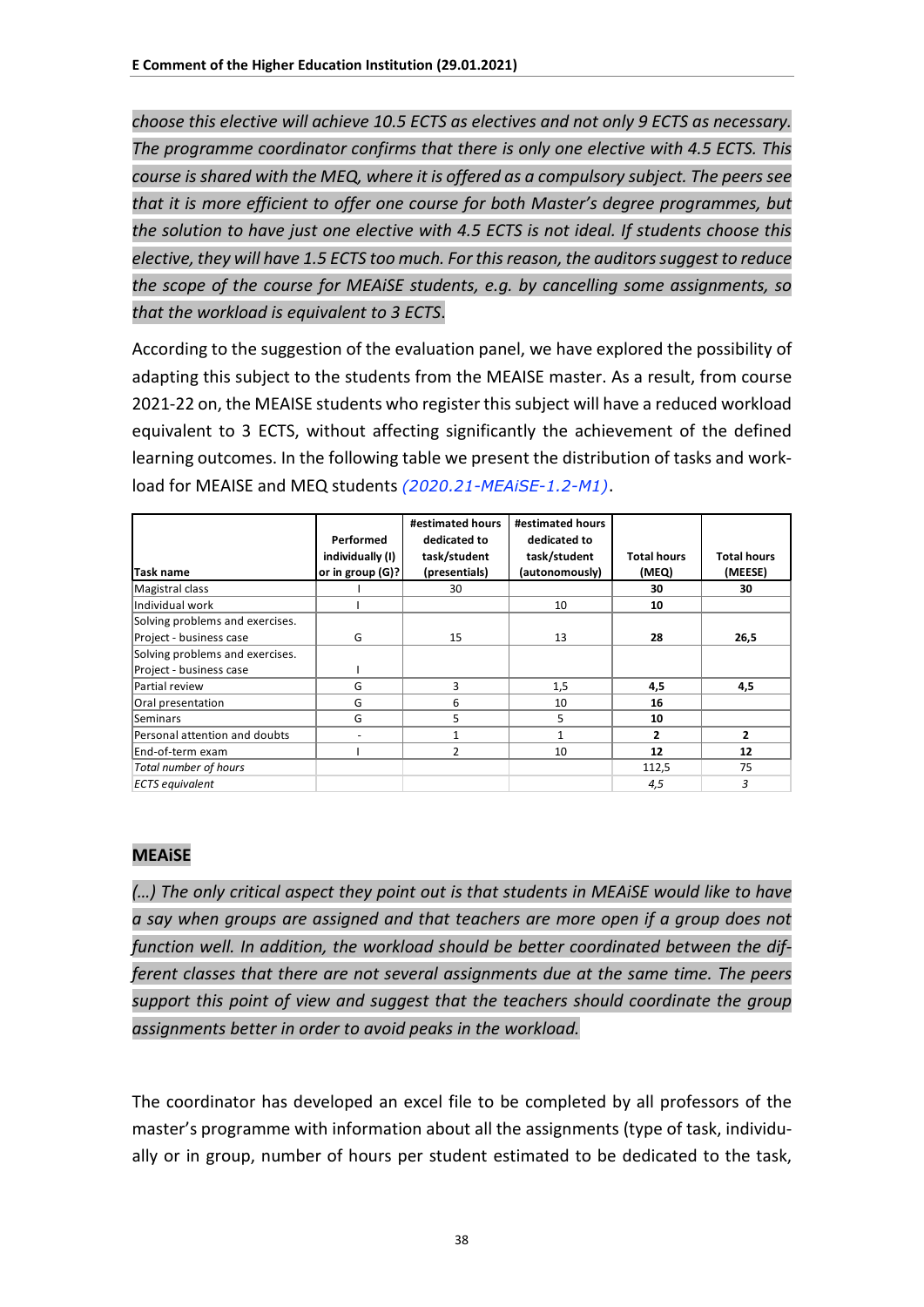presencial+autonomously, date when the task is to be announced, due date). The coordinator will ask for this information before starting each semester in order to identify possible peaks in the workload and, if needed, ask professors for a rearrangement in the scheduling of the tasks *(2020.21-MEAiSE-1.4-M1)*.

#### **Criterion 6. Quality management: quality assessment and development**

*(…) Since students can give a direct feedback to the programme coordinators, more formal feedback instruments (such as surveys) are not very popular with the students. One consequence of the low return rates and the small courses is the fact that results of the satisfaction surveys are not very reliable.*

*(…)But they think, it would also be useful to inform the students directly about the results of the satisfaction surveys. This could, for example, be done by informing the students via email about the critique and the planned changes. During the audit, students and graduates confirmed that they would like to see the direct consequences of the surveys. It would motivate them to participate if changes and adjustments are directly visible to them and if it is explained to them what consequences the surveys have.*

The table with the proposals for improvements and actions to undertake presented in each periodic monitoring report will be translated into English and made available to students in the Coordination Space in Moodle. This way the students will be able to see the feedback that has been converted into proposals for improvements and also the actions that have been designed in order to achieve them *(2020.21-ETSEQ-3.2-M2)*. Besides this, the "Table C.1 Satisfaction of students and the percentage of participation" will also be available in the Coordination Space in Moodle *(2020.21-ETSEQ-3.2-M1)*.

#### **ALREADY CORRECTED ASPECTS AND UPDATE OF DATA OR INFORMATION**

#### **Criterion 2.2 Work load and credits**

#### **MEQ**

*In addition, the auditors observe that in some courses (MEQ) the conversion in ECTS is not done correctly. For example, in "Management and Administration of Companies" 4.5 ECTS are awarded for 112 hours of students' total workload, in "Auditing and Industrial*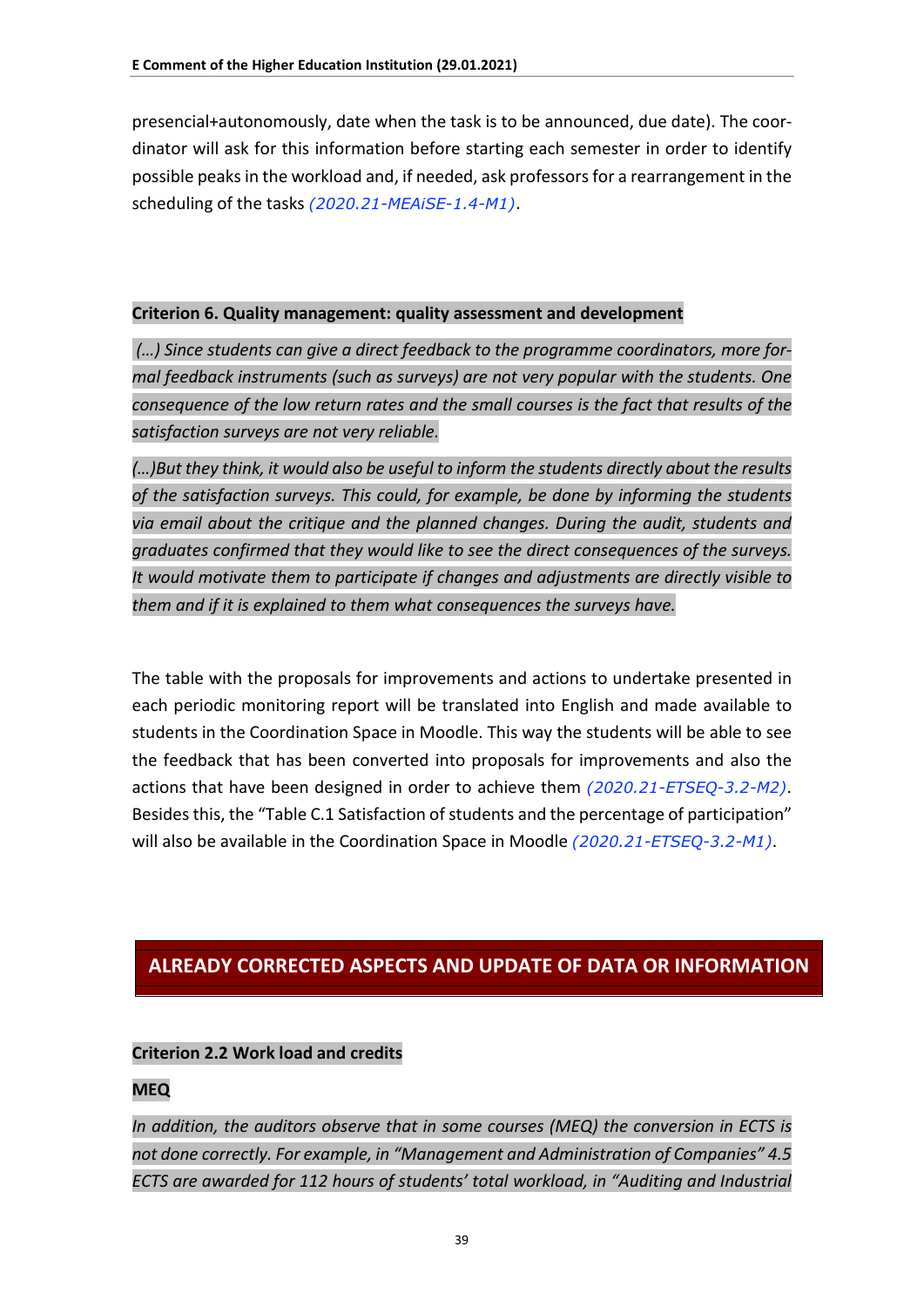*Certification" 4.5 ECTS for 113 hours, in "Product and Process Design II" 4.5 ECTS for 113 hours, and in "Polymers" 3 ECTS for 76.6 hours. The auditors expect that the ECTS work*load conversion is done correctly for all courses so that it is exactly 1 ECTS per 25 hours *of students' total workload.*

Taking into account the auditors' comments, these discrepancies have been corrected in the Teaching Guide for the 2020-21 academic year as the application does not allow changes to be made in previous courses.

However, in order for this not to happen in the future, we will ask for the new teaching guide application that is currently being developed to include an alarm that warns teachers if they plan more or less hours than those corresponding to the credits of the subject *(2020.21-ETSEQ-6.2-M1)*.

#### **MEAiSE**

*The peers notice that the Self-Assessment Report does not include any drop-out rates for MEAiSE. The programme coordinators explains that MEAiSE was implemented in 2016; the first academic year for which this indicator can be provided is the academic year 2019/20. However, due to the COVID restrictions, the academic year 2019/20 will end in November 2020. To help students to finish their final project the semester was prolonged. For example, two MEAiSE students will defend their Master's thesis in November, and the corresponding marks will be available on 30th of November. Consequently, the drop-out for the academic year 2019/20 is only provisional. However, from the provisional data, the peers see that the drop-out rate is low (only around 6 %).* 

The drop-out rates have been calculated according to the official formula, which is ( $n =$ duration in years of the curriculum):

Drop-out rate: No. of students not registered in the final year "t+1"

-----------------------------------------------------------------------------x100

No. of students registered in year t-n+1

According to this formula, and since the master MEAiSE was implemented in 2016, the first academic year for which this indicator can be provided is the academic year 2019- 2020. However, and due to the COVID situation, the academic year 2019-2020 was not closed until November 2020. An additional call was opened for November 2020 to help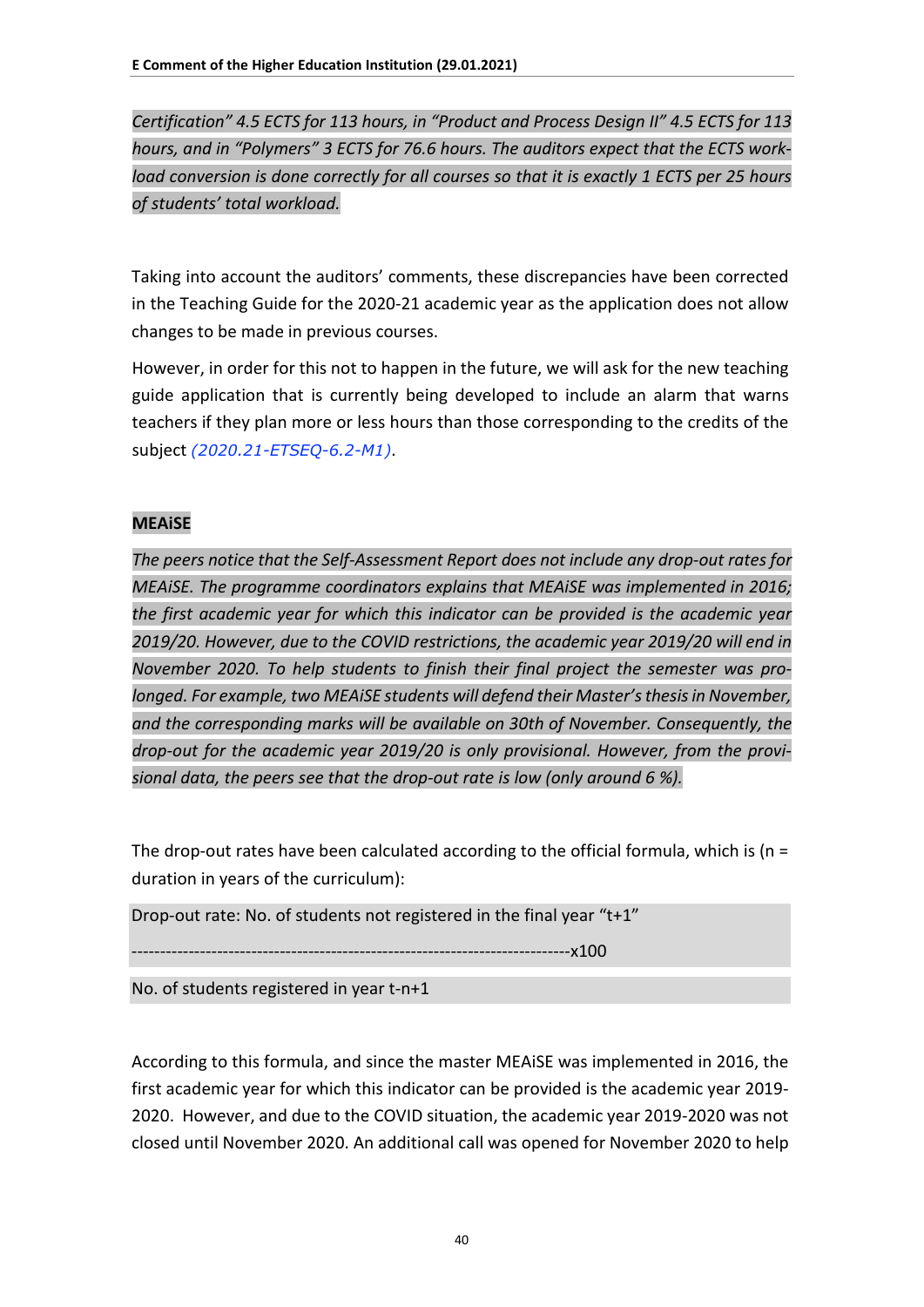students enrolled in the "Master's Thesis" subject to complete their activities. In particular, two MEAiSE students defended their Master's thesis last November, and the corresponding marks were available on the 30th of November.

According to data from November 2020, the drop-out rate for year 2019-2020 is 6.25%, being the same value as the one already presented in the accreditation report.

| <b>DEGREE (Curriculum)</b>                                                                                                                                                           | Indicator          | <b>Results</b><br>forecast | 2017-18      |                          | 2018-19      |            | 2019-20      |            |  |
|--------------------------------------------------------------------------------------------------------------------------------------------------------------------------------------|--------------------|----------------------------|--------------|--------------------------|--------------|------------|--------------|------------|--|
|                                                                                                                                                                                      |                    |                            | <b>WOMEN</b> | <b>MEN</b>               | <b>WOMEN</b> | <b>MEN</b> | <b>WOMEN</b> | <b>MEN</b> |  |
|                                                                                                                                                                                      | Graduation rate    |                            |              |                          | 100.00%      | 94.12%     | 100,00%      | 85,71%     |  |
|                                                                                                                                                                                      | (RD)               | 90%                        |              |                          | 95.65%       |            | 87.50%       |            |  |
| 2073-<br><b>ENVIRONMEN-</b><br>ENGINEERING<br><b>TAL</b>                                                                                                                             | Drop-out<br>rate   | 6%                         |              | $\overline{\phantom{a}}$ | 0.00%        | 0.00%      | 0,00%        | 7,14%      |  |
| AND SUSTAINABLE EN-<br>ERGY (2016)                                                                                                                                                   | (RD)               |                            |              |                          | 0.00%        |            | 6.25%        |            |  |
|                                                                                                                                                                                      | Efficiency<br>rate | 90%                        | 97.87%       | 99.67%                   | 100.00%      | 95.98%     | 99.45%       | 98.73%     |  |
|                                                                                                                                                                                      | (EA)               |                            | 99.15%       |                          | 96.49%       |            | 98.82%       |            |  |
| Source: SINIA Reports ACRM09, ACRM11 and ACRM12 on 12 December 2020<br>$C$ reduction rate: Calculation formula (Anocal) $C$ reductor in "d" or in "d11" (of those registered in "c") |                    |                            |              |                          |              |            |              |            |  |

Table B.6.14 Comparison of the fees predicted in the report with the fees actually paid

Graduation rate: Calculation formula (Aneca): Graduates in "d" or in "d+1" (of those registered in "c")

------------------------------------------------------------ x100

Total number of students registered on a course "c"

Efficiency rate: Calculation formula (Aneca): Theoretical credits in the curriculum x Number of graduates ------------------------------------------------------------------- x 100 Total number of credits graduates actually register for

Drop-out rate: Calculation formula (Aneca): No. of students not registered in the final year "t+1" -------------------------------------------------------------x100 No. of students registered in year t-n+1

(n = duration in years of the curriculum)

#### **Criterion 5.3 Relevant rules**

*The auditors point out that only some information about the degree programmes is available in English on URV's homepage. Since both MEQ and MEAiSE are taught in English and have several international students, it is necessary to provide all relevant information about the degree programmes (e.g. study and exam regulations) in an English translation for all stakeholders (e.g. by publishing them on the webpage).*

The following regulations can already be found in English: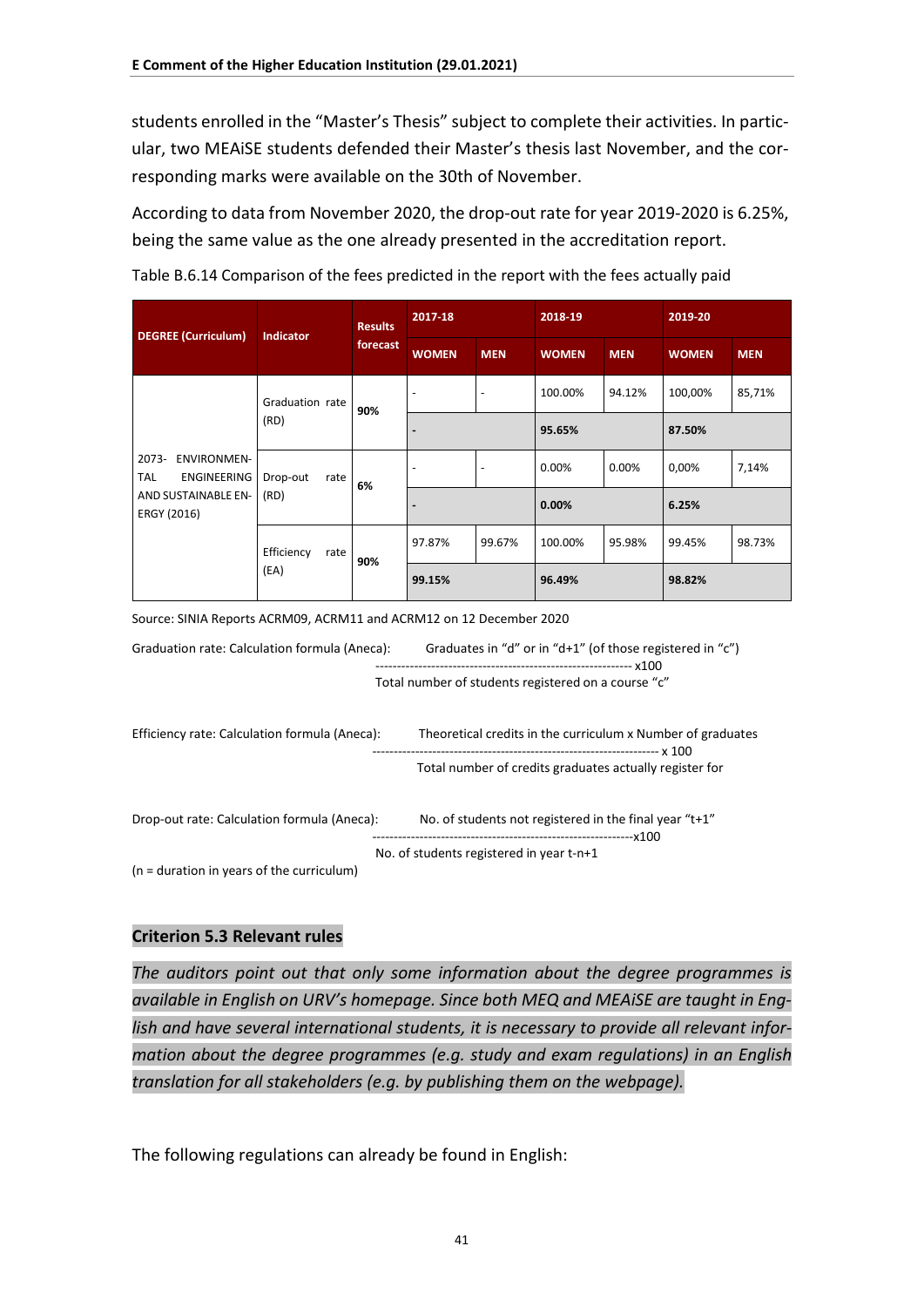- [Academic regulations for Bachelor's and Master's Degree studies](https://www.urv.cat/media/upload/arxius/normatives/propia/activitat_universitaria/docencia_estudi/2020-21_NA_GM_ang.pdf)
- [Regulations for registration onto bachelor's and master's degree programmes](https://www.urv.cat/media/upload/arxius/normatives/propia/activitat_universitaria/docencia_estudi/2020-21_nmatricula_grau_master%20ANG.pdf)
- [Regulations governing mobility](https://www.urv.cat/media/upload/arxius/normatives/propia/activitat_universitaria/docencia_estudi/norm_mobilitat_ang.pdf)
- [Regulations governing external internships by URV students](https://www.urv.cat/media/upload/arxius/normatives/propia/activitat_universitaria/docencia_estudi/Norm_pract_externes_ANG.pdf)

*As indicated above, we request the correction of this sentence.* 

#### **REQUEST FOR CORRECTION OF FACTUAL ERRORS & AMENDMENTS**

We ask that you consider correcting any typographical errors found in the report.

#### **Criterion 1.4 Curriculum**

#### **MEAiSE**

*"In 2018/19, 63 students pre-registered for MEAiSE, 41 were admitted and 28 registered. As in previous years, the number of enrolled students covered almost all offered places (30). MEAiSE is popular with international students who apply at several universities and sometimes have problems with their visa or face financial problems. Consequently, more students are accepted because several will not start with the programme. Considering the total number of students enrolled (first and second year), 45 % are international students.* 

*As described in the Admission Regulation, MEQ is designed for "graduates in chemical engineering or in a similar field, or with a university degree that qualifies graduates to practice as professional technical industrial engineers specialized in industrial chemistry or a similar field"."*

We assumed that this incorrect value was a misprint and this number has been amended. Students from Spain account for 46%, and therefore 54% correspond to international student. Those were the figures presented in the self-assessment report, and they can be confirmed in the table below, with information obtained from Table B.1.7.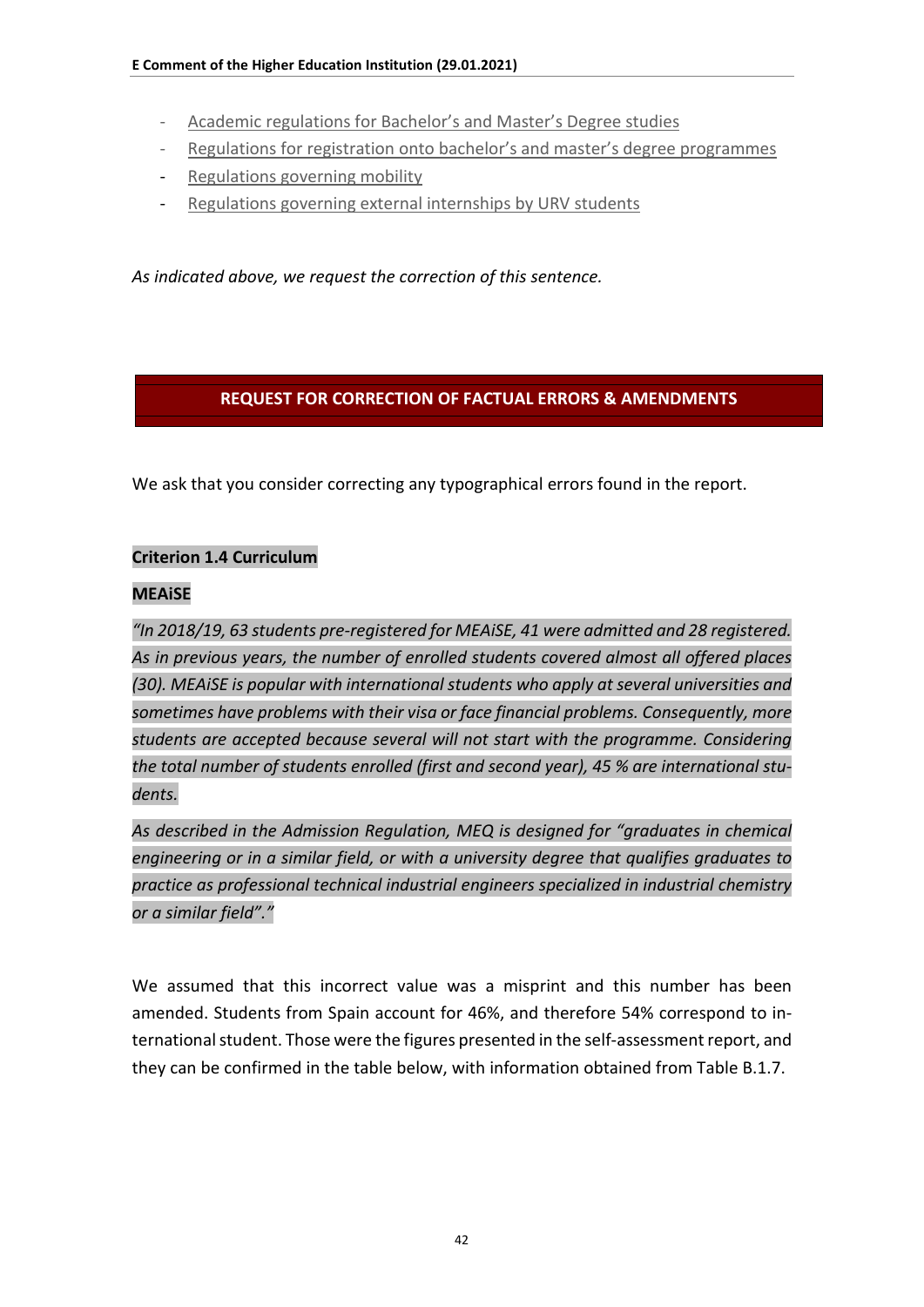|                                  |                | <b>Students registered</b> |         |      |         |                |         |              |         |  |  |  |
|----------------------------------|----------------|----------------------------|---------|------|---------|----------------|---------|--------------|---------|--|--|--|
|                                  | <b>Country</b> |                            | 2016-17 |      | 2017-18 |                | 2018-19 |              | 2019-20 |  |  |  |
|                                  |                | Num.                       | %       | Num. | %       | Num.           | %       | Num.         | %       |  |  |  |
|                                  | Others         |                            |         |      |         |                |         | $\mathbf{1}$ | 2,08%   |  |  |  |
|                                  | America        | 3                          | 13,04%  | 6    | 15,38%  | $\overline{4}$ | 9,09%   | 4            | 8,33%   |  |  |  |
|                                  | Spain          | 10                         | 43,48%  | 16   | 41,03%  | 19             | 43,18%  | 22           | 45,83%  |  |  |  |
| 2073-ENGINYERIA AMBIENTAL I SOS- | Oceania        |                            |         |      |         |                |         | $\mathbf{1}$ | 2,08%   |  |  |  |
| TENIBILITAT ENERGÈTICA (2016)    | Europe         |                            |         |      |         | $\mathbf 1$    | 2,27%   |              |         |  |  |  |
|                                  | European Union | 4                          | 17,39%  | 6    | 15,38%  | 4              | 9,09%   | 3            | 6,25%   |  |  |  |
|                                  | Africa         | 4                          | 17,39%  | 5    | 12,82%  | $\overline{7}$ | 15,91%  | 6            | 12,50%  |  |  |  |
|                                  | Asia           | $\overline{2}$             | 8,70%   | 6    | 15,38%  | 9              | 20,45%  | 11           | 22,92%  |  |  |  |

Source: SINIA Report ACRM03 on 19 January 2021.

*As indicated above, we request the correction of this value.* 

#### **Criterion 2.2 Work load and credits**

*Based on the study plans, the statistical data, and the comments of the students, the auditors conclude that there is are obstacles to the quality of teaching and the level of education due to the workload.* 

As was confirmed in the message of the 11th of December, the phrasing of the sentence is not correct and the appropriate version is:

Based on the study plans, the statistical data, and the comments of the students, the auditors conclude that there are no obstacles to the quality of teaching and the level of education due to the workload.

*As indicated above, we request the correction of this sentence.*

#### **Criterion 2.2 Work load and credits**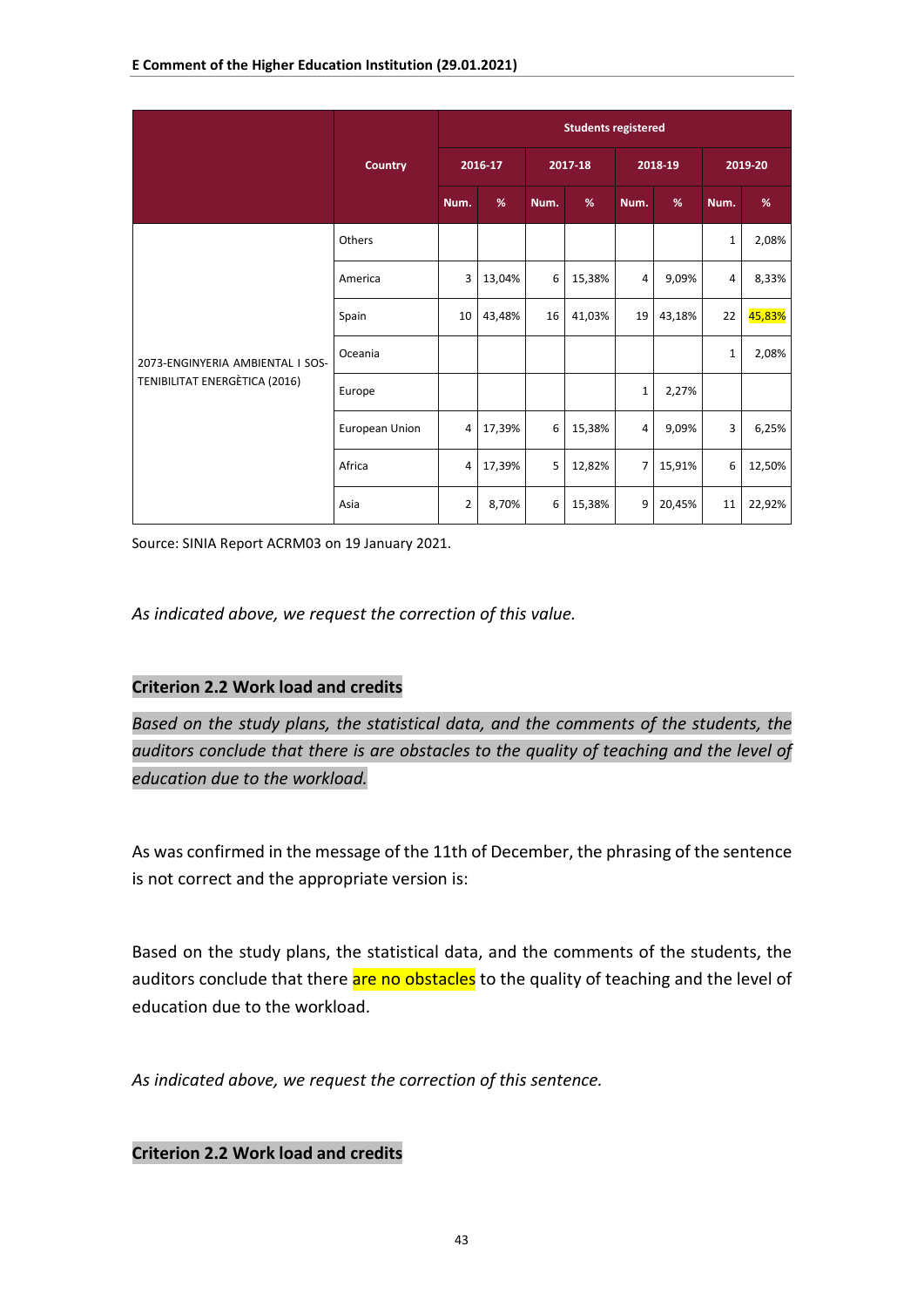*The students also express their satisfaction with the library and the available literature there. However, they criticise that the opening hours, especially at the weekends and in the evenings, are limited. Therefore, the peers suggest that the opening hours could be prolonged during the examination periods so that students can better study and prepare for the exams.*

Due to the COVID restrictions (reduction of mobility, curfew, capacity reductions), during academic year 2020-2021 opening hours at CRAI have been reduced. However, before the pandemic, the CRAI at Campus Sescelades was open from 8 to 21h Monday to Friday and during the weekends the CRAI at Campus Catalunya (downtown Tarragona) was open on Saturdays from 9 to 21h.). During examination periods, opening hours at CRAI Catalunya were extended (8 to 24h Monday to Friday, 9 to 24h Saturday, 9 to 15h Sunday).

*In view of the above, we request that you review the text in the light of this information.*

#### **Criterion 2.2 Work load and credits and Criterion 5.1 Module descriptions**

*(…) The auditors confirm that the information about the workload in hours (including the distinction between classroom work and self-studies) is available to the students. However, the peers point out that this information should also be included in the module descriptions.*

*(…) However, the peers point out that the module descriptions do not include detailed information about the students' workload. This should be made up for*.

Information about the student's workload is provided in the Educational Guide for each subject in the planning section. In the Moodle space of each subject, there is a link to the corresponding [Educational Guide.](https://moodle.urv.cat/docnet/guia_docent/index.php?centre=20&ensenyament=2073&assignatura=20735108&fitxa_apartat=58&any_academic=2020_21&idioma=eng&any_academic=2020_21)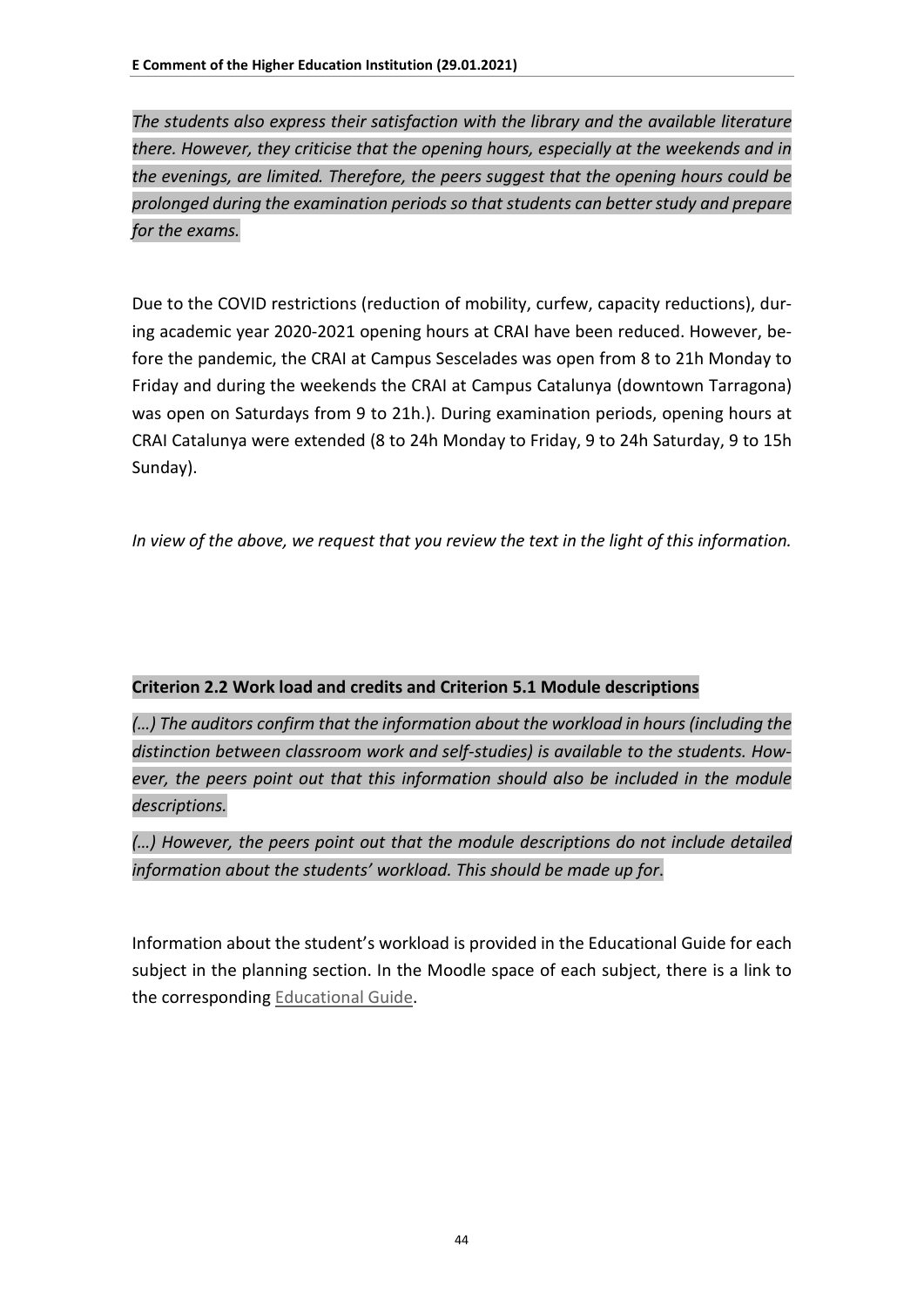| Educational guide2020_21-<br><b>School of Chemical Engineering</b>                                                                |                |                         |                                             |              |                                |                        | AAA<br>català<br>castellano<br>english |
|-----------------------------------------------------------------------------------------------------------------------------------|----------------|-------------------------|---------------------------------------------|--------------|--------------------------------|------------------------|----------------------------------------|
| Environmental Engineering and Sustainable Energy (2016)<br>LSubjects<br>LENERGY EFFICIENCY IN INDUSTRY AND TRANSPORT<br>Lplanning |                |                         |                                             |              |                                |                        |                                        |
| Subject                                                                                                                           |                | <b>IDENTIFYING DATA</b> | ENERGY EFFICIENCY IN INDUSTRY AND TRANSPORT |              | Code                           | 2020 21<br>20735108    |                                        |
| Study<br>programme                                                                                                                | Energy (2016)  |                         | Environmental Engineering and Sustainable   |              | Cycle                          | 2nd                    |                                        |
| <b>Descriptors</b>                                                                                                                | Credits<br>4.5 | Type<br>Compulsory      | <b>Near</b><br>First                        | Period<br>10 |                                |                        |                                        |
|                                                                                                                                   | Competences    |                         | Learning outcomes                           |              |                                | Contents               |                                        |
|                                                                                                                                   | Planning       |                         | Methodologies                               |              |                                | Personalized attention |                                        |
|                                                                                                                                   | Assessment     |                         | Sources of information                      |              |                                | Recommendations        |                                        |
| Methodologies :: Tests                                                                                                            |                | <b>Competences</b>      | (*) Class hours                             |              | Hours outside the<br>classroom | $(**)$ Total<br>hours  |                                        |
| Introductory activities                                                                                                           |                |                         | 1                                           |              | 1                              | $\overline{2}$         |                                        |
| Lecture                                                                                                                           |                | A1.3<br>A1.5<br>A2.2    | 26                                          |              | 39                             | 65                     |                                        |
| Problem solving,<br>exercises in the<br>classroom                                                                                 |                | A1.3<br>A1.5<br>A2.2    | 13                                          |              | 19.5                           | 32.5                   |                                        |
| Personal attention                                                                                                                |                |                         | 1                                           |              | $\mathbf{1}$                   | $\overline{2}$         |                                        |
|                                                                                                                                   |                |                         |                                             |              |                                |                        |                                        |
| Practical tests                                                                                                                   |                | A1.3<br>A1.5<br>A2.2    | 1                                           |              | 2.5                            | 3.5                    |                                        |
| Mixed tests                                                                                                                       |                | A1.3<br>A1.5<br>A2.2    | 3                                           |              | 4.5                            | 7.5                    |                                        |

(\*) On e-learning, hours of virtual attendance of the teacher.<br>(\*\*) The information in the planning table is for guidance only and does not take into<br>account the heterogeneity of the students.

*For the above reasons, we request that these sentences be revised.* 

#### *Criterion 3 Exams: System, concept and organization*

*All courses, except for the Master's thesis and Work Placement, have two examination attempts (…)*

Since year 2019-2020, the Master's thesis also allows for two attempts.

*As indicated above, we request that the reference in the case of the Master's thesis be removed.*

**Criterion 6. Quality management: quality assessment and development**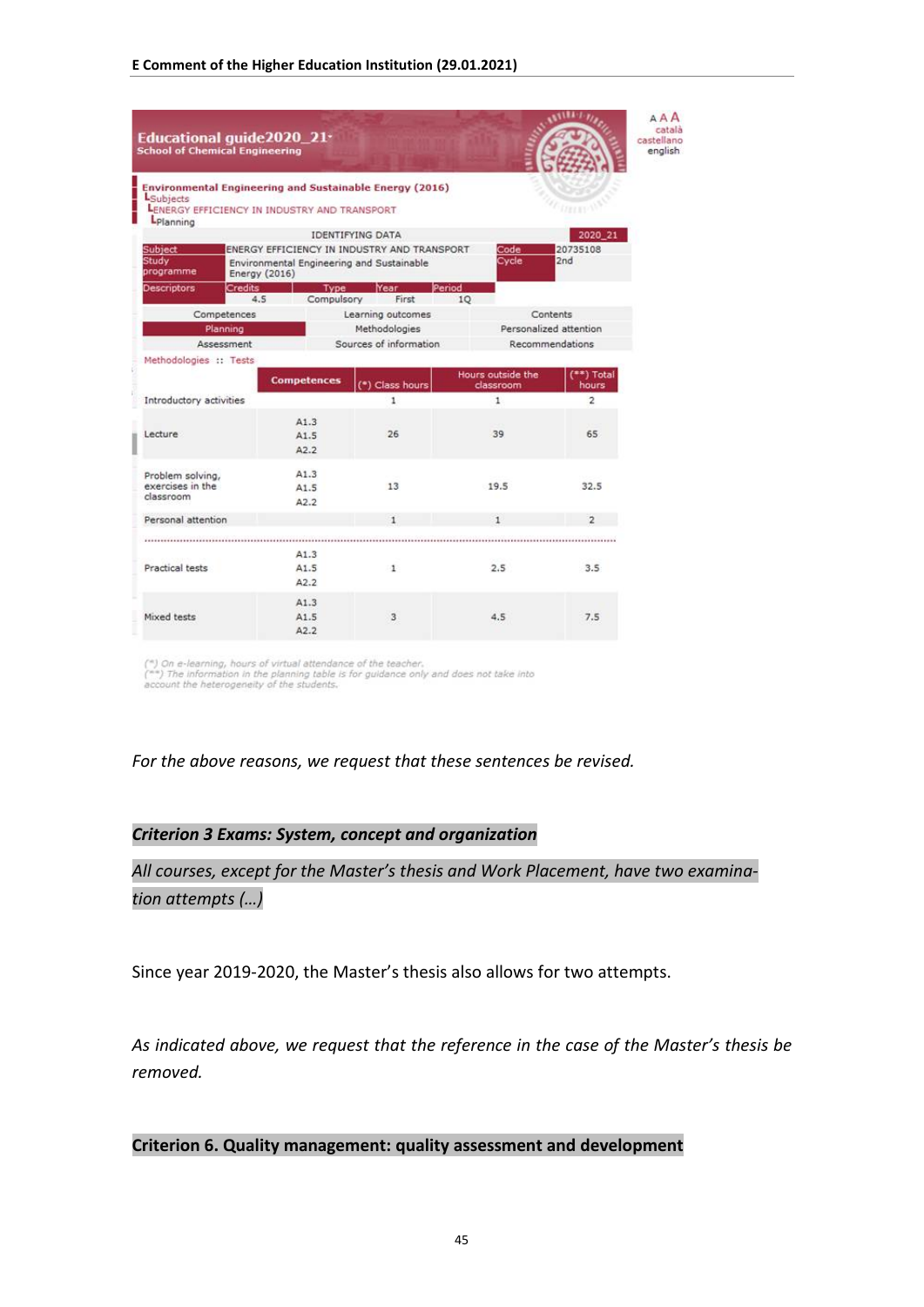*Unfortunately, the motivation of students to take up such an office is low, although they receive credits for participating in the university's panels.*

Students who receive credits for their participation in the different governing bodies are undergraduates. For Master's degree students, Spanish legislation does not provide for this type of recognition through credits.

*Due to the above, we request that the reference to the recognition of credits in the case of Master's students be removed.*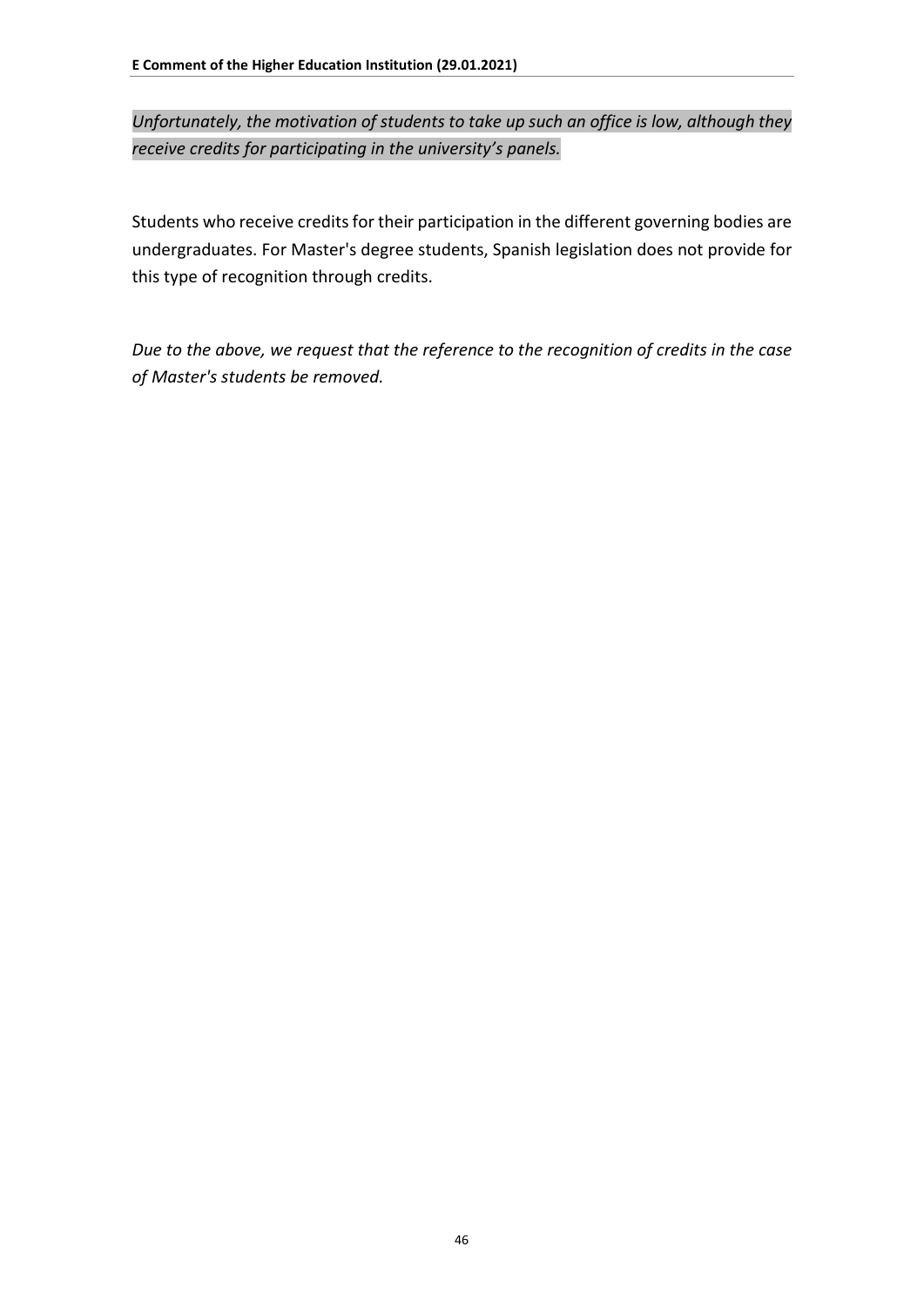#### **Improvement Plan ETSEQ, MEAiSE & MEQ 2020-21**

| Code                                                         | <b>Scope</b> | <b>Sta</b><br>n. | Source of<br>improve-<br>ment                                        | Weak<br>detected                                                                        | points Proposals for im-<br>provement                                                                                                                                                                                          | <b>Action to be taken</b>                                                                                                                                                           | <b>Priority By</b> |                                 | <b>Inform</b><br>URV? | <b>Dea</b><br>dlin<br>e | Mod-<br>ify re-<br>port | <b>Monitoring</b><br>Evidence /In-<br>dicator                   |
|--------------------------------------------------------------|--------------|------------------|----------------------------------------------------------------------|-----------------------------------------------------------------------------------------|--------------------------------------------------------------------------------------------------------------------------------------------------------------------------------------------------------------------------------|-------------------------------------------------------------------------------------------------------------------------------------------------------------------------------------|--------------------|---------------------------------|-----------------------|-------------------------|-------------------------|-----------------------------------------------------------------|
| 2020.2<br>$1 -$<br><b>ETSEQ</b><br>$-3.2-$<br>M1             | <b>ETSEQ</b> | E3.2             | Draft<br>Ac-<br>creditation<br>Report<br>ASIIN (Cri-<br>terion $6$ ) | Low rate of par-<br>ticipation rate of<br>isfaction<br>sur-<br>veys                     | students in sat- Give feedback to<br>students about the<br>survey results                                                                                                                                                      | Make publicly available<br>in Moodle table C.1 that<br>presents the % of par-<br>ticipation in the differ-<br>ent surveys and the av-   Medium<br>erage degree of satis-<br>faction |                    | <b>TSQD</b><br>and<br><b>CM</b> | No                    | 2020<br>$-21$           | <b>No</b>               | Table publicly<br>available<br>in<br>Moodle                     |
| 2020.2<br>$1 -$<br><b>ETSEQ</b><br>$-3.2-$<br>M <sub>2</sub> | <b>ETSEO</b> | E3.2             | Draft<br>Ac-<br>creditation<br>Report<br>ASIIN (Cri-<br>terion $6$ ) | Low rate of par-<br>ticipation rate of<br>students in sat-<br>isfaction<br>sur-<br>veys | Identify in the table<br>with proposals for<br>improvement those<br>that have arisen<br>from delegates, tu-<br>torial<br>meetings,<br>meetings with the<br>teaching staff, or<br>qualitative<br>ques-<br>tions of the surveys. | Make publicly available<br>in Moodle the table with<br>proposals for improve-<br>ment of the previous Medium<br>year identifying those<br>that have arisen from<br>the students.    |                    | <b>TSQD</b><br>and<br><b>CM</b> | <b>No</b>             | 2020<br>$-21$           | <b>No</b>               | MoodleTable<br>publicly availa-<br>ble in Moodle                |
| 2020.2<br>$1 -$<br>MEQ-<br>$1.2 - M1$                        | MEQ          | E1.2             | Draft Ac-<br>creditation<br>Report<br>ASIIN (Cri-<br>terion $1.3$ )  | Only 3 electives<br>offered<br>are<br>which turn out<br>to be compul-<br>sory           | To find electives of<br>MEAISE<br>both<br>to<br>cover the energy<br>area, and MGET to<br>cover the manage-<br>ment area.                                                                                                       | the different<br>Review<br>(and<br>their<br>curricula<br>timetables) to choose<br>the subjects that best<br>suit as electives for<br><b>MEQ</b>                                     | Medium             | <b>CM</b>                       | No                    | 2021<br>$-22$           | Yes                     | include 3<br>To<br>electives<br>new<br>into the currícu-<br>lum |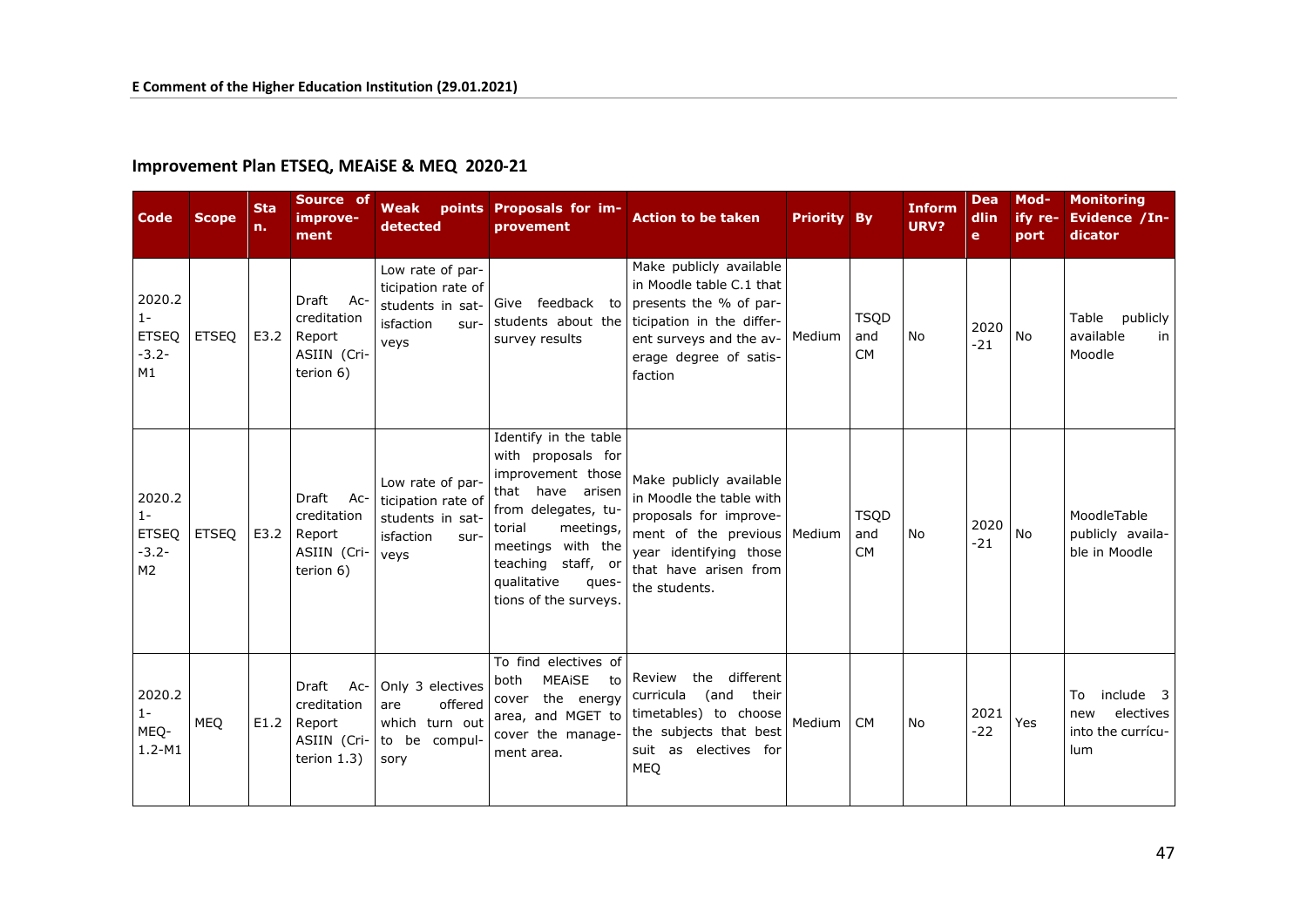| <b>Code</b>                                       | <b>Scope</b>  | <b>Sta</b><br>n. | Source of<br>improve-<br>ment                                          | Weak<br>detected                                                                                                                                                                                        | points Proposals for im-<br>provement                                                                                                                                                                                                          | <b>Action to be taken</b>                                                                                                                                                                                                                                                                                                                                                                                                                                            | <b>Priority By</b> |           | <b>Inform</b><br>URV? | <b>Dea</b><br>dlin<br>e. | Mod-<br>ify re-<br>port | <b>Monitoring</b><br>Evidence /In-<br>dicator     |
|---------------------------------------------------|---------------|------------------|------------------------------------------------------------------------|---------------------------------------------------------------------------------------------------------------------------------------------------------------------------------------------------------|------------------------------------------------------------------------------------------------------------------------------------------------------------------------------------------------------------------------------------------------|----------------------------------------------------------------------------------------------------------------------------------------------------------------------------------------------------------------------------------------------------------------------------------------------------------------------------------------------------------------------------------------------------------------------------------------------------------------------|--------------------|-----------|-----------------------|--------------------------|-------------------------|---------------------------------------------------|
| 2020.2<br>$1 -$<br><b>MEAIS</b><br>$E-1.2-$<br>M1 | MEAISE        | E1.2             | Draft<br>Ac-<br>creditation<br>Report<br>ASIIN (Cri-<br>terion $1.3$ ) | Students choos-<br>ing the optional<br>subject Manage-<br>ment and Ad-<br>ministration of<br>Companies with<br>4.5 ECTS, ex-<br>ceed<br>ECTS the num-<br>ber of credits re-<br>quired as elec-<br>tives | Assignments in the<br>will<br>subject<br>be<br>dents from<br>MEAISE master, and degree report.<br>by $1.5$ the workload will be<br>equivalent to<br>$\overline{\mathbf{3}}$<br>ECTS, without af-<br>fecting the intended<br>learning outcomes. | adapted to the stu-   Process an application<br>the   for modification of the                                                                                                                                                                                                                                                                                                                                                                                        | Medium             | <b>CM</b> | No                    | 2021<br>$-22$            | Yes                     | Curriculum                                        |
| 2020.2<br>$1 -$<br><b>MEAIS</b><br>$E-1.4-$<br>M1 | <b>MEAISE</b> | E1.4             | Draft<br>Ac-<br>creditation<br>Report<br>ASIIN (Cri-<br>terion 2.2)    | have<br>same time                                                                                                                                                                                       | semester                                                                                                                                                                                                                                       | The coordinator will ask<br>all professors for infor-<br>mation about tasks and<br>Students com- Collect the infor- due dates before start-<br>ment that they   mation of the differ-   ing each semester in or-<br>different ent deliveries for all $\vert$ der to identify possible<br>deliveries at the   the subjects in each   peaks in the workload   Medium<br>and if needed, ask pro-<br>fessors for a rearrange-<br>ment in the scheduling<br>of the tasks. |                    | <b>CM</b> | No                    | 2020<br>$-21$            | No                      | with<br>Excel<br>tasks, workload<br>and due dates |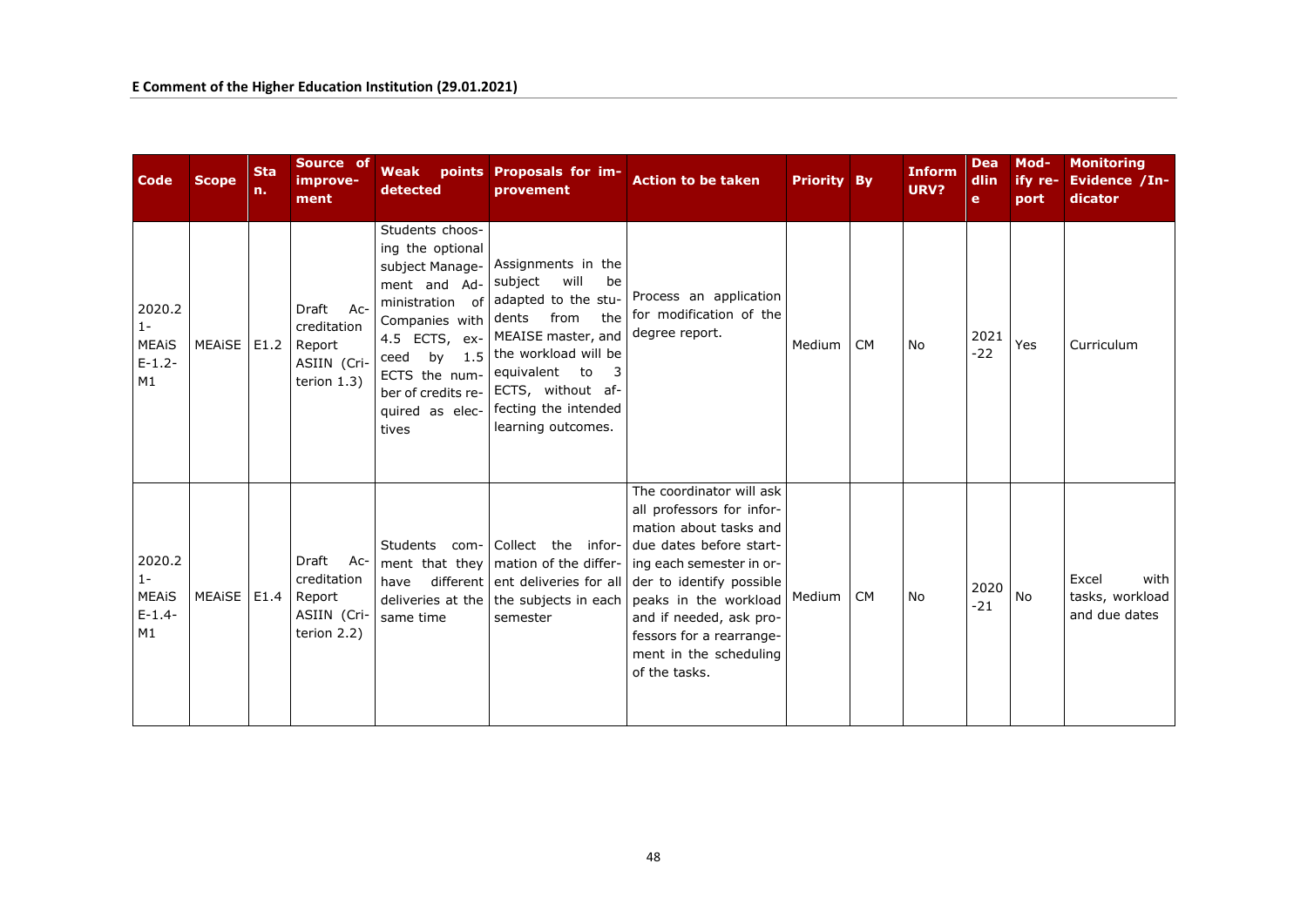| <b>Code</b>                                      | <b>Scope</b> | <b>Sta</b><br>n. | Source of<br>improve-<br>ment                                   | detected                                                                                       | Weak points Proposals for im-<br>provement                                                                                                                            | <b>Action to be taken</b>                                                                     | <b>Priority By</b> |            | <b>Inform</b><br>URV? | <b>Dea</b><br>dlin<br>e | Mod-<br>ify re-<br>port | <b>Monitoring</b><br><b>Evidence /In-</b><br>dicator                |
|--------------------------------------------------|--------------|------------------|-----------------------------------------------------------------|------------------------------------------------------------------------------------------------|-----------------------------------------------------------------------------------------------------------------------------------------------------------------------|-----------------------------------------------------------------------------------------------|--------------------|------------|-----------------------|-------------------------|-------------------------|---------------------------------------------------------------------|
| 2020.2<br>$1 -$<br><b>ETSEQ</b><br>$-6.2-$<br>M1 | <b>ETSEO</b> | E6.2             | Draft<br>creditation<br>Report<br>ASIIN (Cri- if<br>terion 2.2) | Ac- The<br>teaching  <br>quide does not<br>return a warning<br>the credits<br>multiplied x 25h | The new application<br>(GUIDO) should in-<br>corporate an alarm<br>that<br>the<br>warns<br>than those corre-<br>sponding<br>to<br>the<br>credits of the sub-<br>ject. | teacher if they plan   Send the request to the  <br>more or less hours GPO for consideration. | Medium             | <b>GPO</b> | Yes                   | 2022<br>$-23$           | l No                    | Alarm<br>in<br>GUIDO,<br>the<br>teaching<br>new<br>quid application |

CM: Head of master's programme; CPAD: Head of Tutorial Action Plan; GPQ: Bureau for Programming and Quality; IA: Self-Assessment Report; Inf. PAT: Tutorial Action Plan Report; IST: Programme Monitoring report; RE: Head of Bachelor's programme; RSIGQ: Head of the internal quality assurance system; SREd: Educational Resources Service; SRI: Computer Service; Stan.: Standard; TSQD: Teaching Quality Support Officer; GR: Rector's Bureau; USGCD: Unit of Support to the Management of Faculties, Schools and Departments (ETSEQ-DEQ-DEM)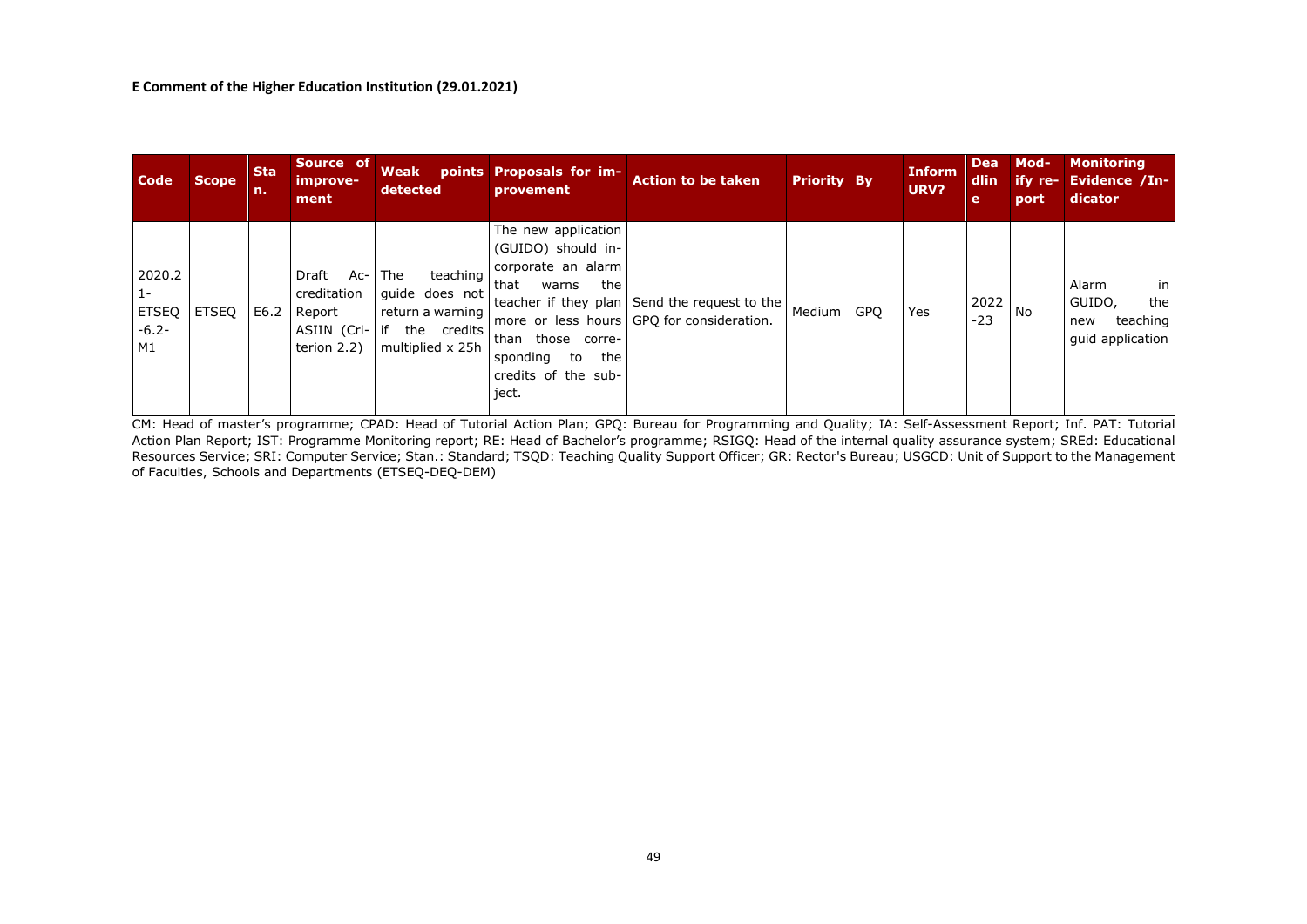## <span id="page-49-0"></span>**F Summary: Peer recommendations (15.02.2021)**

| <b>Degree Programme</b>                                     | <b>ASIIN-seal</b>                                        | label                | Subject-specific   Maximum duration<br>of accreditation |
|-------------------------------------------------------------|----------------------------------------------------------|----------------------|---------------------------------------------------------|
| Ma Chemical Engineering                                     | With requirements   EUR-ACE <sup>®</sup><br>for one year |                      | 30.09.2026                                              |
| Ma Environmental Engi-<br>neering and Sustainable<br>Energy | Without require-<br>ments                                | EUR-ACE <sup>®</sup> | 30.09.2026                                              |

The peers recommend the award of the seals as follows:

#### **Requirements**

#### **For the Master's degree programme Chemical Engineering**

A 1. (ASIIN 1.3) Offer electives of more than 9 ECTS so that the students have a choice and can follow their individual interests.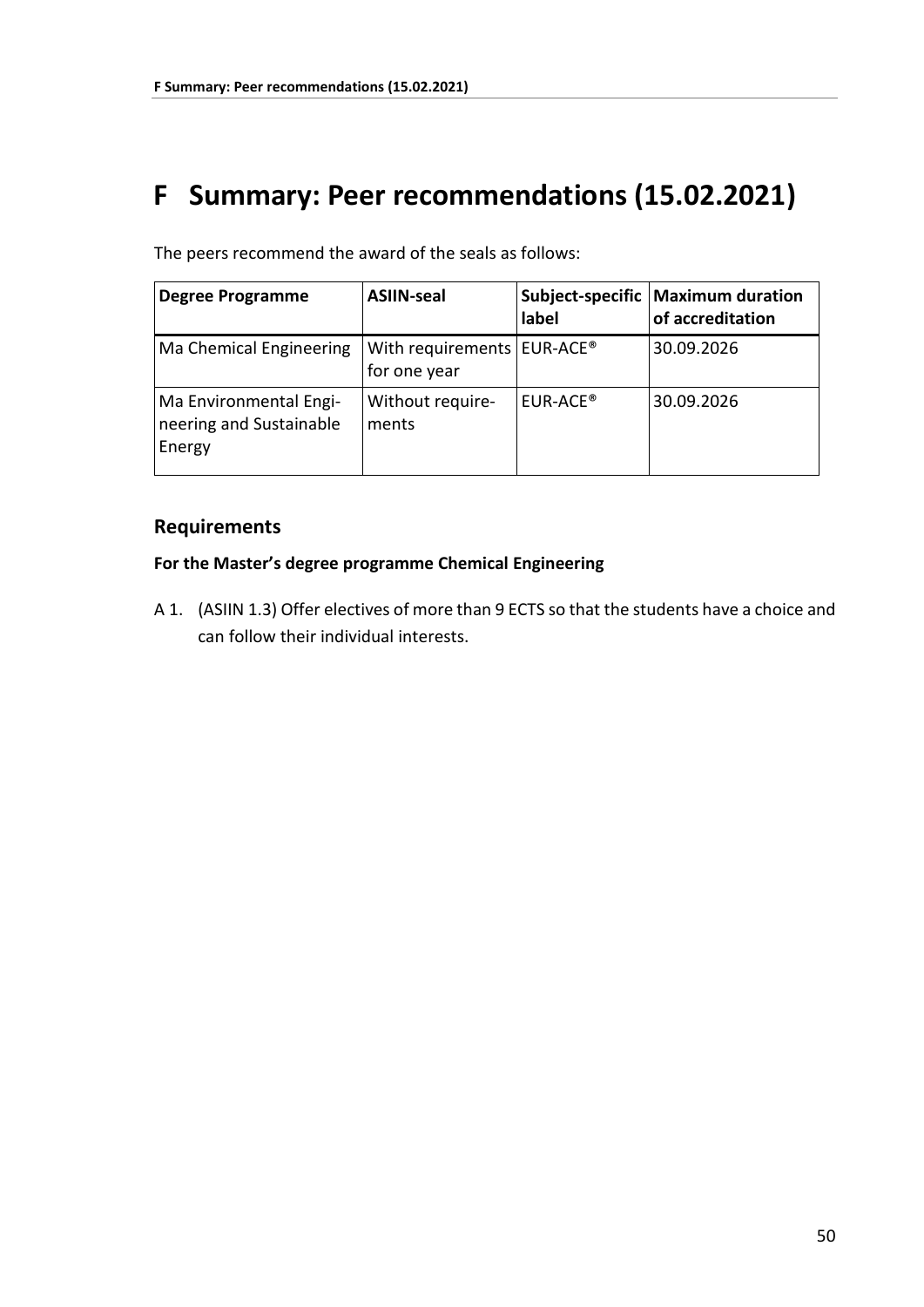# <span id="page-50-0"></span>**G Comment of the Technical Committees (10.03.2021)**

### <span id="page-50-1"></span>**Technical Committee 01 – Mechanical Engineering/Process Engineering (03.03.2021)**

*Assessment and analysis for the award of the ASIIN seal:*

The Technical Committee discusses the procedure and proposes a change to the assessment of the peers. The members of the TC believe that it is not necessary to impose a requirement regarding the offer of electives. They assist that it lies within the freedom of the university to design the electives and the amount of credits, which they assign for electives, according to their choice. The TC 01 suggests changing the requirement into a recommendation.

*Assessment and analysis for the award of the EUR-ACE*® *label:*

The Technical Committee supports the award of the EUR-ACE® label.

The Technical Committee 01 – Mechanical Engineering/Process Engineering recommends the award of the seals as follows:

| <b>Degree Programme</b>                                       | <b>ASIIN-seal</b>                 | label                | Subject-specific   Maximum duration<br>of accreditation |
|---------------------------------------------------------------|-----------------------------------|----------------------|---------------------------------------------------------|
| Ma Chemical Engineering                                       | With requirements<br>for one year | EUR-ACE <sup>®</sup> | 30.09.2026                                              |
| Ma Environmental Engi-<br>neering and Sustainable En-<br>ergy | Without require-<br>ments         | EUR-ACE <sup>®</sup> | 30.09.2026                                              |

### <span id="page-50-2"></span>**Technical Committee 05 – Physical Technologies, Materials and Processes (02.03.2021)**

*Assessment and analysis for the award of the ASIIN seal:*

The Technical Committee discusses the procedure and agrees with the assessment of the peers.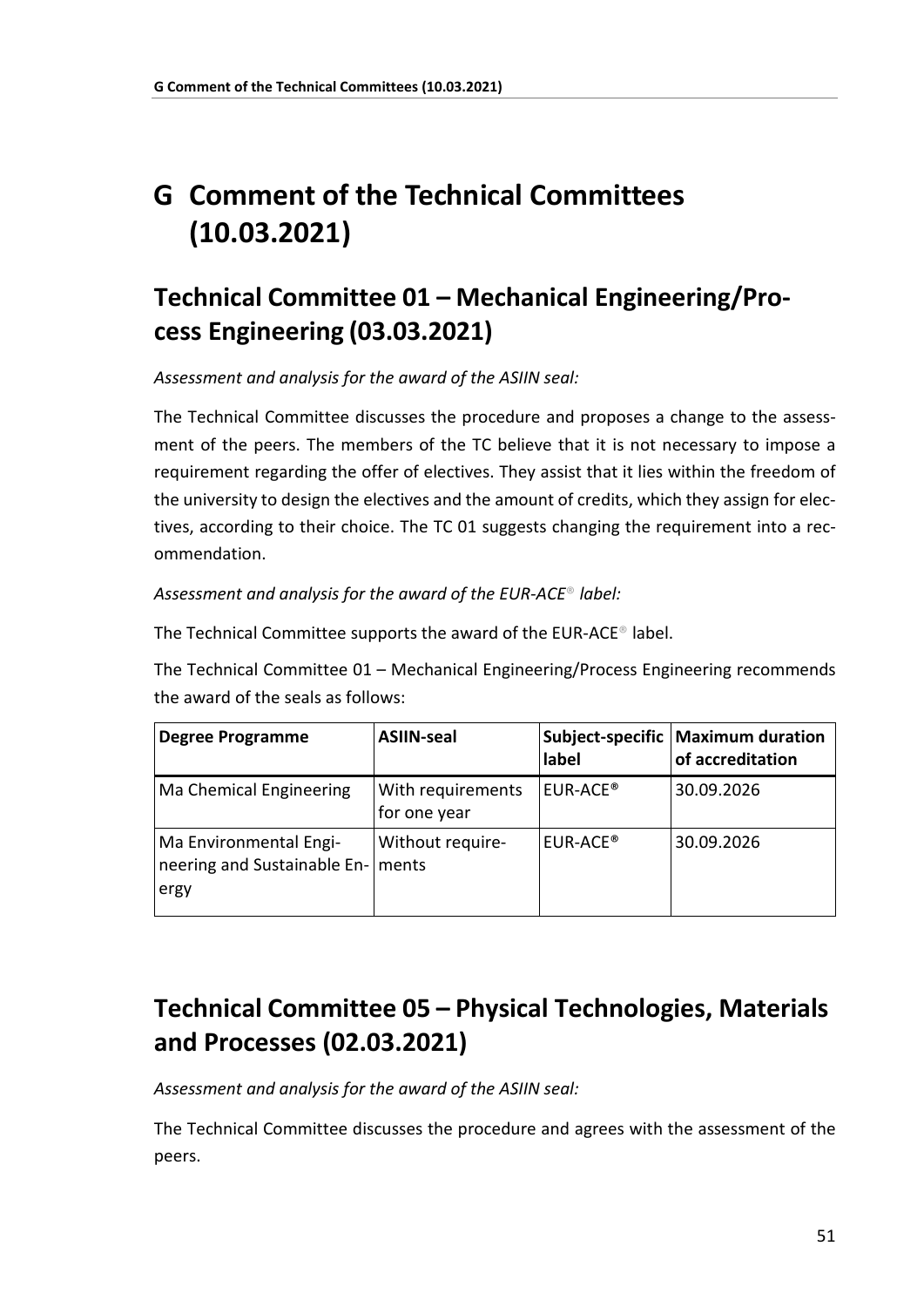The Technical Committee 05 – Physical Technologies, Materials and Processes recommends the award of the seals as follows:

| <b>Degree Programme</b>                                             | <b>ASIIN-seal</b>                 | label                | Subject-specific   Maximum duration<br>of accreditation |
|---------------------------------------------------------------------|-----------------------------------|----------------------|---------------------------------------------------------|
| Ma Chemical Engineering                                             | With requirements<br>for one year | EUR-ACE <sup>®</sup> | 30.09.2026                                              |
| Ma Environmental Engi-<br>neering and Sustainable En- ments<br>ergy | Without require-                  | EUR-ACE <sup>®</sup> | 30.09.2026                                              |

### <span id="page-51-0"></span>**Technical Committee 09 – Chemistry (02.03.2021)**

#### *Assessment and analysis for the award of the ASIIN seal:*

The procedure was carried out as an online procedure in cooperation with the Catalan agency AQU. Prof. Grotemeyer was involved as an expert on the chemistry side. The Master's programme in Chemical Engineering was previously accredited by the Spanish agency ANECA (EUR-ACE Label), the Master's programme in Environmental Engineering and Sustainable Energy has been offered since 2016/17; this is an initial accreditation. The points of criticism of the peers (better coordination of group work, information about the total workload of the students in the module descriptions, comparison of the workload of the students with the ECTS awarded and provision of all relevant information on the English websites) are taken up by the university in the follow-up to the audit and almost all deficiencies are eliminated. Therefore, the peers propose an accreditation with one requirement for the Master's programme Environmental Engineering and Sustainable Energy and without requirements for the Master's programme Chemical Engineering. The Technical Committee follows this assessment.

| <b>Degree Programme</b>                                             | <b>ASIIN-seal</b>                 | label                | Subject-specific   Maximum duration<br>of accreditation |
|---------------------------------------------------------------------|-----------------------------------|----------------------|---------------------------------------------------------|
| Ma Chemical Engineering                                             | With requirements<br>for one year | EUR-ACE <sup>®</sup> | 30.09.2026                                              |
| Ma Environmental Engi-<br>neering and Sustainable En- ments<br>ergy | Without require-                  | EUR-ACE <sup>®</sup> | 30.09.2026                                              |

The Technical Committee 09 – Chemistry recommends the award of the seals as follows: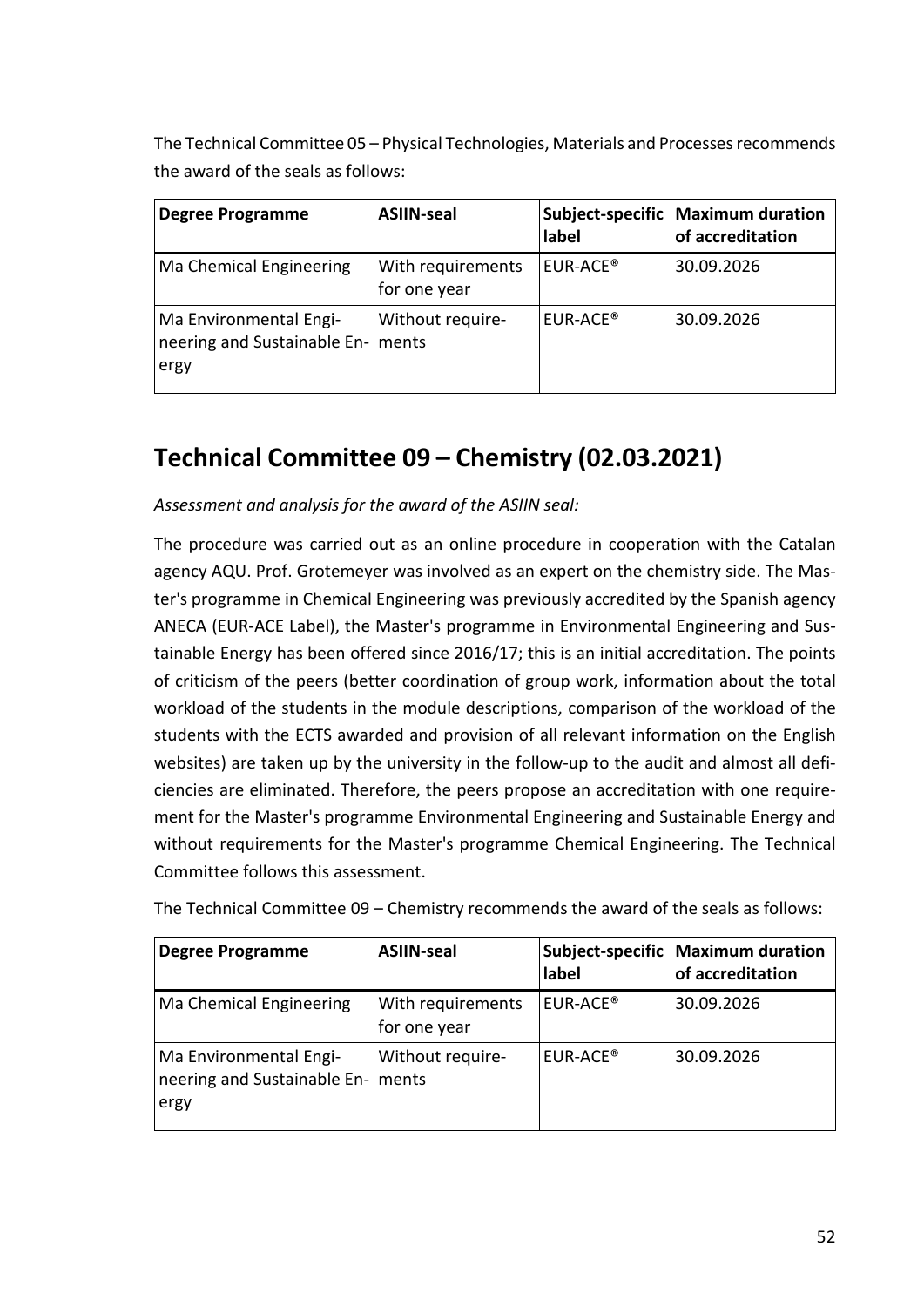# <span id="page-52-0"></span>**H Decision of the Accreditation Commission (16.03.2021)**

#### *Assessment and analysis for the award of the subject-specific ASIIN seal:*

The Accreditation Commission discusses the procedure and agrees with the peers. The proposed requirement with respect to the electives is considered to be sensible and the conversion into a recommendation as suggested by FA 01 is not supported.

*Assessment and analysis for the award of the EUR-ACE*® *label:*

The Accreditation Commission supports the award of the EUR-ACE label.

The Accreditation Commission for Degree Programmes decides to award the following seals:

| <b>Degree Programme</b>                                       | <b>ASIIN-seal</b>                 | label                | Subject-specific   Maximum duration<br>of accreditation |
|---------------------------------------------------------------|-----------------------------------|----------------------|---------------------------------------------------------|
| Ma Chemical Engineering                                       | With requirements<br>for one year | EUR-ACE <sup>®</sup> | 30.09.2026                                              |
| Ma Environmental Engi-<br>neering and Sustainable En-<br>ergy | Without require-<br>ments         | EUR-ACE <sup>®</sup> | 30.09.2026                                              |

#### **Requirements**

#### **For the Master's degree programme Chemical Engineering**

A 1. (ASIIN 1.3) Offer electives of more than 9 ECTS so that the students have a choice and can follow their individual interests.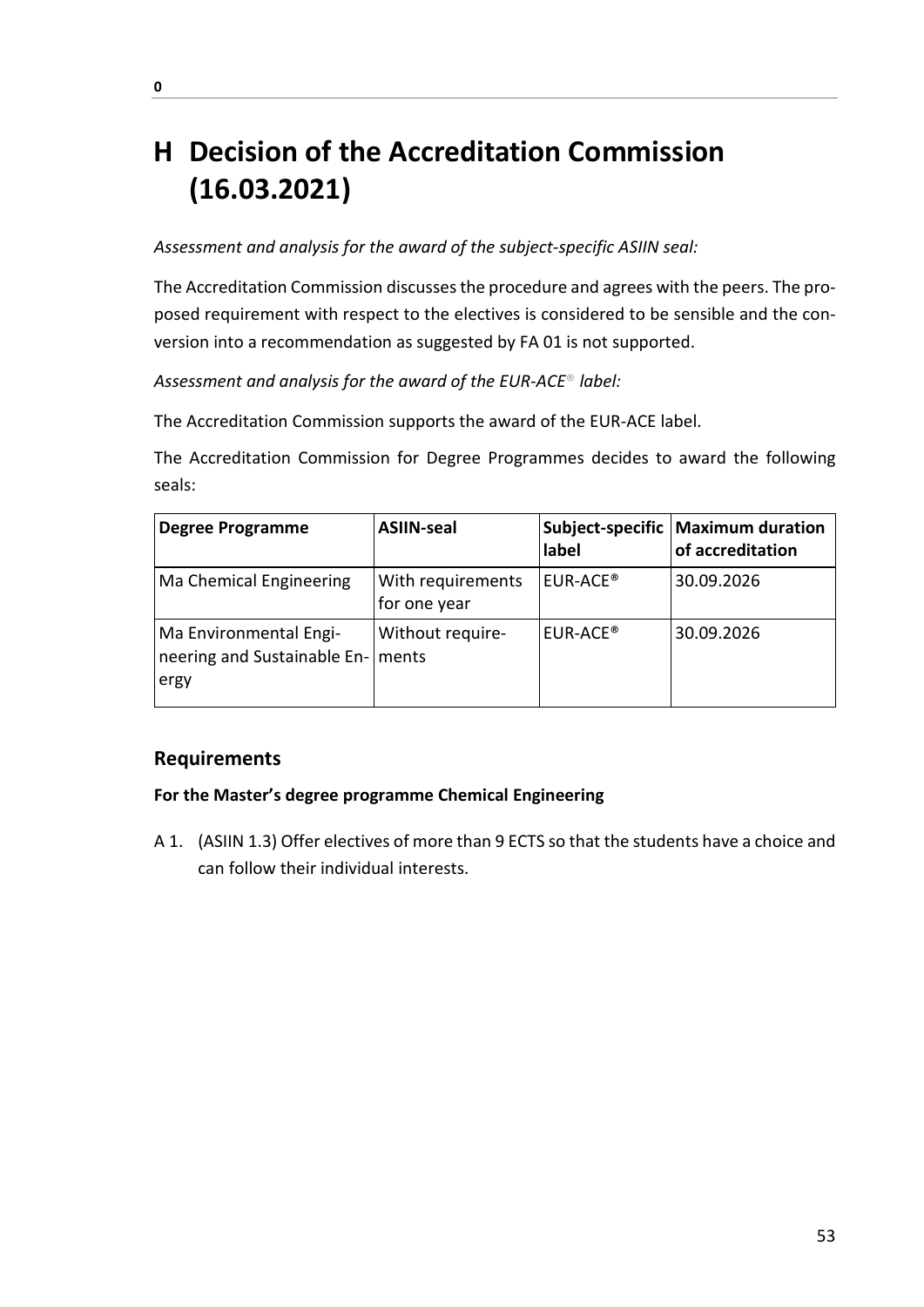### <span id="page-53-0"></span>**I Fulfillment of Requirements (18.03.2022)**

### <span id="page-53-1"></span>**Analysis of the peers and the Technical Committees (09.03.2022)**

#### **Requirements**

#### **For the Master's degree programme Chemical Engineering**

A 1. (ASIIN 1.3) Offer electives of more than 9 ECTS so that the students have a choice and can follow their individual interests.

|              | <b>Initial Treatment</b>                                         |  |  |  |
|--------------|------------------------------------------------------------------|--|--|--|
| peers        | fulfilled                                                        |  |  |  |
|              | Vote: unanimous                                                  |  |  |  |
|              | Justification: URV introduced three new electives for the Mas-   |  |  |  |
|              | ter's degree programme. So, the students now can choose 3 out    |  |  |  |
|              | of 6 electives and the total of credits increased from 9 to 19.5 |  |  |  |
|              | ECTS.                                                            |  |  |  |
| <b>TC 01</b> | fulfilled                                                        |  |  |  |
|              | Vote: unanimous                                                  |  |  |  |
|              | Justification: The TC agrees with the peer group.                |  |  |  |
| <b>TC 09</b> | fulfilled                                                        |  |  |  |
|              | Vote: unanimous                                                  |  |  |  |
|              | Justification: The TC follows the assessment of the peer group.  |  |  |  |

### <span id="page-53-2"></span>**Decision of the Accreditation Commission (18.03.2022)**

| Degree Programme   ASIIN-seal |                                                        | Subject-specific label | <b>Maximum duration</b><br>of accreditation |
|-------------------------------|--------------------------------------------------------|------------------------|---------------------------------------------|
| Ma Chemical Engi-<br>neering  | All requirements ful-   EUR-ACE <sup>®</sup><br>filled |                        | 30.09.2026                                  |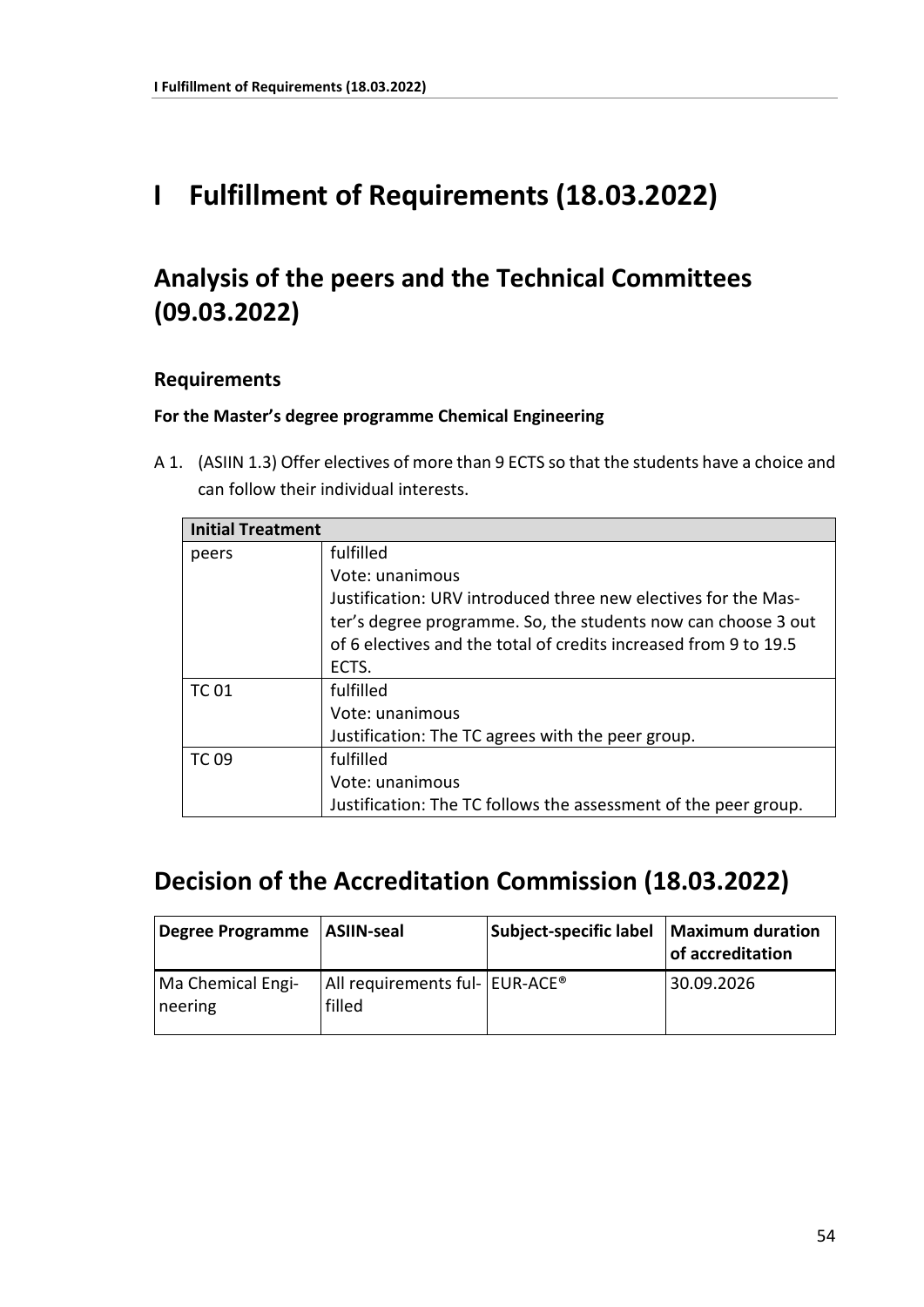# <span id="page-54-0"></span>**Appendix: Programme Learning Outcomes and Curricula**

According to the Self-Assessment Report, the following **objectives** and **learning outcomes (intended qualifications profile)** shall be achieved by the Master's degree programme Environmental Engineering and Sustainable Energy:

| <b>Type A</b> | Code             | <b>Competences Specific</b>                                                                                                                                                                                                                                                                                                                                                                                                                                                  |
|---------------|------------------|------------------------------------------------------------------------------------------------------------------------------------------------------------------------------------------------------------------------------------------------------------------------------------------------------------------------------------------------------------------------------------------------------------------------------------------------------------------------------|
|               | A1.1             | Demonstrate a thorough knowledge and understanding of the disciplines within in<br>the ambit of environmental engineering and sustainable energy.                                                                                                                                                                                                                                                                                                                            |
|               | A1.2             | Analyse the dynamic interactions in complex environmental systems.                                                                                                                                                                                                                                                                                                                                                                                                           |
|               | A1.3             | Provide scientific advice in the implementation of decisions and policies that are<br>sustainable, environmentally friendly and foster energy saving and efficiency in ac-<br>cordance with the current legislation.                                                                                                                                                                                                                                                         |
|               | A1.4             | Understand and apply tools and strategies for the management and/or design of<br>processes and products in the ambit of environmental and energy sustainability.                                                                                                                                                                                                                                                                                                             |
|               | A1.5             | Formulate the strategies needed to collect data for the design and application of<br>conceptual and calculation models in order to better understand complex systems in<br>engineering and environmental and energy management.                                                                                                                                                                                                                                              |
|               | A2.1             | Understand and apply the latest and most innovative environmentally friendly tech-<br>nologies to solve problems in various areas.                                                                                                                                                                                                                                                                                                                                           |
|               | A2.2             | Analyse the energy installations and apply the latest and most innovative strategies<br>for energy saving and performance enhancement.                                                                                                                                                                                                                                                                                                                                       |
|               | A2.3             | Manage complex technical or professional projects that may require knowledge from<br>outside the discipline.                                                                                                                                                                                                                                                                                                                                                                 |
|               | A3.1             | Execution, presentation and defence before a university examination panel of an in-<br>dividually undertaken original project in the field of Environmental, Energy and Sus-<br>tainable Engineering. The project should be a technical assignment reflecting the<br>type of tasks carried out by a professional engineer or a research project in any of<br>the aforementioned fields that synthesizes and applies the competencies acquired<br>during the master's degree. |
| <b>Type B</b> | Code             | <b>Competences Transversal</b>                                                                                                                                                                                                                                                                                                                                                                                                                                               |
|               | B1.1             | Communicate complex ideas effectively to all sorts of audiences.                                                                                                                                                                                                                                                                                                                                                                                                             |
|               | B <sub>1.2</sub> | Adapt to change. Modify behaviour and working method in response to changing<br>conditions.                                                                                                                                                                                                                                                                                                                                                                                  |
|               | B <sub>2.1</sub> | Lead and define multidisciplinary teams that can respond to technical changes and<br>management needs in national and international contexts and in poorly defined sit-<br>uations.                                                                                                                                                                                                                                                                                          |
|               | B <sub>2.2</sub> | Provide purpose and direction. Influence and guide others to improve performance<br>and achieve objectives.                                                                                                                                                                                                                                                                                                                                                                  |
|               | B2.3             | Create a suitable environment for personal development.                                                                                                                                                                                                                                                                                                                                                                                                                      |
|               | B <sub>2.4</sub> | Pool knowledge and recognise the difficulties inherent in making judgements and<br>taking decisions on the basis of incomplete or limited information, especially when<br>such decisions require reflection on the social and ethical responsibilities of profes-<br>sional practice                                                                                                                                                                                         |
|               | B <sub>3.1</sub> | Work in multidisciplinary teams and in complex contexts.                                                                                                                                                                                                                                                                                                                                                                                                                     |
|               | B3.2             | Resolve conflicts constructively.                                                                                                                                                                                                                                                                                                                                                                                                                                            |
|               | B4.1             | Be able to learn autonomously in order to maintain and improve the personal com-<br>petencies relating to continuous improvement acquired during the course.                                                                                                                                                                                                                                                                                                                 |
|               | B4.2             | Develop abilities to manage their professional career.                                                                                                                                                                                                                                                                                                                                                                                                                       |
|               | B5.1             | Develop sufficient autonomy to work in scientific, technological or cultural research<br>projects and collaborations in the discipline                                                                                                                                                                                                                                                                                                                                       |
|               | B5.2             | Solve complex problems critically, creatively and innovatively in multidisciplinary<br>contexts.                                                                                                                                                                                                                                                                                                                                                                             |
|               | B5.3             | Apply new technologies and advances with initiative and entrepreneurial spirit and<br>manage and use information in an efficient manner.                                                                                                                                                                                                                                                                                                                                     |
|               | B6.1             | Apply ethical principles and social responsibility as a citizen and a professional.                                                                                                                                                                                                                                                                                                                                                                                          |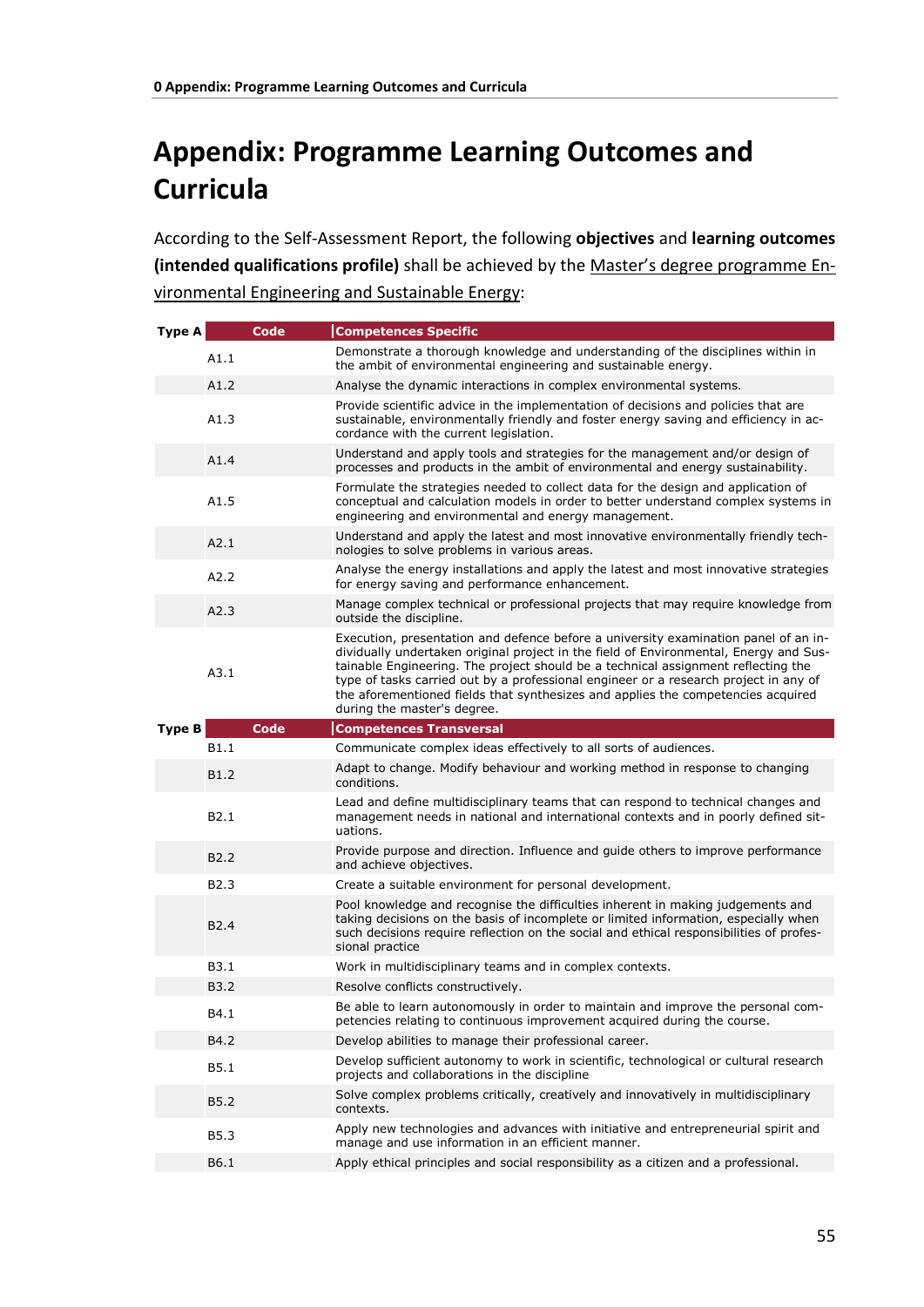#### The following **curriculum** is presented:

| <b>First Year</b> |                                                      |        |             |                |  |
|-------------------|------------------------------------------------------|--------|-------------|----------------|--|
| Code              | Name                                                 | Period | <b>Type</b> | <b>Credits</b> |  |
|                   | 20735108 ENERGY EFFICIENCY IN INDUSTRY AND TRANSPORT | 1Q     | Compulsory  | 4.5            |  |
|                   | 20735105 ENVIRONMENTAL AND ENERGY LEGISLATION        | 1Q     | Compulsory  | 3              |  |
|                   | 20735109 ENVIRONMENTAL AND ENERGY MANAGEMENT         | 1Q     | Compulsory  | 3              |  |
|                   | 20735110 MANAGEMENT AND VALORISATION OF WASTES       | 1Q     | Compulsory  | 4.5            |  |
|                   | 20735106 RENEWABLE ENERGY TECHNOLOGIES               | 1Q     | Compulsory  | 4.5            |  |
|                   | 20735103 SUSTAINABILITY TOOLS                        | 1Q     | Compulsory  | 4.5            |  |
|                   | 20735111 ADVANCED WATER TREATMENT                    | 2Q     | Compulsory  | 4.5            |  |
|                   | 20735101 ATMOSPHERE AND AIR POLLUTION                | 2Q     | Compulsory  | 4.5            |  |
|                   | 20735107 ENERGY EFFICIENCY IN BUILDINGS              | 2Q     | Compulsory  | 4.5            |  |
|                   | 20735102 ENVIRONMENTAL AND ENERGY ECONOMICS          | 2Q     | Compulsory  | 3              |  |
|                   | 20735104 THERMAL AND HYDRAULIC MACHINES              | 2Q     | Compulsory  | 4.5            |  |
|                   | 20735112 ECO-EFFICIENT PROCESS DESIGN                | AN     | Compulsory  | 6              |  |

| <b>Second Year</b> |                          |        |                              |                |
|--------------------|--------------------------|--------|------------------------------|----------------|
| Code               | <b>Name</b>              | Period | Type                         | <b>Credits</b> |
|                    | 20735301 MASTER'S THESIS | 10     | Final master project         | 18             |
|                    | 20735401 WORK PLACEMENT  | 10     | Compulsory work placement 12 |                |

| <b>Optional</b> |                                                                |        |             |                |
|-----------------|----------------------------------------------------------------|--------|-------------|----------------|
| Code            | <b>Name</b>                                                    | Period | <b>Type</b> | <b>Credits</b> |
|                 | 20735216 ADVANCED FLUID MECHANICS                              | 1Q     | Optional    | 3              |
|                 | 20735202 ANALYTICAL TOOLS APPLIED TO ENVIRONMENTAL ENGINEERING | 1Q     | Optional    | 3              |
|                 | 20735212 FUNDAMENTALS OF CHEMICAL ENGINEERING                  | 1Q     | Optional    | 3              |
|                 | 20735204 INDUSTRIAL LEADERSHIP                                 | 1Q     | Optional    | 3              |
|                 | 20735201 MANAGEMENT AND ADMINISTRATION OF COMPANIES            | 1Q     | Optional    | 4.5            |
|                 | 20735215 THERMAL ENGINEERING                                   | 1Q     | Optional    | 3              |
|                 | 20735214 UNIT OPERATIONS                                       | 1Q     | Optional    | 3              |
|                 | 20735205 CHANGE MANAGEMENT AND ORGANIZATIONAL INNOVATION       | 2Q     | Optional    | 3              |
|                 | 20735208 EMERGING ENERGY TECHNOLOGIES                          | 2Q     | Optional    | 3              |
|                 | 20735203 INTEGRATION OF RENEWABLE ENERGIES                     | 2Q     | Optional    | 3              |
|                 | 20735211 KINETICS AND REACTOR DESIGN                           | 2Q     | Optional    | 3              |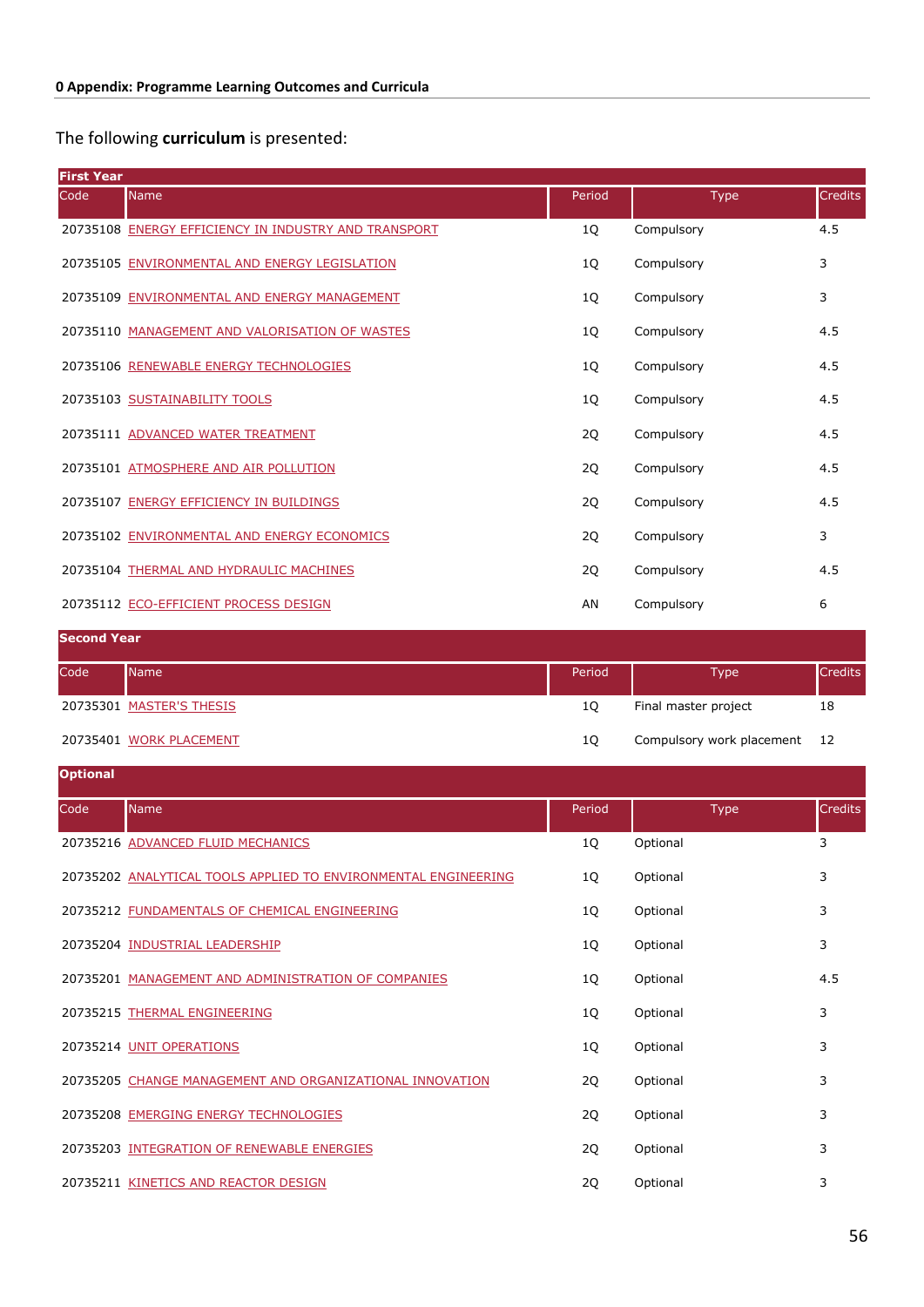#### [MODELLING OF WASTEWATER TREATMENT PLANTS](https://moodle.urv.cat/docnet/guia_docent/index.php?centre=20&ensenyament=2073&assignatura=20735206&idioma=eng&any_academic=2020_21) **20** 20 Optional 3

| <b>Bridging courses</b> |                                               |        |                     |                |
|-------------------------|-----------------------------------------------|--------|---------------------|----------------|
| Code                    | <b>Name</b>                                   | Period | <b>Type</b>         | <b>Credits</b> |
|                         | 20735603 CF ADVANCED FLUID MECHANICS          | 1Q     | <b>Basic Course</b> | 3              |
|                         | 20735602 CF THERMAL ENGINEERING               | 1Q     | <b>Basic Course</b> | 3              |
|                         | 20735212 FUNDAMENTALS OF CHEMICAL ENGINEERING | 1Q     | Optional            | 3              |
|                         | 20735215 THERMAL ENGINEERING                  | 1Q     | Optional            | 3              |
|                         | 20735211 KINETICS AND REACTOR DESIGN          | 2Q     | Optional            | 3              |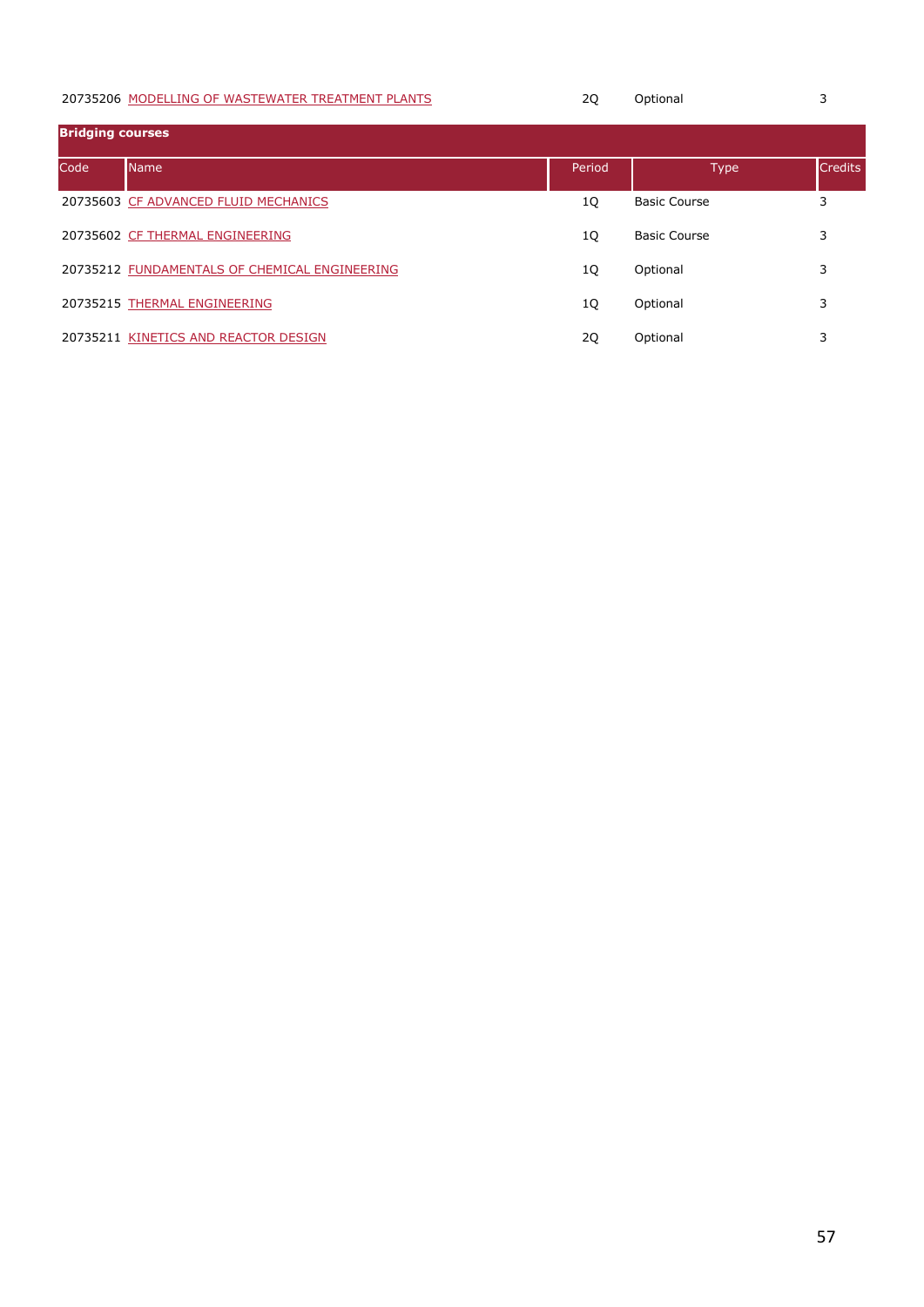According to the Self-Assessment Report, the following **objectives** and **learning outcomes (intended qualifications profile)** shall be achieved by the Master's degree programme Chemical Engineering:

| <b>Type A</b> | Code | <b>Competences Specific</b>                                                                                                                                                                                                                                                                                                                                                                                                                                                               |
|---------------|------|-------------------------------------------------------------------------------------------------------------------------------------------------------------------------------------------------------------------------------------------------------------------------------------------------------------------------------------------------------------------------------------------------------------------------------------------------------------------------------------------|
|               | A1.1 | Effectively apply knowledge of basic, scientific and technological materials pertaining<br>to engineering.                                                                                                                                                                                                                                                                                                                                                                                |
|               | A1.2 | Design, execute and analyse experiments related to engineering.                                                                                                                                                                                                                                                                                                                                                                                                                           |
|               | A1.3 | Be able to analyse and synthesize the continuous progress of products, processes, sys-<br>tems and services, whilst applying criteria of safety, economic viability, quality and en-<br>vironmental management. (G6)                                                                                                                                                                                                                                                                      |
|               | A1.4 | Know how to establish and develop mathematical models by using the appropriate<br>software in order to provide the scientific and technological basis for the design of new<br>products, processes, systems and services and for the optimization of existing ones.<br>(G5)                                                                                                                                                                                                               |
|               | A2.1 | Be able to apply the scientific method and the principles of engineering and economics<br>to formulate and solve complex problems that arise in processes, equipment, installa-<br>tions and services, in which the material undergoes changes to its composition, state<br>or energy content, these changes being characteristic of industrial chemistry and other<br>related sectors such as pharmacology, biotechnology, materials sciences, energy, food<br>and the environment. (G1) |
|               | A2.2 | Conceive, project, calculate and design processes, equipment, industrial installations<br>and services in the field of chemical engineering and related industrial sectors in terms<br>of quality, safety, economics, the rational and efficient use of natural resources and<br>the conservation of the environment. (G2)                                                                                                                                                                |
|               | A2.3 | Lead and technically and economically manage projects, installations, plants, compa-<br>nies and technological centres in the ambit of chemical engineering and related indus-<br>trial sectors. (G3)                                                                                                                                                                                                                                                                                     |
|               | A3.1 | Apply knowledge of mathematics, physics, chemistry, biology and other natural sci-<br>ences by means of study, experience, practice and critical reasoning in order to estab-<br>lish economically viable solutions for technical problems (I1).                                                                                                                                                                                                                                          |
| A3.2          |      | Design and optimize products, processes, systems and services for the chemical indus-<br>try on the basis of various areas of chemical engineering, including processes,<br>transport, separation operations, and chemical, nuclear, electrochemical and biochemi-<br>cal reactions engineering (I2).                                                                                                                                                                                     |
|               | A3.3 | Conceptualize engineering models and apply innovative problems solving methods and<br>appropriate IT applications to the design, simulation, optimization and control of pro-<br>cesses and systems (I3).                                                                                                                                                                                                                                                                                 |
| A3.4          |      | Be able to solve unfamiliar and ill-defined problems by taking into account all possible<br>solutions and selecting the most innovative. (I4)                                                                                                                                                                                                                                                                                                                                             |
|               | A3.5 | Lead and supervise all types of installation, process, system and service in the differ-<br>ent industrial areas related to chemical engineering (I5).                                                                                                                                                                                                                                                                                                                                    |
|               | A3.6 | Design, construct and implement methods, processes and installations for the inte-<br>grated management of waste, solids, liquids and gases, whilst also taking into account<br>the impacts and risks of these products (I6).                                                                                                                                                                                                                                                             |
|               | A4.1 | Lead and organize companies and production and service systems by applying<br>knowledge and abilities regarding industrial organization, commercial strategy, plan-<br>ning and logistics, mercantile and labour legislation, and financial and costs accounting<br>(P1).                                                                                                                                                                                                                 |
|               | A4.2 | Lead and manage the organization of work and human resources by applying criteria<br>regarding industrial safety, quality management, occupation risk prevention, sustaina-<br>bility and environmental management (P2).                                                                                                                                                                                                                                                                  |
|               | A4.3 | Manage research, development and technological innovation whilst ensuring the trans-<br>fer of technology and taking into account property and patent rights (P3).                                                                                                                                                                                                                                                                                                                        |
|               | A4.4 | Adapt to structural changes in society caused by economic, energy or natural factors<br>so as to be able to solve any resulting problems and to contribute technological solu-<br>tions with a high commitment to sustainability (P4).                                                                                                                                                                                                                                                    |
|               | A4.5 | Lead and monitor the control of installations, processes, products, certification, audit-<br>ing, verification, testing and reports (P5).                                                                                                                                                                                                                                                                                                                                                 |
|               | A4.6 | Knowing how to create a new business from an innovative idea                                                                                                                                                                                                                                                                                                                                                                                                                              |
|               | A5.1 | Carry out, present and defend (once all the curriculum credits have been obtained) an<br>original individually produced piece of work before a university panel. The work will<br>consist of a professional integrated Chemical Engineering project that synthesizes<br>(TFM1)                                                                                                                                                                                                            |
| <b>Type B</b> | Code | <b>Competences Transversal</b>                                                                                                                                                                                                                                                                                                                                                                                                                                                            |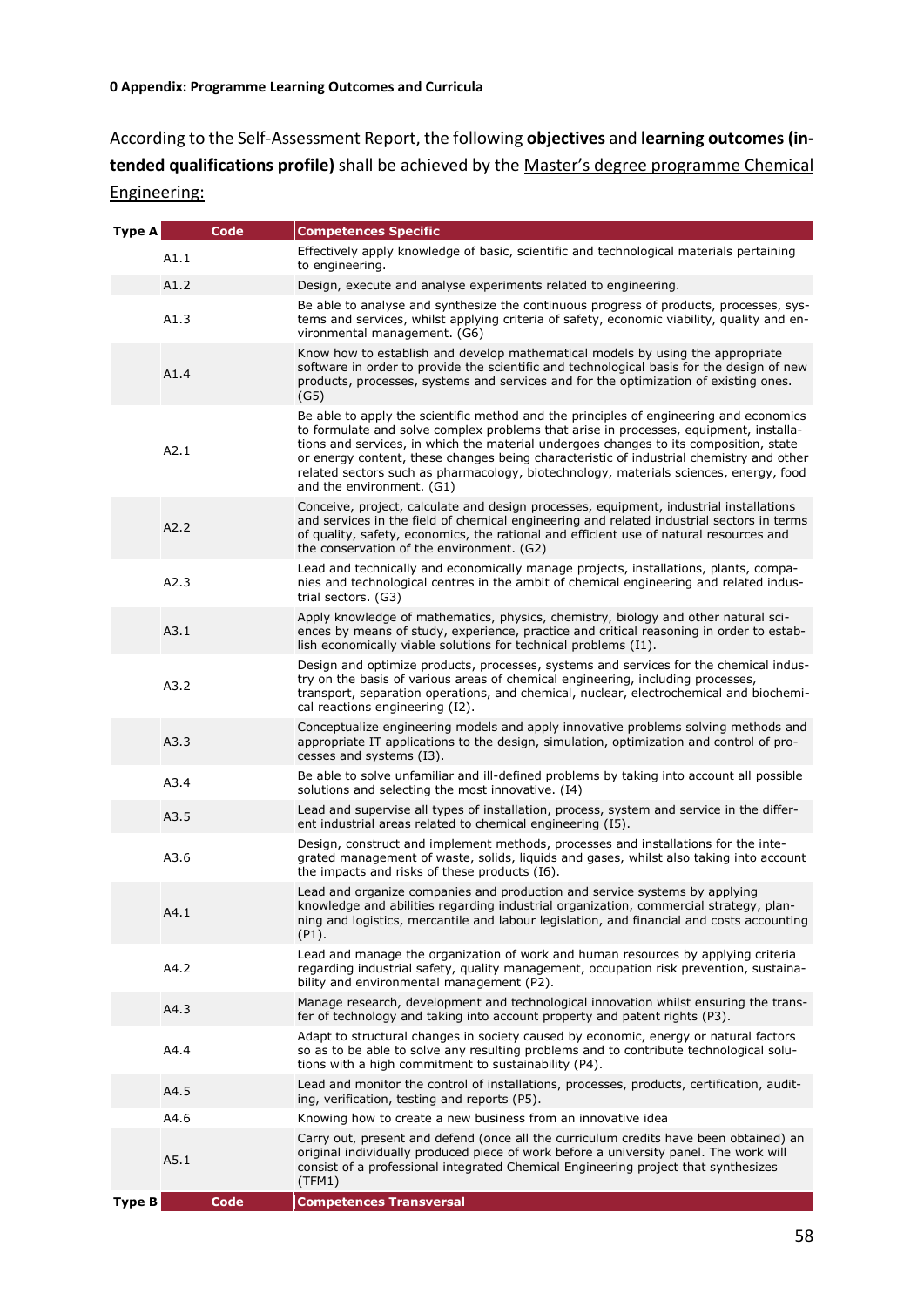| B1.1             | Communicate and discuss proposals and conclusions in a clear and unambiguous man-<br>ner in specialized and non-specialized multilingual forums (G9).                                                                                           |
|------------------|-------------------------------------------------------------------------------------------------------------------------------------------------------------------------------------------------------------------------------------------------|
| B <sub>1.2</sub> | Adapt to changes and be able to apply new and advanced technologies and other im-<br>portant developments with initiative and entrepreneurial spirit. (G10)                                                                                     |
| B <sub>2.1</sub> | Lead and define multidisciplinary teams that are able to make technical changes and<br>address management needs in national and international contexts. (G8)                                                                                    |
| B <sub>2.2</sub> | Provide quidelines for the definition and achievement of objectives.                                                                                                                                                                            |
| B <sub>2.3</sub> | Create a suitable environment for individual development.                                                                                                                                                                                       |
| B <sub>2.4</sub> | Bring together knowledge and face the complexity of making judgments and taking<br>decisions, based on incomplete or limited information, which include reflections on the<br>social and ethical responsibilities in the professional practice. |
| B <sub>3.1</sub> | Work in a team with responsibilities shared among multidisciplinary, multilingual and<br>multicultural teams.                                                                                                                                   |
| <b>B3.2</b>      | Resolve conflicts constructively.                                                                                                                                                                                                               |
| B4.1             | Be able to learn autonomously in order to maintain and improve the competences per-<br>taining to chemical engineering that enable continuous professional development.<br>$(G11)$ .                                                            |
| B4.2             | Develop abilities to manage their professional career.                                                                                                                                                                                          |
| B5.1             | Carry out and lead the appropriate research, design and development of engineering<br>solutions in new or little understood areas, whilst applying criteria of creativity, origi-<br>nality, innovation and technology transfer. (G4).          |
| <b>B5.2</b>      | Solving complex problems in a critical, logical and creative way, in multidisciplinary<br>contexts.                                                                                                                                             |
| <b>B5.3</b>      | Apply new technologies and advances with initiative and entrepreneurial spirit and<br>manage and use information in an efficient manner.                                                                                                        |
| B6.1             | Apply ethical principles and social responsibility as a citizen and a professional.                                                                                                                                                             |
|                  |                                                                                                                                                                                                                                                 |